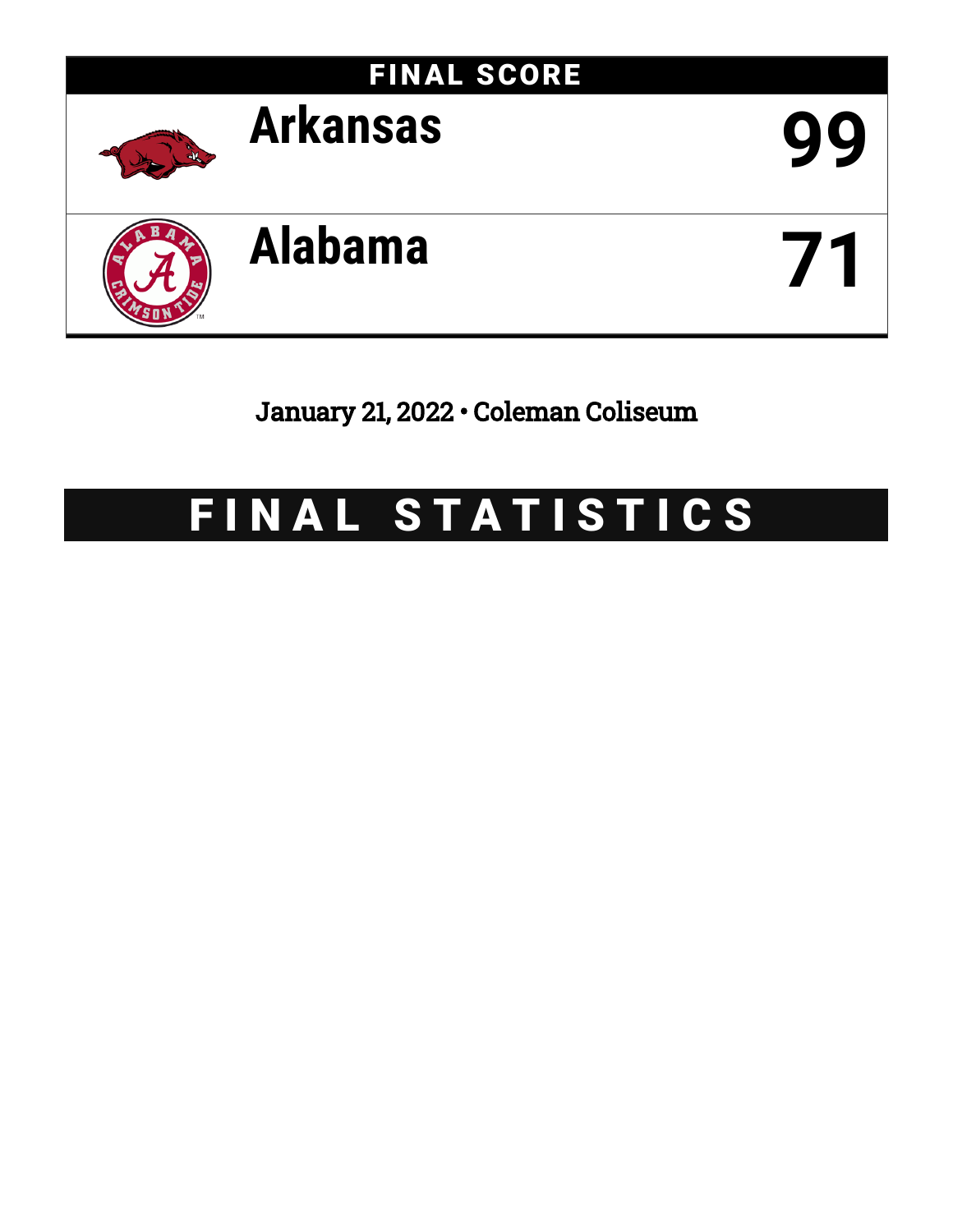### **Official Box Score Arkansas vs Alabama Game Totals -- Final Statistics January 21, 2022 at Coleman Coliseum**



# **Arkansas 99**

| No. | Player                      | S | Pts      | FG       | 3FG       | FT.      | 0 <sub>R</sub> | DR       | TR             | PF             | A            | TO           | <b>Blk</b>   | Stl          | Min  | $+/-$ |
|-----|-----------------------------|---|----------|----------|-----------|----------|----------------|----------|----------------|----------------|--------------|--------------|--------------|--------------|------|-------|
| 02  | SPENCER, SAMARA             | G | 18       | $7 - 13$ | 4-8       | $0 - 0$  | 0              | 3        | 3              | 0              | 5            | 0            |              | 2            | 32   | 23    |
| 13  | <b>GOFORTH, SASHA</b>       | G | 11       | $4 - 7$  | $0 - 2$   | $3 - 3$  | 2              | 1        | 3              |                | 2            |              | 2            | 3            | 22   | 13    |
| 23  | RAMIREZ, AMBER              | G | 19       | 7-9      | $5-6$     | $0 - 0$  | 0              | 9        | 9              | 0              |              | 2            | 0            |              | 35   | 32    |
| 24  | <b>WOLFENBARGER, JERSEY</b> | G | 12       | $5 - 7$  | $1 - 1$   | $1 - 2$  |                | $\Omega$ | 1              | $\overline{2}$ | 0            |              |              |              | 17   | 11    |
| 43  | DANIELS, MAKAYLA            | G | 18       | $6 - 11$ | $2 - 4$   | $4-6$    | 3              | 2        | 5              | 3              | 5            | 3            | $\Omega$     | 2            | 34   | 29    |
| 03  | EATON, ELAUNA               | G | 6        | $2 - 2$  | $2 - 2$   | $0 - 0$  | 0              | 1        | 1              |                | $\mathbf{0}$ | 4            | $\mathbf{0}$ | 0            | 8    | $-3$  |
| 04  | <b>BARNUM, ERYNN</b>        | F | 8        | 4-6      | $0 - 0$   | $0 - 2$  | 0              | 4        | 4              | 0              |              |              | 0            | 1            | 10   | 5     |
| 11  | LANGERMAN, RYLEE            | G | 3        | $1 - 3$  | $1 - 3$   | $0 - 0$  | 0              | 2        | $\overline{2}$ | 3              |              | 0            | $\Omega$     |              | 18   | 20    |
| 15  | SAGE, ASHLYN                | G | 0        | $0 - 2$  | $0 - 2$   | $0 - 0$  | 0              | 0        | $\Omega$       | 0              | 0            | 0            | $\Omega$     | $\Omega$     | 5    | $-4$  |
| 22  | <b>HUGHES, AVERY</b>        | G | $\Omega$ | $0 - 0$  | $0 - 0$   | $0 - 0$  | 0              | $\Omega$ | $\mathbf{0}$   | 0              | 0            | $\mathbf{0}$ | $\Omega$     | $\mathbf{0}$ | 3    | $-2$  |
| 25  | <b>OBERG, DESTINEE</b>      | C | 0        | $0 - 0$  | $0 - 0$   | $0 - 0$  | 0              | 1        | $\mathbf{1}$   | 0              | 3            | 0            | $\Omega$     | $\Omega$     | 4    | 1     |
| 55  | ELLIS, EMRIE                | F | 4        | $2 - 4$  | $0 - 1$   | $0 - 0$  |                | 2        | 3              | $\Omega$       | 0            |              | $\Omega$     | 1            | 12   | 15    |
|     | <b>TEAM</b>                 |   |          |          |           |          | 0              | 5        | 5              | $\Omega$       |              | 1            |              |              |      |       |
|     | <b>TOTALS</b>               |   | 99       | 38-64    | $15 - 29$ | $8 - 13$ |                | 30       | 37             | 10             | 24           | 14           | 4            | 12           | -200 |       |

| Game                                | $38 - 64$ | 59.4% | $15 - 29$ | 51.7% | $8-13$ | 61.5% |                                              |
|-------------------------------------|-----------|-------|-----------|-------|--------|-------|----------------------------------------------|
| 2nd Half                            | $21 - 32$ | 66%   | $8 - 15$  | 53%   | $5-9$  | 56%   |                                              |
| 1st Half                            | 17-32     | 53%   | 7-14      | 50%   | $3-4$  | 75%   | Technical Fouls: None.                       |
| <b>Shooting By Period</b><br>Period | FG        | FG%   | 3FG       | 3FG%  | FT     | FT%   | Last FG: 4th-00:35<br>Largest lead: By 34 at |

| No. | Player                    | S  | Pts           | FG        | 3FG       | FT      | OR       | DR | TR | PF | A        | TO. | <b>BIK</b> | Stl      | Min        | $+/-$ |
|-----|---------------------------|----|---------------|-----------|-----------|---------|----------|----|----|----|----------|-----|------------|----------|------------|-------|
| 02  | MINGO-YOUNG, JAMYA        | G  | 22            | $10 - 13$ | $2 - 3$   | $0-0$   | 3        | 2  | 5  |    |          | 4   | 0          |          | 36         | $-24$ |
| 05  | <b>BARBER, HANNAH</b>     | G  | 9             | $3 - 8$   | $3 - 6$   | $0 - 0$ | 0        | 2  | 2  | 4  | 5        | 3   | 0          |          | 39         | $-24$ |
| 15  | <b>GORDON, MYRA</b>       | G  | 2             | 1-6       | $0 - 1$   | $0 - 1$ |          | 3  | 4  | 3  |          | 2   | 0          | 0        | 20         | -6    |
| 23  | DAVIS, BRITTANY           | G  | 20            | $6 - 18$  | $5 - 13$  | $3 - 3$ | 3        | 5  | 8  | 3  | 2        | 2   | $\Omega$   | 0        | 37         | $-23$ |
| 31  | RICE, JADA                | С  | 3             | $1 - 7$   | $0 - 0$   | $1 - 2$ |          | 2  | 3  |    | 2        | 0   | $\Omega$   | 2        | 21         | $-23$ |
| 04  | <b>SUTTON, TAYLOR</b>     | G  | $\Omega$      | $0 - 4$   | $0 - 3$   | $0 - 0$ | 0        |    |    |    | $\Omega$ |     | $\Omega$   | 0        | 10         | $-14$ |
| 12  | <b>CRUCE, ALLIE CRAIG</b> | F. | $\mathcal{P}$ | $1 - 3$   | $0 - 1$   | $0 - 0$ | $\Omega$ | 0  | 0  |    | 0        | 0   |            | U        | 11         | -6    |
| 32  | DANIEL, NIA               | G  | 5             | $2 - 5$   | $0 - 2$   | $1 - 1$ |          | 0  |    | 0  | 0        |     | 0          | $\Omega$ | 9          | $-10$ |
| 33  | WADE-WARREN, KHYLA        | F  | 8             | $3 - 5$   | $0 - 1$   | $2 - 2$ | 2        | 1  | 3  | 3  | 1        | 2   |            | 2        | 17         | -7    |
|     | <b>TEAM</b>               |    |               |           |           |         | 3        | 5  | 8  | 0  |          | 1   |            |          |            |       |
|     | <b>TOTALS</b>             |    | 71            | 27-69     | $10 - 30$ | 7-9     | 14       | 21 | 35 | 17 | 12       | 16  |            | 6        | <b>200</b> |       |

| <b>Shooting By Period</b><br>Period | FG        | FG%   | 3FG       | 3FG%  | FТ      | FT%   | Last FG: 4th-00:56<br>Largest lead: By 4 at |
|-------------------------------------|-----------|-------|-----------|-------|---------|-------|---------------------------------------------|
| 1st Half                            | $11 - 33$ | 33%   | $5 - 14$  | 36%   | $0 - 1$ | 00%   | Technical Fouls: None.                      |
| 2nd Half                            | 16-36     | 44%   | $5 - 16$  | 31%   | 7-8     | 88%   |                                             |
| Game                                | $27 - 69$ | 39.1% | $10 - 30$ | 33.3% | 7-9     | 77.8% |                                             |

| Game Notes:                                                | <b>Score</b>                            |    | 1st 2nd         | 3rd | 4th | <b>TOT</b> | <b>Points</b> | <b>ARK</b>    | <b>UA</b>      |
|------------------------------------------------------------|-----------------------------------------|----|-----------------|-----|-----|------------|---------------|---------------|----------------|
| Officials: Denise Brooks, Katie Lukanich, Luis<br>Gonzalez | ARK                                     | 21 | 23              | 26  | 29  | 99         | In the Paint  | 38            | 34             |
| Attendance: 1911                                           | UA                                      |    | 16              | 18  | 26  | 71         | Off Turns     | 23            | 20             |
|                                                            |                                         |    |                 |     |     |            | 2nd Chance    |               | 15             |
| Start Time: 02:00 AM<br>Conference Game;                   | ARK led for 38:00. UA led for 1:27.     |    |                 |     |     |            | Fast Break    |               |                |
|                                                            | Game was tied for 0:0.<br>Times tied: 0 |    | Lead Changes: 0 |     |     |            | Bench         |               | 15             |
|                                                            |                                         |    |                 |     |     |            | Per Poss      | .303<br>42/76 | 0.947<br>31/75 |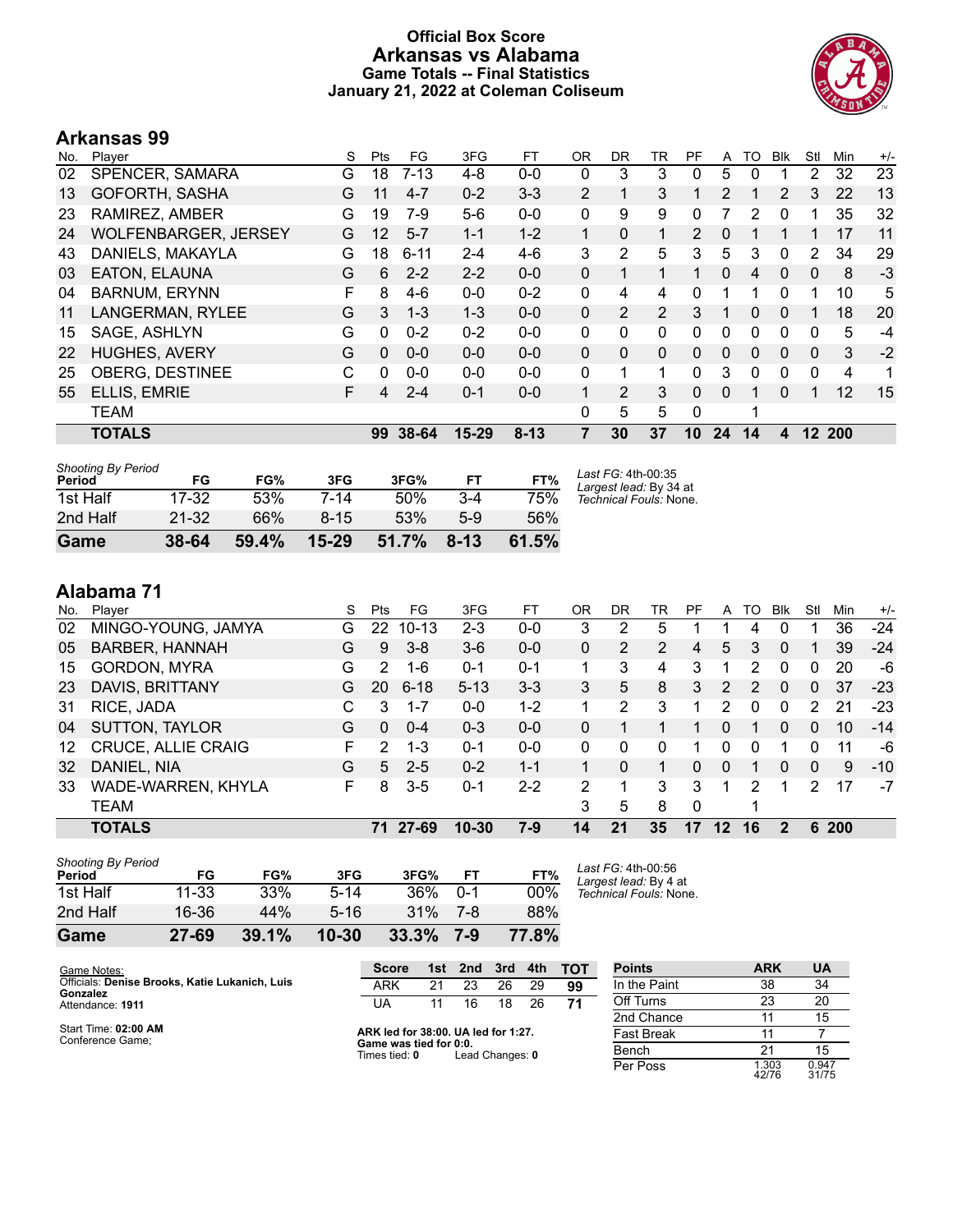#### **Official Box Score Arkansas vs Alabama First Half Statistics Only January 21, 2022 at Coleman Coliseum**



# **Arkansas 44**

| No. | Plaver                      | S | <b>Pts</b>   | <b>FG</b> | 3FG      | <b>FT</b> | <b>OR</b> | <b>DR</b>      | TR             | <b>PF</b> | A  | TO | <b>Blk</b>     | Stl          | Min          | $+/-$    |
|-----|-----------------------------|---|--------------|-----------|----------|-----------|-----------|----------------|----------------|-----------|----|----|----------------|--------------|--------------|----------|
| 02  | SPENCER, SAMARA             | G | 5            | $2 - 5$   | $1-2$    | $0 - 0$   | 0         | 2              | 2              | 0         | 2  | 0  |                | 2            | 17           | 11       |
| 03  | EATON, ELAUNA               | G | $\mathbf{0}$ | $0 - 0$   | $0 - 0$  | $0 - 0$   | 0         | $\Omega$       | 0              | 0         | 0  | 0  | $\Omega$       | 0            | $\mathbf{0}$ | 0        |
| 04  | <b>BARNUM, ERYNN</b>        | F | 0            | $0 - 2$   | $0 - 0$  | $0 - 0$   | 0         | 1              | 1              | 0         | 0  | 0  | $\mathbf 0$    | 0            | 4            | 4        |
| 11  | LANGERMAN, RYLEE            | G | 3            | $1 - 3$   | $1 - 3$  | $0 - 0$   | 0         | 2              | 2              |           |    | 0  | $\mathbf{0}$   | 0            | 10           | 13       |
| 13  | GOFORTH, SASHA              | G | 4            | $2 - 4$   | $0 - 2$  | $0 - 0$   |           | 1              | $\overline{2}$ |           |    |    |                | 1            | 10           | 6        |
| 15  | SAGE, ASHLYN                | G | $\Omega$     | $0 - 0$   | $0 - 0$  | $0 - 0$   | 0         | 0              | $\Omega$       | 0         | 0  | 0  | $\mathbf{0}$   | 0            | 0            | 0        |
| 22  | <b>HUGHES, AVERY</b>        | G | $\Omega$     | $0 - 0$   | $0 - 0$  | $0 - 0$   | 0         | 0              | 0              | 0         | 0  | 0  | 0              | 0            | 0            | 0        |
| 23  | RAMIREZ, AMBER              | G | 13           | $5 - 5$   | $3 - 3$  | $0 - 0$   | 0         | 4              | 4              | 0         | 3  | 2  | $\Omega$       | 0            | 20           | 17       |
| 24  | <b>WOLFENBARGER, JERSEY</b> | G |              | $3-3$     | $1 - 1$  | $0 - 0$   | 0         | 0              | 0              | 1         | 0  |    | 0              | 0            | 9            | 4        |
| 25  | <b>OBERG, DESTINEE</b>      | С | $\Omega$     | $0 - 0$   | $0 - 0$  | $0 - 0$   | 0         | $\Omega$       | $\mathbf{0}$   | 0         | 0  | 0  | $\mathbf{0}$   | $\mathbf{0}$ | $\Omega$     | 0        |
| 43  | DANIELS, MAKAYLA            | G | 8            | $2-6$     | $1 - 2$  | $3-4$     | 3         | 2              | 5              | 1         | 3  | 2  | $\Omega$       | 0            | 20           | 17       |
| 55  | ELLIS, EMRIE                | F | 4            | $2 - 4$   | $0 - 1$  | $0 - 0$   |           | $\overline{2}$ | 3              | 0         | 0  |    | $\Omega$       |              | 11           | 13       |
|     | TEAM                        |   | 0            | $0 - 0$   | $0 - 0$  | $0 - 0$   | 0         | 3              | 3              | 0         | 0  | 0  | 0              | $\Omega$     | 0            | 0        |
|     | <b>TOTALS</b>               |   | 44           | $17 - 32$ | $7 - 14$ | $3 - 4$   | 5         | 17             | 22             | 4         | 10 | 7  | $\overline{2}$ | 4            | 100          | $\bf{0}$ |

| <b>Shooting By Period</b> |           |       |           |       |          |       |
|---------------------------|-----------|-------|-----------|-------|----------|-------|
| Period                    | FG        | FG%   | 3FG       | 3FG%  |          | FT%   |
| 1st Half                  | 17-32     | 53%   | 7-14      | .50%  | 3-4      | 75%   |
| Game                      | $38 - 64$ | 59.4% | $15 - 29$ | 51.7% | $8 - 13$ | 61.5% |

*Last FG Half:* ARK 2nd-00:44

# **Alabama 27**

| No. | Player                    | S. | <b>Pts</b>    | <b>FG</b> | 3FG      | <b>FT</b> | <b>OR</b> | <b>DR</b> | TR       | PF       | A        | TO.      | <b>B</b> lk | Stl      | <b>Min</b> | $+/-$        |
|-----|---------------------------|----|---------------|-----------|----------|-----------|-----------|-----------|----------|----------|----------|----------|-------------|----------|------------|--------------|
| 02  | MINGO-YOUNG, JAMYA        | G  |               | 3-6       | $1 - 2$  | $0-0$     | 2         |           |          |          | 0        | 4        |             |          | 16         | $-13$        |
| 04  | <b>SUTTON, TAYLOR</b>     | G  | 0             | $0 - 4$   | $0 - 3$  | $0 - 0$   | 0         |           |          |          | 0        | 0        | 0           | 0        | 9          | $-15$        |
| 05  | <b>BARBER, HANNAH</b>     | G  | 6.            | $2 - 5$   | $2 - 3$  | $0 - 0$   | 0         | 0         | 0        |          | 3        |          | 0           |          | 20         | -17          |
| 12  | <b>CRUCE, ALLIE CRAIG</b> | F. | $\mathcal{P}$ | $1 - 3$   | $0 - 1$  | $0 - 0$   | 0         | 0         | $\Omega$ | $\Omega$ | 0        | $\Omega$ |             | 0        | 8          | -5           |
| 15  | <b>GORDON, MYRA</b>       | G  | 2             | $1 - 2$   | $0 - 1$  | $0 - 1$   |           |           | 2        | 2        |          |          | 0           | 0        | 9          | -5           |
| 23  | DAVIS, BRITTANY           | G  | 6.            | $2 - 6$   | $2 - 4$  | $0 - 0$   | 0         | 4         | 4        |          |          | 0        | $\Omega$    | 0        | 17         | $-12$        |
| 31  | RICE, JADA                | С  | $\mathcal{P}$ | 1-6       | $0 - 0$  | $0 - 0$   |           | 2         | 3        |          |          | 0        | 0           | 2        | 15         | $-15$        |
| 32  | DANIEL, NIA               | G  | 0             | $0 - 0$   | $0 - 0$  | $0 - 0$   | 0         | $\Omega$  | $\Omega$ | $\Omega$ | 0        | 0        | $\Omega$    | $\Omega$ | 0          | $\mathbf{0}$ |
| 33  | WADE-WARREN, KHYLA        | F. | 2             | 1-1       | $0 - 0$  | $0 - 0$   |           | 0         | 1        | 1        | $\Omega$ |          | 1           | $\Omega$ | 5          | $-2$         |
|     | <b>TEAM</b>               |    | 0             | $0 - 0$   | $0 - 0$  | $0 - 0$   |           | 2         | 3        | $\Omega$ | 0        |          | 0           | 0        | 0          | $\mathbf 0$  |
|     | <b>TOTALS</b>             |    | 27            | 11-33     | $5 - 14$ | $0 - 1$   | 6         | 10        | 16       | 9        | 6        | 8        | 2           | 4        | 100        | $\mathbf{0}$ |

| <b>Shooting By Period</b><br>Period | FG        | FG%   | 3FG    | 3FG%  | FТ  | FT%    |
|-------------------------------------|-----------|-------|--------|-------|-----|--------|
| 1st Half                            | 11-33     | 33%   | $5-14$ | 36%   | በ-1 | $00\%$ |
| Game                                | $27 - 69$ | 39.1% | 10-30  | 33.3% | 7-9 | 77.8%  |

*Last FG Half:* UA 2nd-01:21

| Game Notes:                                                | <b>Score</b> | 1st | 2nd | 3rd | 4th | <b>TOT</b> | <b>Points from (This Period)</b> | <b>ARK UA</b> |  |
|------------------------------------------------------------|--------------|-----|-----|-----|-----|------------|----------------------------------|---------------|--|
| Officials: Denise Brooks, Katie Lukanich, Luis<br>Gonzalez | ARK          | 21  | 23  | 26  | 29  | 99         | In the Paint                     | 12            |  |
| Attendance: 1911                                           | UA           | 11  | 16  | 18  | 26  | 71         | Off Turns                        |               |  |
|                                                            |              |     |     |     |     |            | 2nd Chance                       |               |  |
| Start Time: 02:00 AM<br>Conference Game:                   |              |     |     |     |     |            | <b>Fast Break</b>                |               |  |
|                                                            |              |     |     |     |     |            | Bench                            |               |  |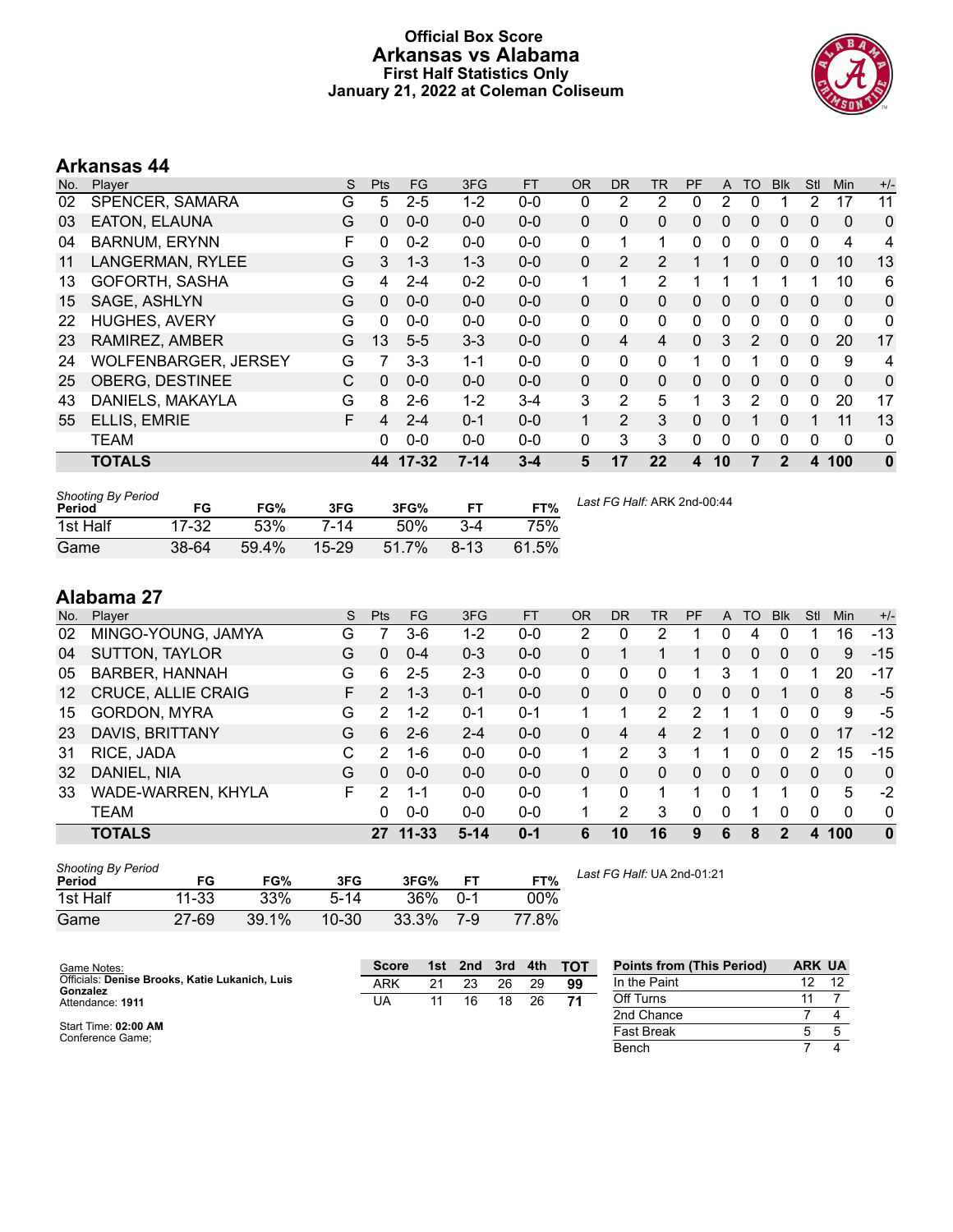### **Official Box Score Arkansas vs Alabama First Quarter Statistics Only January 21, 2022 at Coleman Coliseum**



# **Arkansas 21**

| No. | Player                      | S | <b>Pts</b> | FG.      | 3FG     | <b>FT</b> | <b>OR</b>    | D <sub>R</sub> | TR           | PF | A            | TO           | <b>BIK</b> | Stl          | Min            | $+/-$          |
|-----|-----------------------------|---|------------|----------|---------|-----------|--------------|----------------|--------------|----|--------------|--------------|------------|--------------|----------------|----------------|
| 02  | SPENCER, SAMARA             | G | 3          | 1-1      | 1-1     | $0 - 0$   | 0            |                |              | 0  |              | 0            | 0          |              |                | 4              |
| 13  | <b>GOFORTH, SASHA</b>       | G | 4          | $2 - 4$  | $0 - 2$ | $0 - 0$   |              |                | 2            |    |              | 0            |            |              | 8              | 9              |
| 23  | RAMIREZ, AMBER              | G | 6          | $2 - 2$  | $2 - 2$ | $0 - 0$   | 0            | 2              | 2            | 0  |              | 2            | 0          | 0            | 10             | 10             |
| 24  | <b>WOLFENBARGER, JERSEY</b> | G | 4          | $2 - 2$  | $0 - 0$ | $0 - 0$   | $\mathbf{0}$ | 0              | 0            | 0  | $\mathbf{0}$ | 0            | 0          | $\Omega$     | $\overline{4}$ | 3              |
| 43  | DANIELS, MAKAYLA            | G | 2          | $0 - 3$  | $0 - 1$ | $2 - 2$   | 1            | 0              | 1            | 1  | 2            | 2            | 0          | 0            | 10             | 10             |
| 03  | EATON, ELAUNA               | G | 0          | $0 - 0$  | $0 - 0$ | $0 - 0$   | $\mathbf{0}$ | 0              | 0            | 0  | $\mathbf{0}$ | 0            | 0          | $\mathbf{0}$ | $\mathbf{0}$   | $\mathbf 0$    |
| 04  | <b>BARNUM, ERYNN</b>        | F | 0          | $0 - 0$  | $0 - 0$ | $0 - 0$   | 0            | $\Omega$       | 0            | 0  | 0            | 0            | 0          | $\Omega$     | $\Omega$       | $\mathbf{0}$   |
| 11  | LANGERMAN, RYLEE            | G | $\Omega$   | $0 - 1$  | $0 - 1$ | $0 - 0$   | $\Omega$     |                | $\mathbf{1}$ | 0  | $\mathbf{0}$ | $\mathbf{0}$ | 0          | $\Omega$     | 5              | 7              |
| 15  | SAGE, ASHLYN                | G | 0          | $0 - 0$  | $0 - 0$ | $0-0$     | 0            | 0              | 0            | 0  | 0            | 0            | 0          | $\Omega$     | $\Omega$       | 0              |
| 22  | <b>HUGHES, AVERY</b>        | G | 0          | $0 - 0$  | $0 - 0$ | $0 - 0$   | $\mathbf{0}$ | 0              | 0            | 0  | $\mathbf{0}$ | $\Omega$     | 0          | $\mathbf{0}$ | 0              | 0              |
| 25  | <b>OBERG, DESTINEE</b>      | C | 0          | $0 - 0$  | $0 - 0$ | $0 - 0$   | 0            | 0              | 0            | 0  | 0            | 0            | 0          | $\Omega$     | 0              | 0              |
| 55  | ELLIS, EMRIE                | F | 2          | $1 - 2$  | $0 - 0$ | $0 - 0$   |              |                | 2            | 0  | $\Omega$     |              | 0          | $\Omega$     | 6              | $\overline{7}$ |
|     | TEAM                        |   |            | $0 - 0$  |         |           | 0            | 2              | 2            | 0  |              | 0            |            |              |                |                |
|     | <b>TOTALS</b>               |   | 21         | $8 - 15$ | $3 - 7$ | $2 - 2$   | 3            | 8              | 11           | 2  | 5            | 5            | 1          | $\mathbf{2}$ | 50             |                |

| <b>Shooting By Period</b><br>Period | FG       | FG%   | 3FG       | 3FG%  | FТ     | FT%   |
|-------------------------------------|----------|-------|-----------|-------|--------|-------|
| 1st Half                            | $8 - 15$ | 53%   | 3-7       | 43%   | $2-2$  | 100%  |
| 1st Half                            | 17-32    | 53%   | 7-14      | 50%   | $3-4$  | 75%   |
| Game                                | $38-64$  | 59.4% | $15 - 29$ | 51.7% | $8-13$ | 61.5% |

| No. | Plaver                    | S  | <b>Pts</b> | FG.     | 3FG     | <b>FT</b> | OR       | DR | TR       | <b>PF</b> | A              | TO       | <b>Blk</b> | Stl      | Min      | $+/-$        |
|-----|---------------------------|----|------------|---------|---------|-----------|----------|----|----------|-----------|----------------|----------|------------|----------|----------|--------------|
| 02  | MINGO-YOUNG, JAMYA        | G  | 5          | $2 - 4$ | 1-1     | $0-0$     | っ        | 0  | າ        |           | 0              | 2        | 0          |          | 10       | $-10$        |
| 05  | <b>BARBER, HANNAH</b>     | G  | 3          | $1 - 3$ | $1 - 2$ | $0 - 0$   | 0        | 0  | 0        |           |                |          | 0          |          | 10       | $-10$        |
| 15  | <b>GORDON, MYRA</b>       | G  | 0          | $0 - 1$ | $0 - 1$ | $0-0$     |          |    | 2        |           |                |          | 0          | 0        |          | -4           |
| 23  | DAVIS, BRITTANY           | G  | 3          | $1 - 4$ | $1 - 3$ | $0 - 0$   | 0        | 2  | 2        |           |                | 0        | 0          | 0        | 10       | $-10$        |
| 31  | RICE, JADA                | C  | $\Omega$   | $0 - 2$ | $0 - 0$ | $0 - 0$   |          | 0  | 1        | O         | 0              |          | 0          |          |          | -9           |
| 04  | <b>SUTTON, TAYLOR</b>     | G  | $\Omega$   | $0 - 2$ | $0 - 1$ | $0 - 0$   | 0        | 0  | 0        | 0         | $\overline{0}$ | $\Omega$ | 0          | 0        | 3        | -6           |
| 12  | <b>CRUCE, ALLIE CRAIG</b> | F. | 0          | $0 - 0$ | $0 - 0$ | $0-0$     | 0        | 0  | 0        | 0         | 0              | 0        | 0          | 0        | $\Omega$ | $\mathbf{0}$ |
| 32  | DANIEL, NIA               | G  | 0          | $0 - 0$ | $0 - 0$ | $0 - 0$   | $\Omega$ | 0  | 0        | 0         | $\Omega$       | $\Omega$ | 0          | $\Omega$ | $\Omega$ | $\mathbf{0}$ |
| 33  | WADE-WARREN, KHYLA        | F. | $\Omega$   | $0 - 0$ | $0 - 0$ | $0 - 0$   | $\Omega$ | 0  | $\Omega$ |           | 0              |          |            | $\Omega$ | 3        | $-1$         |
|     | <b>TEAM</b>               |    |            | $0-0$   |         |           | 0        | 1  | 1        | 0         |                |          |            |          |          |              |
|     | <b>TOTALS</b>             |    | 11         | 4-16    | $3 - 8$ | $0 - 0$   |          | 4  | 8        | 5         | 3              | 6        | 1          | 3        | 50       |              |

| <b>Shooting By Period</b><br>Period | FG        | FG%   | 3FG      | 3FG%  | FТ      | FT%   |
|-------------------------------------|-----------|-------|----------|-------|---------|-------|
| 1st Half                            | 4-16      | 25%   | $3 - 8$  | 38%   | 0-0     | 0%    |
| 1st Half                            | $11 - 33$ | 33%   | $5 - 14$ | 36%   | $0 - 1$ | 00%   |
| Game                                | 27-69     | 39.1% | 10-30    | 33.3% | 7_Q     | 77.8% |

| Game Notes:                                                | <b>Score</b> |    | 1st 2nd | 3rd |    | 4th TOT | <b>Points (This Period)</b> | <b>ARK</b>    | <b>UA</b>     |
|------------------------------------------------------------|--------------|----|---------|-----|----|---------|-----------------------------|---------------|---------------|
| Officials: Denise Brooks, Katie Lukanich, Luis<br>Gonzalez | ARK          | 21 | 23      | 26  | 29 | 99      | In the Paint                |               |               |
| Attendance: 1911                                           | UA           |    | 16      | 18  | 26 | 71      | Off Turns                   |               |               |
|                                                            |              |    |         |     |    |         | 2nd Chance                  |               |               |
| Start Time: 02:00 AM<br>Conference Game:                   |              |    |         |     |    |         | <b>Fast Break</b>           |               |               |
|                                                            |              |    |         |     |    |         | Bench                       |               |               |
|                                                            |              |    |         |     |    |         | Per Poss                    | l.167<br>9/18 | 0.611<br>4/18 |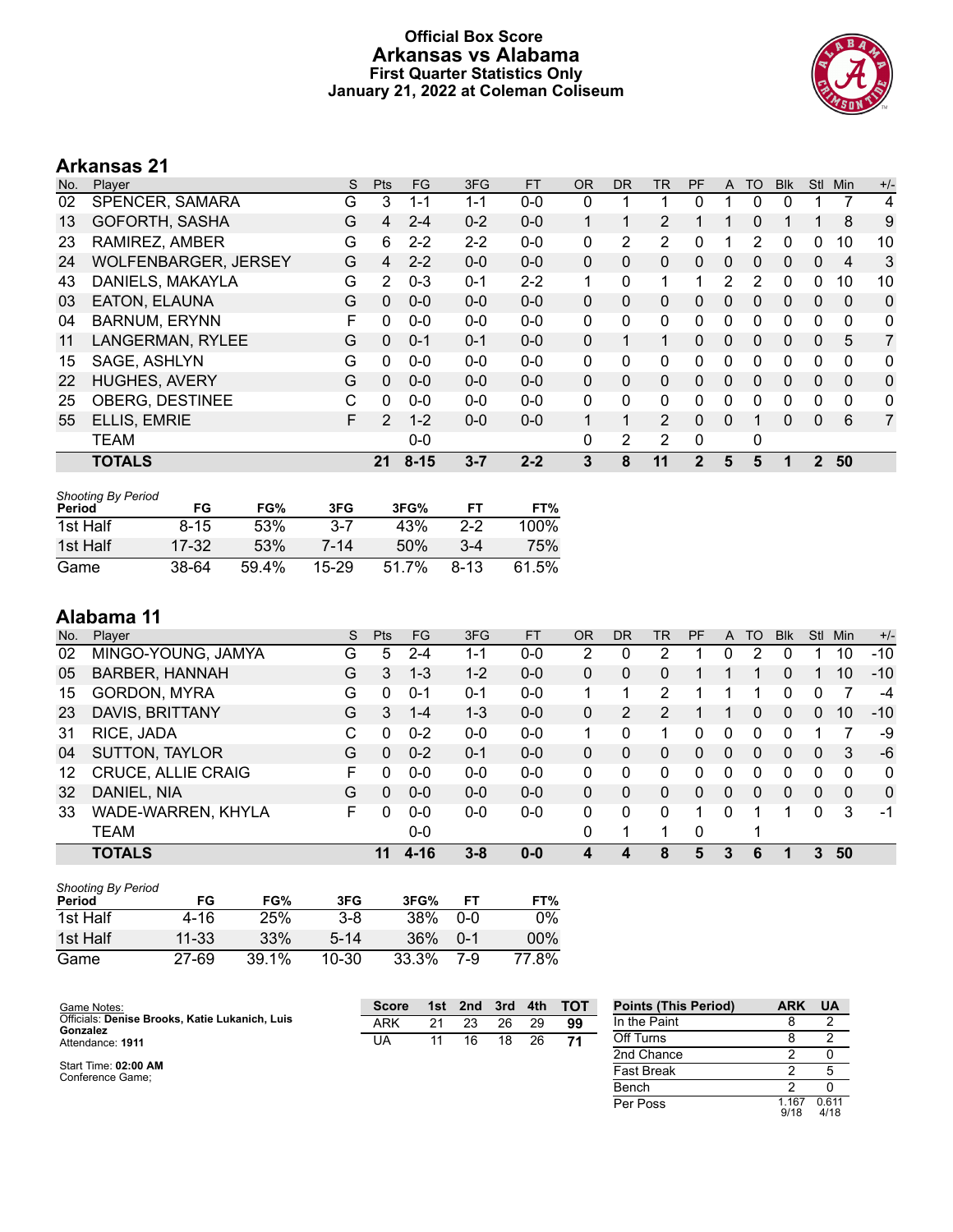#### **Official Play-By-Play Arkansas vs Alabama First Quarter January 21, 2022 at Coleman Coliseum**



#### **Period 1**

<mark>Starters:</mark><br>Arkansas: 2 SPENCER,SAMARA (G); 13 GOFORTH,SASHA (G); 23 RAMIREZ,AMBER (G); 24 WOLFENBARGER,JERSEY (G); 43 DANIELS,MAKAYLA (G);<br>**Alabama**: 2 MINGO-YOUNG,JAMYA (G); 5 BARBER,HANNAH (G); 15 GORDON,MYRA (G); 23 DA

| Time           | <b>VISITORS: Arkansas</b>                | <b>Score</b> | <b>Margin</b>  | <b>HOME: Alabama</b>                  |
|----------------|------------------------------------------|--------------|----------------|---------------------------------------|
| 09:46          |                                          |              |                | MISSED 3PTR by DAVIS, BRITTANY        |
| 09:43          | REBOUND (DEF) by RAMIREZ, AMBER          |              |                |                                       |
| 09:35          | MISSED 3PTR by DANIELS, MAKAYLA          |              |                |                                       |
| 09:31          |                                          |              |                | REBOUND (DEF) by GORDON, MYRA         |
| 09:27          |                                          | $3-0$        | $H_3$          | GOOD! 3PTR by MINGO-YOUNG, JAMYA [FB] |
| 09:27          |                                          |              |                | ASSIST by GORDON, MYRA                |
| 09:14          | MISSED 3PTR by GOFORTH, SASHA            |              |                |                                       |
| 09:10          | REBOUND (OFF) by GOFORTH, SASHA          |              |                |                                       |
| 09:06          | GOOD! LAYUP by WOLFENBARGER, JERSEY      | $3 - 2$      | H <sub>1</sub> |                                       |
| 09:06          | ASSIST by SPENCER, SAMARA                |              |                |                                       |
| 08:51          |                                          | $6 - 2$      | H4             | GOOD! 3PTR by BARBER, HANNAH          |
| 08:51          |                                          |              |                | ASSIST by DAVIS, BRITTANY             |
| 08:34          | GOOD! LAYUP by GOFORTH, SASHA            | $6 - 4$      | H <sub>2</sub> |                                       |
| 08:16<br>08:15 | REBOUND (DEF) by TEAM                    |              |                | MISSED JUMPER by DAVIS, BRITTANY      |
| 08:00          | GOOD! 3PTR by RAMIREZ, AMBER             | $6 - 7$      | V <sub>1</sub> |                                       |
| 07:38          |                                          |              |                | MISSED 3PTR by DAVIS, BRITTANY        |
| 07:35          | REBOUND (DEF) by RAMIREZ, AMBER          |              |                |                                       |
| 07:31          | GOOD! LAYUP by WOLFENBARGER, JERSEY [FB] | $6-9$        | $V_3$          |                                       |
| 07:31          | ASSIST by RAMIREZ, AMBER                 |              |                |                                       |
| 07:18          |                                          |              |                | FOUL by BARBER, HANNAH                |
| 07:18          |                                          |              |                | TURNOVER by BARBER, HANNAH            |
| 07:08          | TURNOVER by RAMIREZ, AMBER               |              |                |                                       |
| 07:08          |                                          |              |                | STEAL by RICE, JADA                   |
| 06:55          |                                          |              |                | MISSED 3PTR by GORDON, MYRA           |
| 06:53          | REBOUND (DEF) by SPENCER, SAMARA         |              |                |                                       |
| 06:34          | MISSED LAYUP by DANIELS, MAKAYLA         |              |                |                                       |
| 06:31          |                                          |              |                | REBOUND (DEF) by DAVIS, BRITTANY      |
| 06:27          |                                          |              |                | FOUL by MINGO-YOUNG, JAMYA            |
| 06:27          |                                          |              |                | TURNOVER by MINGO-YOUNG, JAMYA        |
| 06:05          | GOOD! 3PTR by RAMIREZ, AMBER             | $6 - 12$     | $V_6$          |                                       |
| 06:05          | ASSIST by DANIELS, MAKAYLA               |              |                |                                       |
| 05:47          |                                          | $9 - 12$     | $V_3$          | GOOD! 3PTR by DAVIS, BRITTANY         |
| 05:47          |                                          |              |                | ASSIST by BARBER, HANNAH              |
| 05:40          |                                          |              |                | FOUL by GORDON, MYRA                  |
| 05:40          |                                          |              |                | SUB OUT: GORDON, MYRA                 |
| 05:40          |                                          |              |                | SUB IN: WADE-WARREN, KHYLA            |
| 05:40          | SUB OUT: WOLFENBARGER, JERSEY            |              |                |                                       |
| 05:40<br>05:40 | SUB IN: ELLIS, EMRIE                     |              |                | SUB OUT: RICE, JADA                   |
| 05:40          |                                          |              |                | SUB IN: SUTTON, TAYLOR                |
| 05:31          | MISSED LAYUP by DANIELS, MAKAYLA         |              |                |                                       |
| 05:31          |                                          |              |                | BLOCK by WADE-WARREN, KHYLA           |
| 05:31          |                                          |              |                | REBOUND (DEF) by TEAM                 |
| 05:29          | SUB OUT: SPENCER, SAMARA                 |              |                |                                       |
| 05:29          | SUB IN: LANGERMAN, RYLEE                 |              |                |                                       |
| 05:18          |                                          |              |                | FOUL by WADE-WARREN, KHYLA            |
| 05:18          |                                          |              |                | TURNOVER by WADE-WARREN, KHYLA        |
| 04:54          |                                          |              |                | FOUL by DAVIS, BRITTANY               |
| 04:49          | <b>TIMEOUT MEDIA</b>                     |              |                |                                       |
| 04:49          |                                          |              |                | SUB OUT: WADE-WARREN, KHYLA           |
| 04:49          |                                          |              |                | SUB IN: RICE, JADA                    |
| 04:49          | GOOD! FT by DANIELS, MAKAYLA             | $9 - 13$     | V <sub>4</sub> |                                       |
| 04:49          | GOOD! FT by DANIELS, MAKAYLA             | $9 - 14$     | V <sub>5</sub> |                                       |
| 04:33          |                                          |              |                | MISSED JUMPER by SUTTON, TAYLOR       |
| 04:28          | REBOUND (DEF) by TEAM                    |              |                |                                       |
| 04:15          | GOOD! JUMPER by GOFORTH, SASHA           | $9 - 16$     | V <sub>7</sub> |                                       |
| 03:48          |                                          |              |                | MISSED LAYUP by RICE, JADA            |
| 03:46          | REBOUND (DEF) by GOFORTH, SASHA          |              |                |                                       |
| 03:40          | GOOD! LAYUP by ELLIS, EMRIE              | $9 - 18$     | V <sub>9</sub> |                                       |
| 03:40          | ASSIST by GOFORTH, SASHA                 |              |                |                                       |
| 03:17          |                                          |              |                | MISSED 3PTR by SUTTON, TAYLOR         |
| 03:15          | REBOUND (DEF) by LANGERMAN, RYLEE        |              |                |                                       |
| 03:07          | MISSED JUMPER by ELLIS, EMRIE            |              |                |                                       |
| 03:04          |                                          |              |                | REBOUND (DEF) by DAVIS, BRITTANY      |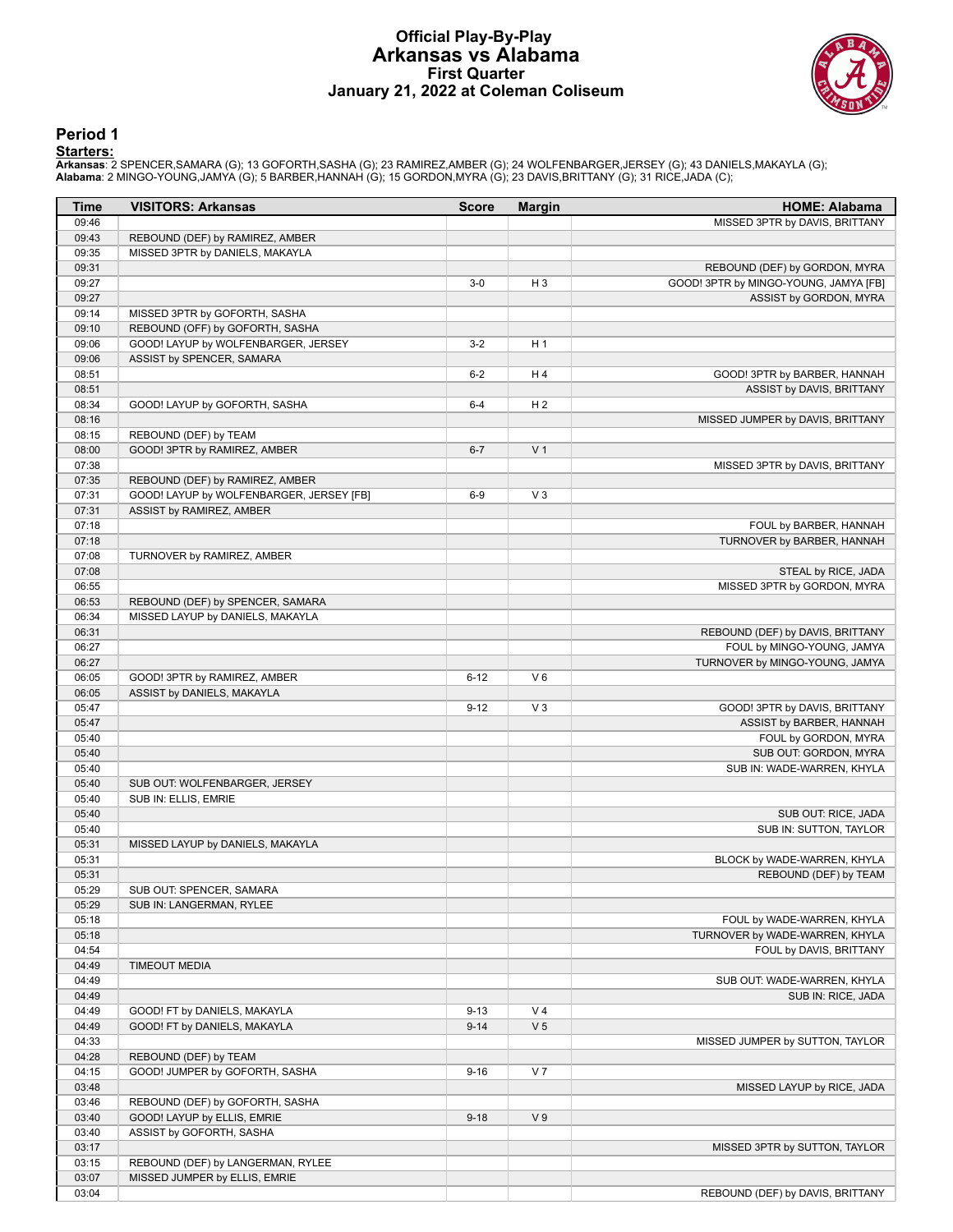| <b>Time</b> | <b>VISITORS: Arkansas</b>         | <b>Score</b> | <b>Margin</b>   | <b>HOME: Alabama</b>                   |
|-------------|-----------------------------------|--------------|-----------------|----------------------------------------|
| 02:56       |                                   |              |                 | MISSED 3PTR by BARBER, HANNAH          |
| 02:53       |                                   |              |                 | REBOUND (OFF) by RICE, JADA            |
| 02:41       |                                   |              |                 | MISSED JUMPER by MINGO-YOUNG, JAMYA    |
| 02:41       | BLOCK by GOFORTH, SASHA           |              |                 |                                        |
| 02:39       |                                   |              |                 | REBOUND (OFF) by MINGO-YOUNG, JAMYA    |
| 02:39       | FOUL by GOFORTH, SASHA            |              |                 |                                        |
| 02:39       |                                   |              |                 | SUB OUT: MINGO-YOUNG, JAMYA            |
| 02:39       |                                   |              |                 | SUB IN: GORDON, MYRA                   |
| 02:39       |                                   |              |                 | SUB OUT: SUTTON, TAYLOR                |
| 02:39       |                                   |              |                 | SUB IN: MINGO-YOUNG, JAMYA             |
| 02:38       |                                   |              |                 | MISSED JUMPER by RICE, JADA            |
| 02:35       | REBOUND (DEF) by ELLIS, EMRIE     |              |                 |                                        |
| 02:33       | TURNOVER by RAMIREZ, AMBER        |              |                 |                                        |
| 02:33       |                                   |              |                 | STEAL by BARBER, HANNAH                |
| 02:28       |                                   |              |                 | MISSED LAYUP by BARBER, HANNAH         |
| 02:26       |                                   |              |                 | REBOUND (OFF) by MINGO-YOUNG, JAMYA    |
| 02:25       | SUB OUT: DANIELS, MAKAYLA         |              |                 |                                        |
| 02:25       | SUB IN: SPENCER, SAMARA           |              |                 |                                        |
| 02:25       |                                   |              |                 | TURNOVER by MINGO-YOUNG, JAMYA         |
| 02:25       | STEAL by GOFORTH, SASHA           |              |                 |                                        |
| 02:05       | MISSED 3PTR by GOFORTH, SASHA     |              |                 |                                        |
| 02:05       | REBOUND (OFF) by ELLIS, EMRIE     |              |                 |                                        |
| 02:05       | TURNOVER by ELLIS, EMRIE          |              |                 |                                        |
| 02:05       |                                   |              |                 | SUB OUT: RICE, JADA                    |
| 02:05       |                                   |              |                 | SUB IN: WADE-WARREN, KHYLA             |
| 02:05       | SUB OUT: GOFORTH, SASHA           |              |                 |                                        |
| 02:05       | SUB IN: DANIELS, MAKAYLA          |              |                 |                                        |
| 01:30       |                                   |              |                 | TURNOVER by TEAM                       |
| 01:14       | GOOD! 3PTR by SPENCER, SAMARA     | $9 - 21$     | V <sub>12</sub> |                                        |
| 01:14       | ASSIST by DANIELS, MAKAYLA        |              |                 |                                        |
| 00:50       |                                   |              |                 | MISSED LAYUP by MINGO-YOUNG, JAMYA     |
| 00:46       |                                   |              |                 | REBOUND (OFF) by GORDON, MYRA          |
| 00:35       |                                   |              |                 | TURNOVER by GORDON, MYRA               |
| 00:35       | STEAL by SPENCER, SAMARA          |              |                 |                                        |
| 00:27       | MISSED 3PTR by LANGERMAN, RYLEE   |              |                 |                                        |
| 00:24       | REBOUND (OFF) by DANIELS, MAKAYLA |              |                 |                                        |
| 00:23       | TURNOVER by DANIELS, MAKAYLA      |              |                 |                                        |
| 00:23       |                                   |              |                 | STEAL by MINGO-YOUNG, JAMYA            |
| 00:19       |                                   | $11 - 21$    | $V$ 10          |                                        |
| 00:00       |                                   |              |                 | GOOD! LAYUP by MINGO-YOUNG, JAMYA [FB] |
|             | FOUL by DANIELS, MAKAYLA          |              |                 |                                        |
| 00:00       | TURNOVER by DANIELS, MAKAYLA      |              |                 |                                        |
| 00:00       |                                   |              |                 | SUB OUT: GORDON, MYRA                  |
| 00:00       |                                   |              |                 | SUB OUT: WADE-WARREN, KHYLA            |
| 00:00       |                                   |              |                 | SUB IN: CRUCE, ALLIE CRAIG             |
| 00:00       |                                   |              |                 | SUB IN: RICE, JADA                     |

# **Arkansas 21, Alabama 11**

| <b>Points (This Period)</b> | <b>ARK</b>    | UA            |
|-----------------------------|---------------|---------------|
| In the Paint                |               |               |
| Off Turns                   |               |               |
| 2nd Chance                  |               |               |
| Fast Break                  |               |               |
| Bench                       |               |               |
| Per Poss                    | 1.167<br>9/18 | 0.611<br>4/18 |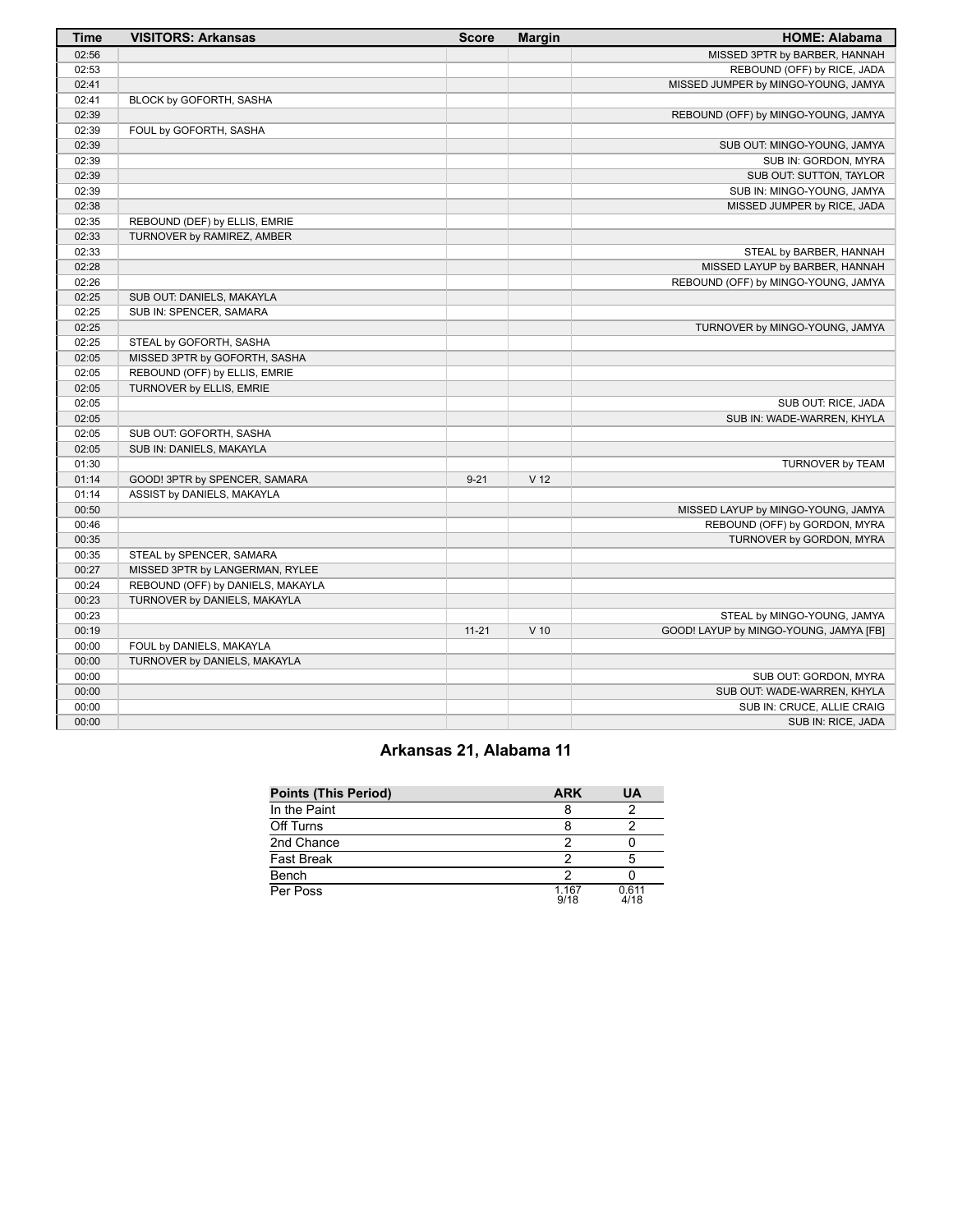### **Official Box Score Arkansas vs Alabama Second Quarter Statistics Only January 21, 2022 at Coleman Coliseum**



# **Arkansas 23**

| No. | Player                      | S | <b>Pts</b> | FG.      | 3FG     | <b>FT</b> | <b>OR</b>    | DR.          | TR | PF          | A            | TO | <b>BIK</b> | <b>Stl</b>   | Min      | $+/-$        |
|-----|-----------------------------|---|------------|----------|---------|-----------|--------------|--------------|----|-------------|--------------|----|------------|--------------|----------|--------------|
| 02  | SPENCER, SAMARA             | G | 2          | $1 - 4$  | $0 - 1$ | $0 - 0$   | 0            |              |    | 0           |              | 0  |            |              | 10       | 7            |
| 13  | GOFORTH, SASHA              | G | 0          | $0 - 0$  | $0 - 0$ | $0 - 0$   | 0            | 0            | 0  | 0           | 0            |    | 0          | 0            | 2        | $-3$         |
| 23  | RAMIREZ, AMBER              | G |            | $3 - 3$  | $1 - 1$ | $0 - 0$   | 0            | 2            | 2  | 0           | 2            | 0  | 0          | 0            | 10       | 7            |
| 24  | <b>WOLFENBARGER, JERSEY</b> | G | 3          | $1 - 1$  | $1 - 1$ | $0 - 0$   | $\Omega$     | $\mathbf{0}$ | 0  |             | 0            |    | 0          | $\mathbf{0}$ | 5        | 1            |
| 43  | DANIELS, MAKAYLA            | G | 6          | $2 - 3$  | $1 - 1$ | $1 - 2$   | 2            | 2            | 4  | 0           |              | 0  | 0          | 0            | 10       | 7            |
| 03  | EATON, ELAUNA               | G | 0          | $0 - 0$  | $0 - 0$ | $0 - 0$   | $\Omega$     | $\mathbf{0}$ | 0  | 0           | $\mathbf{0}$ | 0  | 0          | 0            | $\Omega$ | $\mathbf 0$  |
| 04  | <b>BARNUM, ERYNN</b>        | F | 0          | $0 - 2$  | $0 - 0$ | $0 - 0$   | 0            |              | 1  | 0           | 0            | 0  | 0          | 0            | 4        | 4            |
| 11  | LANGERMAN, RYLEE            | G | 3          | $1 - 2$  | $1 - 2$ | $0 - 0$   | 0            |              |    |             |              | 0  | 0          | 0            | 5        | 6            |
| 15  | SAGE, ASHLYN                | G | 0          | $0 - 0$  | $0 - 0$ | $0-0$     | 0            | 0            | 0  | 0           | 0            | 0  | 0          | 0            | $\Omega$ | $\mathbf{0}$ |
| 22  | <b>HUGHES, AVERY</b>        | G | 0          | $0 - 0$  | $0 - 0$ | $0 - 0$   | $\Omega$     | $\mathbf{0}$ | 0  | 0           | $\mathbf{0}$ | 0  | 0          | 0            | $\Omega$ | $\mathbf{0}$ |
| 25  | <b>OBERG, DESTINEE</b>      | C | 0          | $0 - 0$  | $0 - 0$ | $0 - 0$   | 0            | $\Omega$     | 0  | 0           | 0            | 0  | 0          | 0            | 0        | $\mathbf{0}$ |
| 55  | ELLIS, EMRIE                | F | 2          | $1 - 2$  | $0 - 1$ | $0 - 0$   | 0            |              |    | 0           | $\Omega$     | 0  | 0          |              | 5        | 6            |
|     | <b>TEAM</b>                 |   |            | $0 - 0$  |         |           | 0            |              |    | 0           |              | 0  |            |              |          |              |
|     | <b>TOTALS</b>               |   | 23         | $9 - 17$ | $4 - 7$ | $1 - 2$   | $\mathbf{2}$ | 9            | 11 | $\mathbf 2$ | 5            | 2  |            | $\mathbf 2$  | 50       |              |

| <b>Shooting By Period</b><br>Period | FG        | FG%   | 3FG      | 3FG%  | FТ     | FT%   |
|-------------------------------------|-----------|-------|----------|-------|--------|-------|
| 2nd Half                            | $9 - 17$  | 53%   | 4-7      | 57%   | $1-2$  | 50%   |
| 2nd Half                            | $21 - 32$ | 66%   | $8 - 15$ | 53%   | $5-9$  | 56%   |
| Game                                | 38-64     | 59.4% | 15-29    | 51.7% | $8-13$ | 61.5% |

| No. | Plaver                    | S  | <b>Pts</b> | FG.     | 3FG     | <b>FT</b> | <b>OR</b> | DR       | TR             | <b>PF</b> | A | TO       | <b>Blk</b> | Stl | Min      | $+/-$    |
|-----|---------------------------|----|------------|---------|---------|-----------|-----------|----------|----------------|-----------|---|----------|------------|-----|----------|----------|
| 02  | MINGO-YOUNG, JAMYA        | G  | 2          | $1 - 2$ | $0 - 1$ | $0-0$     | 0         | 0        | 0              | 0         | 0 | າ        |            | 0   | 6        | $-3$     |
| 05  | <b>BARBER, HANNAH</b>     | G  | 3          | $1 - 2$ | $1 - 1$ | $0 - 0$   | 0         | $\Omega$ | 0              | $\Omega$  | 2 | 0        | 0          | 0   | 10       | $-7$     |
| 15  | <b>GORDON, MYRA</b>       | G  | 2          | 1-1     | $0 - 0$ | $0 - 1$   | 0         | $\Omega$ | 0              | 4         | O | 0        | 0          | 0   | 2        | -1       |
| 23  | DAVIS, BRITTANY           | G  | 3          | $1 - 2$ | $1 - 1$ | $0 - 0$   | 0         | 2        | $\overline{2}$ |           | 0 | 0        | 0          | 0   |          | $-2$     |
| 31  | RICE, JADA                | C  | 2          | $1 - 4$ | $0 - 0$ | $0-0$     | 0         | 2        | 2              |           |   | O        |            |     | 8        | -6       |
| 04  | <b>SUTTON, TAYLOR</b>     | G  | 0          | $0 - 2$ | $0 - 2$ | $0 - 0$   | 0         |          |                |           | 0 | 0        | 0          | 0   | 6        | -9       |
| 12  | <b>CRUCE, ALLIE CRAIG</b> | F  | 2          | $1 - 3$ | $0 - 1$ | $0-0$     | 0         | 0        | 0              | 0         | 0 | 0        |            | 0   | 8        | -5       |
| 32  | DANIEL, NIA               | G  | 0          | $0 - 0$ | $0 - 0$ | $0 - 0$   | 0         | 0        | 0              | 0         | 0 | $\Omega$ | $\Omega$   | 0   | $\Omega$ | $\Omega$ |
| 33  | WADE-WARREN, KHYLA        | F. | 2          | 1-1     | $0 - 0$ | $0 - 0$   |           | $\Omega$ | 1              | 0         | 0 | 0        | 0          | 0   | 2        | $-1$     |
|     | <b>TEAM</b>               |    |            | $0-0$   |         |           |           | 1        | 2              | $\Omega$  |   | 0        |            |     |          |          |
|     | <b>TOTALS</b>             |    | 16         | 7-17    | $2 - 6$ | $0 - 1$   | 2         | 6        | 8              | 4         | 3 | 2        |            |     | 50       |          |

| <b>Shooting By Period</b><br>Period | FG    | FG%   | 3FG       | 3FG%  | FT      | FT%    |
|-------------------------------------|-------|-------|-----------|-------|---------|--------|
| 2nd Half                            | 7-17  | 41%   | $2-6$     | 33%   | $0 - 1$ | $00\%$ |
| 2nd Half                            | 16-36 | 44%   | $5 - 16$  | 31%   | 7-8     | 88%    |
| Game                                | 27-69 | 39.1% | $10 - 30$ | 33.3% | 7-9     | 77.8%  |

| Game Notes:                                                | <b>Score</b> | 1st | 2nd | 3rd | 4th | тот | <b>Points (This Period)</b> | ARK            | <b>UA</b>     |
|------------------------------------------------------------|--------------|-----|-----|-----|-----|-----|-----------------------------|----------------|---------------|
| Officials: Denise Brooks, Katie Lukanich, Luis<br>Gonzalez | ARK          | 21  | 23  | 26  | 29  | 99  | In the Paint                |                | 10            |
| Attendance: 1911                                           | UA           |     | 16  | 18  | 26  | 71  | Off Turns                   |                |               |
|                                                            |              |     |     |     |     |     | 2nd Chance                  |                |               |
| Start Time: 02:00 AM<br>Conference Game;                   |              |     |     |     |     |     | <b>Fast Break</b>           |                |               |
|                                                            |              |     |     |     |     |     | Bench                       |                |               |
|                                                            |              |     |     |     |     |     | Per Poss                    | 1.278<br>10/18 | 0.889<br>7/18 |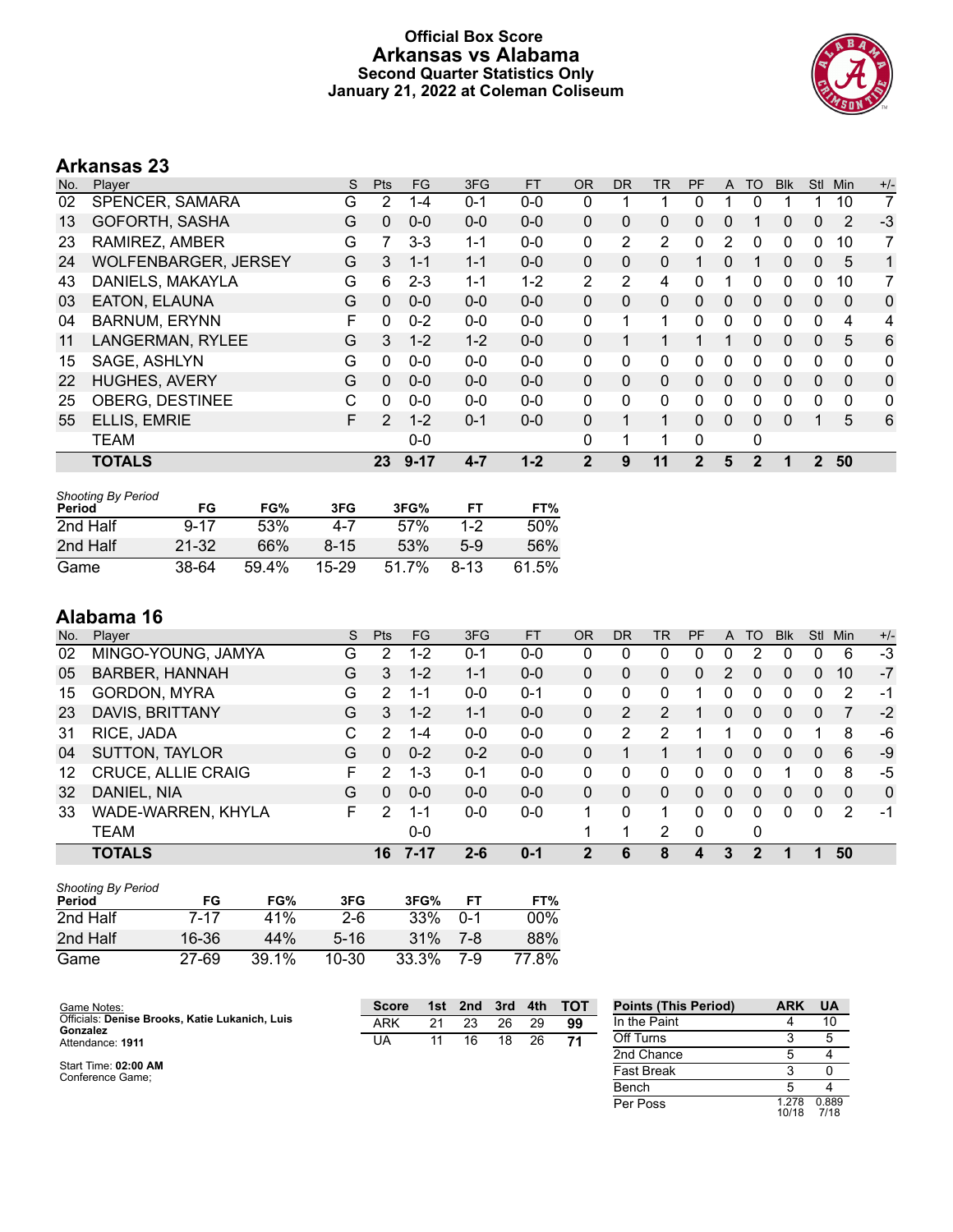#### **Official Play-By-Play Arkansas vs Alabama Second Quarter January 21, 2022 at Coleman Coliseum**



#### **Period 2**

<mark>Starters:</mark><br>Arkansas: 2 SPENCER,SAMARA (G); 13 GOFORTH,SASHA (G); 23 RAMIREZ,AMBER (G); 24 WOLFENBARGER,JERSEY (G); 43 DANIELS,MAKAYLA (G);<br>**Alabama**: 2 MINGO-YOUNG,JAMYA (G); 5 BARBER,HANNAH (G); 15 GORDON,MYRA (G); 23 DA

| Time           | <b>VISITORS: Arkansas</b>                                            | <b>Score</b> | <b>Margin</b>   | <b>HOME: Alabama</b>                                           |
|----------------|----------------------------------------------------------------------|--------------|-----------------|----------------------------------------------------------------|
| 10:00          | SUB OUT: LANGERMAN, RYLEE                                            |              |                 |                                                                |
| 10:00          | SUB OUT: ELLIS, EMRIE                                                |              |                 |                                                                |
| 10:00          | SUB IN: GOFORTH, SASHA                                               |              |                 |                                                                |
| 10:00          | SUB IN: WOLFENBARGER, JERSEY                                         |              |                 |                                                                |
| 09:45          | TURNOVER by GOFORTH, SASHA                                           |              |                 |                                                                |
| 09:45          |                                                                      |              |                 | STEAL by RICE, JADA                                            |
| 09:37          |                                                                      | $14 - 21$    | V <sub>7</sub>  | GOOD! 3PTR by DAVIS, BRITTANY                                  |
| 09:37          |                                                                      |              |                 | ASSIST by BARBER, HANNAH                                       |
| 09:13<br>09:10 | MISSED LAYUP by SPENCER, SAMARA                                      |              |                 |                                                                |
| 08:57          |                                                                      |              |                 | REBOUND (DEF) by DAVIS, BRITTANY<br>MISSED LAYUP by RICE, JADA |
| 08:54          | REBOUND (DEF) by SPENCER, SAMARA                                     |              |                 |                                                                |
| 08:41          | MISSED 3PTR by SPENCER, SAMARA                                       |              |                 |                                                                |
| 08:40          |                                                                      |              |                 | REBOUND (DEF) by TEAM                                          |
| 08:10          |                                                                      |              |                 | MISSED JUMPER by BARBER, HANNAH                                |
| 08:10          | BLOCK by SPENCER, SAMARA                                             |              |                 |                                                                |
| 08:10          | REBOUND (DEF) by TEAM                                                |              |                 |                                                                |
| 08:10          |                                                                      |              |                 | SUB OUT: MINGO-YOUNG, JAMYA                                    |
| 08:10          |                                                                      |              |                 | SUB IN: SUTTON, TAYLOR                                         |
| 08:10          | SUB OUT: GOFORTH, SASHA                                              |              |                 |                                                                |
| 08:10          | SUB IN: BARNUM, ERYNN                                                |              |                 |                                                                |
| 07:57          | FOUL by WOLFENBARGER, JERSEY                                         |              |                 |                                                                |
| 07:57          | TURNOVER by WOLFENBARGER, JERSEY                                     |              |                 |                                                                |
| 07:28          |                                                                      | $16 - 21$    | V <sub>5</sub>  | GOOD! LAYUP by CRUCE, ALLIE CRAIG                              |
| 07:11<br>07:03 |                                                                      |              |                 | FOUL by DAVIS, BRITTANY<br>FOUL by SUTTON, TAYLOR              |
| 07:03          | MISSED FT by DANIELS, MAKAYLA                                        |              |                 |                                                                |
| 07:03          | REBOUND (DEADB) by TEAM                                              |              |                 |                                                                |
| 07:03          | GOOD! FT by DANIELS, MAKAYLA                                         | 16-22        | $V_6$           |                                                                |
| 06:40          |                                                                      | 18-22        | V <sub>4</sub>  | GOOD! LAYUP by RICE, JADA                                      |
| 06:28          | GOOD! JUMPER by SPENCER, SAMARA                                      | 18-24        | $V_6$           |                                                                |
| 06:13          |                                                                      |              |                 | MISSED 3PTR by SUTTON, TAYLOR                                  |
| 06:11          | REBOUND (DEF) by BARNUM, ERYNN                                       |              |                 |                                                                |
| 05:56          | MISSED JUMPER by BARNUM, ERYNN                                       |              |                 |                                                                |
| 05:56          |                                                                      |              |                 | BLOCK by CRUCE, ALLIE CRAIG                                    |
| 05:50          | REBOUND (OFF) by DANIELS, MAKAYLA                                    |              |                 |                                                                |
| 05:41          | GOOD! 3PTR by WOLFENBARGER, JERSEY                                   | 18-27        | V <sub>9</sub>  |                                                                |
| 05:41          | ASSIST by RAMIREZ, AMBER                                             |              |                 |                                                                |
| 05:31          |                                                                      |              |                 | MISSED LAYUP by RICE, JADA                                     |
| 05:27          | REBOUND (DEF) by RAMIREZ, AMBER                                      |              |                 |                                                                |
| 05:10<br>05:05 | MISSED JUMPER by BARNUM, ERYNN                                       |              |                 |                                                                |
| 05:05          | REBOUND (OFF) by DANIELS, MAKAYLA<br>GOOD! LAYUP by DANIELS, MAKAYLA | 18-29        | V <sub>11</sub> |                                                                |
| 04:41          |                                                                      |              |                 | MISSED 3PTR by CRUCE, ALLIE CRAIG                              |
| 04:40          |                                                                      |              |                 | REBOUND (OFF) by TEAM                                          |
| 04:39          | <b>TIMEOUT MEDIA</b>                                                 |              |                 |                                                                |
| 04:39          |                                                                      |              |                 | SUB OUT: SUTTON, TAYLOR                                        |
| 04:39          |                                                                      |              |                 | SUB OUT: CRUCE, ALLIE CRAIG                                    |
| 04:39          |                                                                      |              |                 | SUB OUT: RICE, JADA                                            |
| 04:39          |                                                                      |              |                 | SUB IN: MINGO-YOUNG, JAMYA                                     |
| 04:39          |                                                                      |              |                 | SUB IN: GORDON, MYRA                                           |
| 04:39          |                                                                      |              |                 | SUB IN: WADE-WARREN, KHYLA                                     |
| 04:39          | SUB OUT: BARNUM, ERYNN                                               |              |                 |                                                                |
| 04:39          | SUB OUT: WOLFENBARGER, JERSEY                                        |              |                 |                                                                |
| 04:39          | SUB IN: LANGERMAN, RYLEE                                             |              |                 |                                                                |
| 04:39          | SUB IN: ELLIS, EMRIE                                                 |              |                 |                                                                |
| 04:37          |                                                                      | 20-29        | V <sub>9</sub>  | GOOD! JUMPER by GORDON, MYRA                                   |
| 04:37<br>04:37 | FOUL by LANGERMAN, RYLEE                                             |              |                 | ASSIST by BARBER, HANNAH                                       |
| 04:37          |                                                                      |              |                 | MISSED FT by GORDON, MYRA                                      |
| 04:37          |                                                                      |              |                 | REBOUND (OFF) by WADE-WARREN, KHYLA                            |
| 04:35          |                                                                      | 22-29        | V <sub>7</sub>  | GOOD! LAYUP by WADE-WARREN, KHYLA                              |
| 04:10          | MISSED 3PTR by LANGERMAN, RYLEE                                      |              |                 |                                                                |
| 04:06          |                                                                      |              |                 | REBOUND (DEF) by DAVIS, BRITTANY                               |
| 04:02          |                                                                      |              |                 | MISSED LAYUP by DAVIS, BRITTANY                                |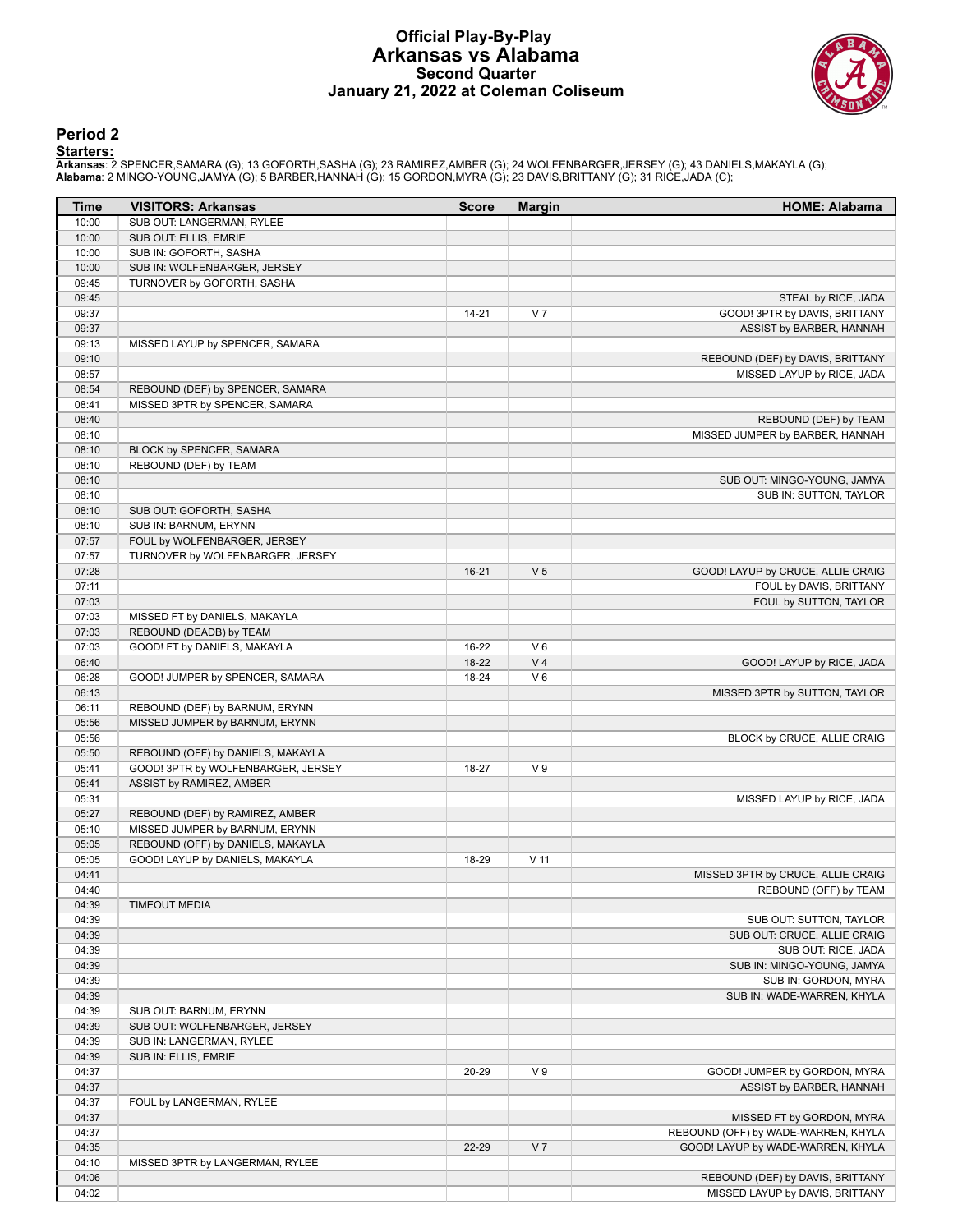| <b>Time</b> | <b>VISITORS: Arkansas</b>           | <b>Score</b> | <b>Margin</b>   | <b>HOME: Alabama</b>               |
|-------------|-------------------------------------|--------------|-----------------|------------------------------------|
| 04:00       | REBOUND (DEF) by DANIELS, MAKAYLA   |              |                 |                                    |
| 03:53       | GOOD! 3PTR by RAMIREZ, AMBER        | 22-32        | $V$ 10          |                                    |
| 03:53       | ASSIST by LANGERMAN, RYLEE          |              |                 |                                    |
| 03:36       |                                     |              |                 | MISSED 3PTR by MINGO-YOUNG, JAMYA  |
| 03:33       | REBOUND (DEF) by LANGERMAN, RYLEE   |              |                 |                                    |
| 03:31       |                                     |              |                 | FOUL by GORDON, MYRA               |
| 03:20       | GOOD! LAYUP by ELLIS, EMRIE         | $22 - 34$    | V <sub>12</sub> |                                    |
| 03:20       | ASSIST by DANIELS, MAKAYLA          |              |                 |                                    |
| 03:01       |                                     | 24-34        | $V$ 10          | GOOD! LAYUP by MINGO-YOUNG, JAMYA  |
| 02:51       | GOOD! JUMPER by RAMIREZ, AMBER      | 24-36        | V <sub>12</sub> |                                    |
| 02:50       |                                     |              |                 | TIMEOUT 30SEC                      |
| 02:50       |                                     |              |                 | SUB OUT: GORDON, MYRA              |
| 02:50       |                                     |              |                 | SUB OUT: DAVIS, BRITTANY           |
| 02:50       |                                     |              |                 | SUB OUT: WADE-WARREN, KHYLA        |
| 02:50       |                                     |              |                 | SUB IN: SUTTON, TAYLOR             |
| 02:50       |                                     |              |                 | SUB IN: CRUCE, ALLIE CRAIG         |
| 02:50       |                                     |              |                 | SUB IN: RICE, JADA                 |
| 02:42       |                                     |              |                 | MISSED LAYUP by RICE, JADA         |
| 02:39       | REBOUND (DEF) by DANIELS, MAKAYLA   |              |                 |                                    |
| 02:32       |                                     |              |                 | FOUL by RICE, JADA                 |
| 02:17       | MISSED 3PTR by ELLIS, EMRIE         |              |                 |                                    |
| 02:15       |                                     |              |                 | REBOUND (DEF) by SUTTON, TAYLOR    |
| 02:11       |                                     |              |                 | TURNOVER by MINGO-YOUNG, JAMYA     |
| 02:11       | STEAL by SPENCER, SAMARA            |              |                 |                                    |
| 02:05       | GOOD! 3PTR by DANIELS, MAKAYLA [FB] | 24-39        | V <sub>15</sub> |                                    |
| 02:05       | ASSIST by SPENCER, SAMARA           |              |                 |                                    |
| 01:45       |                                     |              |                 | MISSED LAYUP by CRUCE, ALLIE CRAIG |
| 01:42       | REBOUND (DEF) by ELLIS, EMRIE       |              |                 |                                    |
| 01:33       | MISSED LAYUP by DANIELS, MAKAYLA    |              |                 |                                    |
| 01:29       |                                     |              |                 | REBOUND (DEF) by RICE, JADA        |
| 01:21       |                                     | 27-39        | V <sub>12</sub> | GOOD! 3PTR by BARBER, HANNAH       |
| 01:21       |                                     |              |                 | ASSIST by RICE, JADA               |
| 01:08       | GOOD! JUMPER by RAMIREZ, AMBER      | $27 - 41$    | V <sub>14</sub> |                                    |
| 00:55       |                                     |              |                 | MISSED 3PTR by SUTTON, TAYLOR      |
| 00:53       | REBOUND (DEF) by RAMIREZ, AMBER     |              |                 |                                    |
| 00:44       | GOOD! 3PTR by LANGERMAN, RYLEE      | 27-44        | V <sub>17</sub> |                                    |
| 00:44       | ASSIST by RAMIREZ, AMBER            |              |                 |                                    |
| 00:24       |                                     |              |                 | SUB OUT: SUTTON, TAYLOR            |
| 00:24       |                                     |              |                 | SUB IN: GORDON, MYRA               |
| 00:16       |                                     |              |                 | TURNOVER by MINGO-YOUNG, JAMYA     |
| 00:16       | STEAL by ELLIS, EMRIE               |              |                 |                                    |
| 00:05       | MISSED LAYUP by SPENCER, SAMARA     |              |                 |                                    |
| 00:02       |                                     |              |                 | REBOUND (DEF) by RICE, JADA        |

# **Arkansas 44, Alabama 27**

| <b>Points (This Period)</b> | <b>ARK</b>     | UA            |
|-----------------------------|----------------|---------------|
| In the Paint                |                | 10            |
| Off Turns                   |                |               |
| 2nd Chance                  |                |               |
| Fast Break                  |                |               |
| Bench                       | 5              |               |
| Per Poss                    | 1.278<br>10/18 | 0.889<br>7/18 |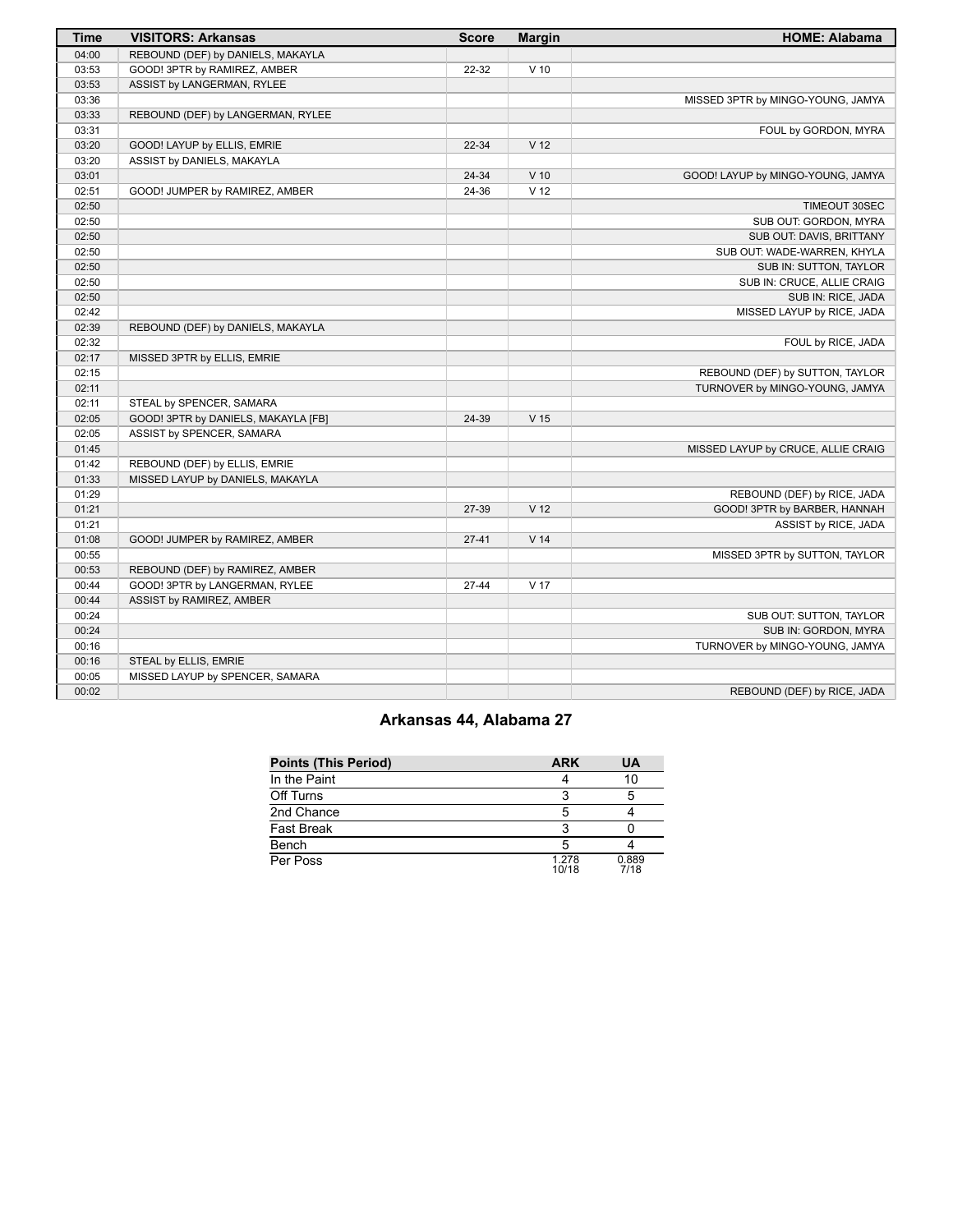### **Official Box Score Arkansas vs Alabama Second Half Statistics Only January 21, 2022 at Coleman Coliseum**



# **Arkansas 55**

| No. | Player                      | S | Pts      | <b>FG</b> | 3FG      | <b>FT</b> | <b>OR</b>    | <b>DR</b>    | TR       | PF             | A        | TO       | <b>Blk</b>  | Stl      | <b>Min</b>     | $+/-$          |
|-----|-----------------------------|---|----------|-----------|----------|-----------|--------------|--------------|----------|----------------|----------|----------|-------------|----------|----------------|----------------|
| 02  | SPENCER, SAMARA             | G | 13       | $5-8$     | $3-6$    | $0-0$     | 0            |              | 1        | 0              | 3        | 0        | $\Omega$    | 0        | 16             | 12             |
| 03  | <b>EATON, ELAUNA</b>        | G | 6        | $2 - 2$   | $2 - 2$  | $0 - 0$   | 0            | 1            |          |                | 0        | 4        | 0           | 0        | 8              | $-3$           |
| 04  | <b>BARNUM, ERYNN</b>        | F | 8        | $4 - 4$   | $0 - 0$  | $0 - 2$   | 0            | 3            | 3        | $\Omega$       |          | 1        | 0           | 1        | 6              | 1              |
| 11  | LANGERMAN, RYLEE            | G | $\Omega$ | $0 - 0$   | $0 - 0$  | $0 - 0$   | 0            | 0            | $\Omega$ | $\overline{2}$ | 0        | 0        | 0           |          | 8              | $\overline{7}$ |
| 13  | GOFORTH, SASHA              | G | 7        | $2 - 3$   | $0 - 0$  | $3 - 3$   | 1.           | 0            | 1.       | $\Omega$       |          | 0        |             | 2        | 12             | 7              |
| 15  | SAGE, ASHLYN                | G | $\Omega$ | $0 - 2$   | $0 - 2$  | $0 - 0$   | $\Omega$     | 0            | $\Omega$ | $\Omega$       | 0        | 0        | 0           | 0        | 5              | $-4$           |
| 22  | <b>HUGHES, AVERY</b>        | G | $\Omega$ | $0 - 0$   | $0 - 0$  | $0 - 0$   | $\Omega$     | $\mathbf{0}$ | 0        | $\Omega$       | 0        | $\Omega$ | 0           | 0        | 3              | $-2$           |
| 23  | RAMIREZ, AMBER              | G | 6        | $2 - 4$   | $2 - 3$  | $0 - 0$   | $\Omega$     | 5            | 5        | $\Omega$       | 4        | $\Omega$ | 0           | 1        | 15             | 15             |
| 24  | <b>WOLFENBARGER, JERSEY</b> | G | 5        | $2 - 4$   | $0 - 0$  | $1 - 2$   | 1.           | 0            | 1        | 1              | 0        | $\Omega$ |             | 1        | 8              | 7              |
| 25  | <b>OBERG, DESTINEE</b>      | C | $\Omega$ | $0 - 0$   | $0 - 0$  | $0 - 0$   | $\Omega$     | 1            | 1        | $\Omega$       | 3        | $\Omega$ | $\Omega$    | $\Omega$ | 4              | $\mathbf 1$    |
| 43  | DANIELS, MAKAYLA            | G | 10       | $4 - 5$   | $1 - 2$  | $1 - 2$   | $\Omega$     | $\Omega$     | $\Omega$ | 2              | 2        |          | 0           | 2        | 14             | 12             |
| 55  | ELLIS, EMRIE                | F | $\Omega$ | $0 - 0$   | $0 - 0$  | $0 - 0$   | 0            | $\Omega$     | $\Omega$ | $\Omega$       | $\Omega$ | $\Omega$ | $\Omega$    | $\Omega$ | $\overline{2}$ | 2              |
|     | <b>TEAM</b>                 |   | 0        | $0 - 0$   | $0 - 0$  | $0 - 0$   | 0            | 2            | 2        | 0              | 0        |          | 0           | 0        | $\Omega$       | 0              |
|     | <b>TOTALS</b>               |   |          | 55 21-32  | $8 - 15$ | $5-9$     | $\mathbf{2}$ | 13           | 15       | 6              | 14       | 7        | $\mathbf 2$ | 8        | 100            | $\bf{0}$       |

| <b>Shooting By Period</b><br>Period | FG        | FG%   | 3FG      | 3FG%  | FT.      | FT%   | Last FG Half: ARK 4th-00:35 |
|-------------------------------------|-----------|-------|----------|-------|----------|-------|-----------------------------|
| 2nd Half                            | $21 - 32$ | 66%   | $8 - 15$ | 53%   | $5-9$    | .56%  |                             |
| Game                                | 38-64     | 59.4% | $15-29$  | 51.7% | $8 - 13$ | 61.5% |                             |

# **Alabama 44**

| No. | Plaver                    | S  | <b>Pts</b> | FG       | 3FG      | FТ      | <b>OR</b>    | <b>DR</b> | TR | PF | A | TO | <b>Blk</b> | Stl      | Min      | $+/-$          |
|-----|---------------------------|----|------------|----------|----------|---------|--------------|-----------|----|----|---|----|------------|----------|----------|----------------|
| 02  | MINGO-YOUNG, JAMYA        | G  | 15         | 7-7      | 1-1      | 0-0     |              | 2         | 3  |    |   | 0  |            | 0        | 20       | -11            |
| 04  | <b>SUTTON, TAYLOR</b>     | G  | 0          | $0 - 0$  | $0 - 0$  | $0 - 0$ | 0            | 0         | 0  | 0  | 0 |    | 0          | 0        | 2        | $\overline{1}$ |
| 05  | <b>BARBER, HANNAH</b>     | G  | 3          | 1-3      | 1-3      | $0 - 0$ | 0            | 2         | 2  | 3  | 2 | 2  | 0          | 0        | 18       | $-7$           |
| 12  | <b>CRUCE, ALLIE CRAIG</b> | F. | 0          | $0 - 0$  | $0 - 0$  | $0 - 0$ | 0            | 0         | 0  |    | 0 | 0  | 0          | $\Omega$ | 2        | $-1$           |
| 15  | <b>GORDON, MYRA</b>       | G  | 0          | $0 - 4$  | $0 - 0$  | $0 - 0$ | $\mathbf{0}$ | 2         | 2  |    | 0 |    | 0          | 0        | 11       | -1             |
| 23  | DAVIS, BRITTANY           | G  | 14         | $4 - 12$ | $3-9$    | $3 - 3$ | 3            |           | 4  |    |   | 2  | $\Omega$   | 0        | 20       | $-11$          |
| 31  | RICE, JADA                | C  |            | $0 - 1$  | $0 - 0$  | 1-2     | 0            | 0         | 0  | 0  |   | 0  | 0          | 0        | 5        | -8             |
| 32  | DANIEL, NIA               | G  | 5          | $2 - 5$  | $0 - 2$  | $1 - 1$ | 1.           | 0         | 1. | 0  | 0 |    | 0          | $\Omega$ | 9        | $-10$          |
| 33  | WADE-WARREN, KHYLA        | F. | 6          | $2 - 4$  | $0 - 1$  | $2 - 2$ | 1            |           | 2  | 2  |   |    | 0          | 2        | 12       | -5             |
|     | <b>TEAM</b>               |    | 0          | $0 - 0$  | $0 - 0$  | $0 - 0$ | 2            | 3         | 5  | 0  | 0 | 0  | 0          | 0        | $\Omega$ | $\mathbf{0}$   |
|     | <b>TOTALS</b>             |    | 44         | 16-36    | $5 - 16$ | $7 - 8$ | 8            | 11        | 19 | 8  | 6 | 8  | 0          | 2        | 100      | $\mathbf{0}$   |

| <b>Shooting By Period</b><br>Period | FG        | FG%   | 3FG       | 3FG%  |     | FT%   |
|-------------------------------------|-----------|-------|-----------|-------|-----|-------|
| 2nd Half                            | 16-36     | 44%   | 5-16      | 31%   | 7-8 | 88%   |
| Game                                | $27 - 69$ | 39.1% | $10 - 30$ | 33.3% | 7-9 | 77.8% |

*Last FG Half:* UA 4th-00:56

| Game Notes:                                                | <b>Score</b> | 1st | 2nd | 3rd | 4th | <b>TOT</b> | <b>Points from (This Period)</b> | <b>ARK UA</b> |     |
|------------------------------------------------------------|--------------|-----|-----|-----|-----|------------|----------------------------------|---------------|-----|
| Officials: Denise Brooks, Katie Lukanich, Luis<br>Gonzalez | ARK          | 21  | 23  | 26  | 29  | 99         | In the Paint                     | 26            | -22 |
| Attendance: 1911                                           | UA           |     | 16  | 18  | 26  | 71         | Off Turns                        | 12            | 13  |
|                                                            |              |     |     |     |     |            | 2nd Chance                       |               |     |
| Start Time: 02:00 AM<br>Conference Game:                   |              |     |     |     |     |            | <b>Fast Break</b>                |               |     |
|                                                            |              |     |     |     |     |            | Bench                            | 14            |     |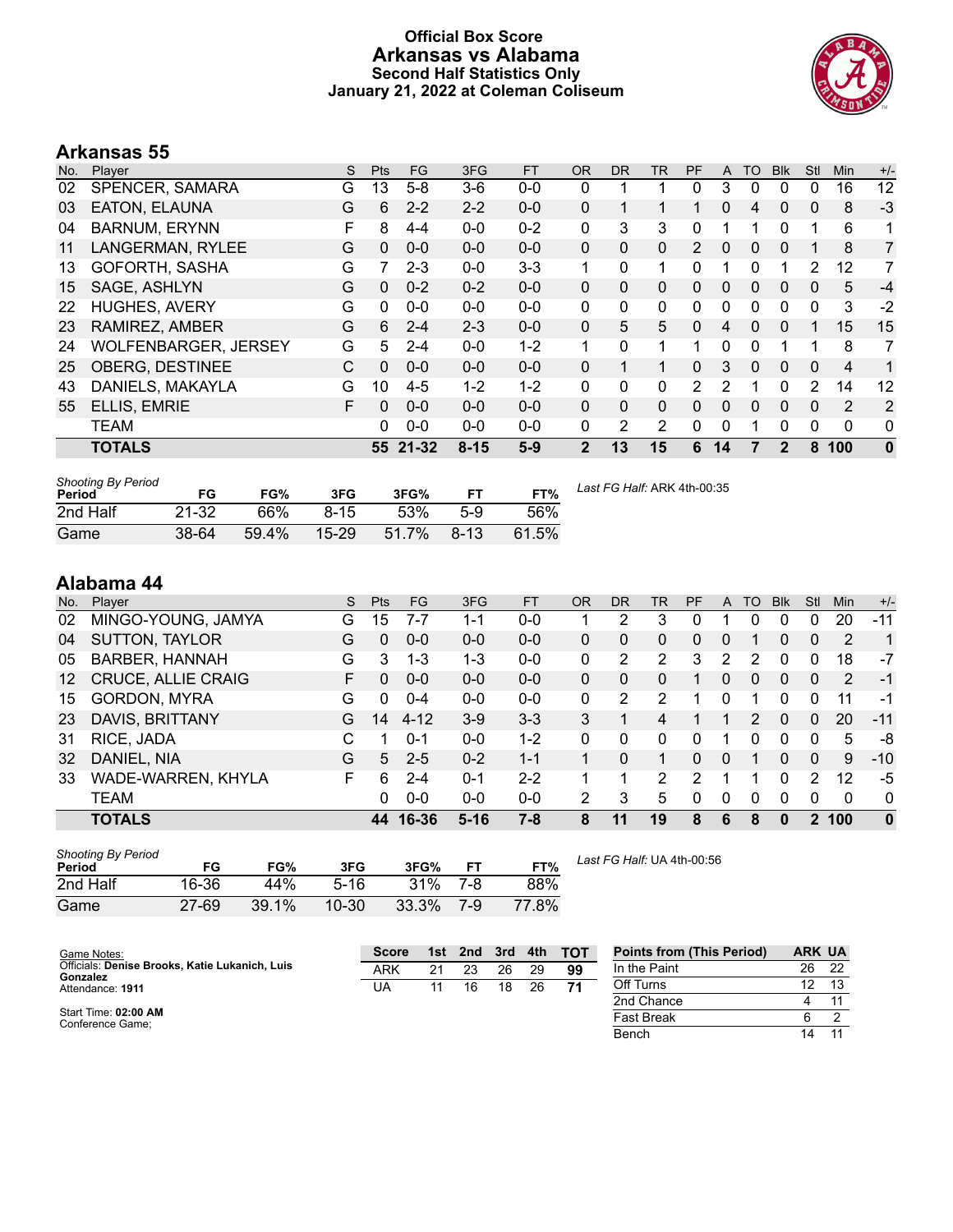### **Official Box Score Arkansas vs Alabama Third Quarter Statistics Only January 21, 2022 at Coleman Coliseum**



12/18 1.000 8/18

# **Arkansas 55**

| No. | Player                      | S | <b>Pts</b> | FG.       | 3FG     | <b>FT</b> | <b>OR</b> | DR.          | TR | PF | A            | TO       | <b>BIK</b> | <b>Stl</b>   | Min          | $+/-$          |
|-----|-----------------------------|---|------------|-----------|---------|-----------|-----------|--------------|----|----|--------------|----------|------------|--------------|--------------|----------------|
| 02  | SPENCER, SAMARA             | G | 5          | $2 - 4$   | 1-3     | $0 - 0$   | 0         |              |    | 0  |              | 0        | 0          | 0            | 9            | 10             |
| 13  | GOFORTH, SASHA              | G | 5          | $1 - 2$   | $0 - 0$ | $3 - 3$   |           | 0            |    | 0  | 0            | 0        |            | $\mathbf{0}$ |              | $\overline{2}$ |
| 23  | RAMIREZ, AMBER              | G | 0          | $0 - 2$   | $0 - 1$ | $0 - 0$   | 0         | 5            | 5  | 0  | 3            | 0        | $\Omega$   | 0            | 10           | 8              |
| 24  | <b>WOLFENBARGER, JERSEY</b> | G | 4          | $2 - 3$   | $0 - 0$ | $0 - 0$   |           | $\Omega$     |    |    | $\mathbf{0}$ | 0        |            | 0            | 6            | $\mathbf 0$    |
| 43  | DANIELS, MAKAYLA            | G | 6          | $2 - 3$   | $1 - 2$ | $1 - 2$   | 0         | $\Omega$     | 0  |    | 0            | 0        | 0          | 0            | 9            | 5              |
| 03  | EATON, ELAUNA               | G | 0          | $0 - 0$   | $0 - 0$ | $0 - 0$   | $\Omega$  | $\mathbf{0}$ | 0  | 0  | $\mathbf{0}$ | 0        | 0          | 0            | $\mathbf{0}$ | $\mathbf 0$    |
| 04  | <b>BARNUM, ERYNN</b>        | F | 6          | $3 - 3$   | $0 - 0$ | $0 - 2$   | 0         | 2            | 2  | 0  |              | 0        | $\Omega$   | $\Omega$     | 4            | 8              |
| 11  | LANGERMAN, RYLEE            | G | 0          | $0 - 0$   | $0 - 0$ | $0 - 0$   | $\Omega$  | $\Omega$     | 0  |    | $\mathbf{0}$ | 0        | 0          | $\mathbf{0}$ | 5            | 7              |
| 15  | SAGE, ASHLYN                | G | 0          | $0 - 0$   | $0 - 0$ | $0 - 0$   | 0         | $\Omega$     | 0  | 0  | $\Omega$     | 0        | $\Omega$   | $\Omega$     | $\Omega$     | $\mathbf{0}$   |
| 22  | <b>HUGHES, AVERY</b>        | G | 0          | $0 - 0$   | $0 - 0$ | $0 - 0$   | $\Omega$  | $\Omega$     | 0  | 0  | $\mathbf{0}$ | 0        | $\Omega$   | $\Omega$     | $\Omega$     | $\mathbf 0$    |
| 25  | <b>OBERG, DESTINEE</b>      | C | 0          | $0 - 0$   | $0 - 0$ | $0 - 0$   | 0         | $\Omega$     | 0  | 0  | 0            | 0        | 0          | $\Omega$     | $\Omega$     | $\mathbf{0}$   |
| 55  | ELLIS, EMRIE                | F | $\Omega$   | $0 - 0$   | $0 - 0$ | $0 - 0$   | $\Omega$  | $\Omega$     | 0  | 0  | $\Omega$     | 0        | 0          | $\Omega$     | $\Omega$     | $\mathbf 0$    |
|     | <b>TEAM</b>                 |   |            | $0 - 0$   |         |           | $\Omega$  | 2            | 2  | 0  |              | 0        |            |              |              |                |
|     | <b>TOTALS</b>               |   | 26         | $10 - 17$ | $2 - 6$ | $4 - 7$   | 2         | 10           | 12 | 3  | 6            | $\bf{0}$ | 2          | $\bf{0}$     | 50           |                |

| <b>Shooting By Period</b><br>Period | FG    | FG%   | 3FG       | 3FG%  |            | FT%   |
|-------------------------------------|-------|-------|-----------|-------|------------|-------|
| 2nd Half                            | 0-0   | 0%    | ი-ი       | ገ%    | <u>ດ-ດ</u> | 0%    |
| Game                                | 38-64 | 59.4% | $15 - 29$ | 51.7% | $8 - 13$   | 61.5% |

| No. | Player                    | S  | <b>Pts</b> | <b>FG</b> | 3FG      | <b>FT</b> | 0R | DR       | TR | PF           | A | TO | <b>Blk</b> | Stl      | Min | $+/-$       |
|-----|---------------------------|----|------------|-----------|----------|-----------|----|----------|----|--------------|---|----|------------|----------|-----|-------------|
| 02  | MINGO-YOUNG, JAMYA        | G  | 6          | $3 - 3$   | 0-0      | $0-0$     |    | 2        | 3  | 0            | 0 |    |            | 0        | 10  | -8          |
| 05  | <b>BARBER, HANNAH</b>     | G  | 3          | $1 - 2$   | $1 - 2$  | $0 - 0$   | 0  | 0        | 0  | 3            | 0 | 0  | 0          | 0        | 9   | -9          |
| 15  | <b>GORDON, MYRA</b>       | G  |            | $0 - 3$   | 0-0      | $0-0$     | 0  | 2        | 2  |              | 0 | 0  | 0          | 0        | 6   | 0           |
| 23  | DAVIS, BRITTANY           | G  | 8          | $2 - 8$   | $1-5$    | $3 - 3$   | 3  |          | 4  | 0            | 0 | 0  | 0          | 0        | 10  | -8          |
| 31  | RICE, JADA                | C  |            | $0 - 1$   | $0 - 0$  | $1 - 2$   | 0  | 0        | 0  | 0            |   | 0  | 0          | 0        | 5   | -5          |
| 04  | <b>SUTTON, TAYLOR</b>     | G  | $\Omega$   | $0 - 0$   | $0 - 0$  | $0 - 0$   | 0  | 0        | 0  | 0            | 0 | 0  | 0          | 0        | 1   | $\mathbf 1$ |
| 12  | <b>CRUCE, ALLIE CRAIG</b> | F  |            | $0 - 0$   | $0 - 0$  | $0 - 0$   | 0  | 0        | 0  | 1            | 0 | ∩  | 0          | 0        | 2   | -1          |
| 32  | DANIEL, NIA               | G  | 0          | $0 - 2$   | $0 - 2$  | $0 - 0$   | 0  | $\Omega$ | 0  | 0            | 0 | 0  | 0          | $\Omega$ | 4   | -8          |
| 33  | WADE-WARREN, KHYLA        | F. | ∩          | $0 - 1$   | 0-1      | $0 - 0$   | 0  | 0        | 0  | 4            |   | 0  | 0          | 0        | 2   | $-2$        |
|     | <b>TEAM</b>               |    |            | $0-0$     |          |           | 4  | 2        | 3  | $\mathbf{0}$ |   | 0  |            |          |     |             |
|     | <b>TOTALS</b>             |    | 18         | $6 - 20$  | $2 - 10$ | $4 - 5$   | 5  |          | 12 | 6            | 2 | 0  |            | 0        | 50  |             |

| <b>Shooting By Period</b><br>Period | FG        | FG%   | 3FG       | 3FG%  |     | FT%   |
|-------------------------------------|-----------|-------|-----------|-------|-----|-------|
| 2nd Half                            | ი-ი       | $0\%$ | ი-ი       | 0%    | ი-ი | $0\%$ |
| Game                                | $27 - 69$ | 39.1% | $10 - 30$ | 33.3% | 7-9 | 77.8% |

| Game Notes:                                                | <b>Score</b> | 1st | 2nd | -3rd | 4th | тот | <b>Points (This Period)</b> | ARK  | <b>UA</b> |
|------------------------------------------------------------|--------------|-----|-----|------|-----|-----|-----------------------------|------|-----------|
| Officials: Denise Brooks, Katie Lukanich, Luis<br>Gonzalez | ARK          | 21  | 23  | 26   | 29  | 99  | In the Paint                | 16   |           |
| Attendance: 1911                                           | UA           | 11  | 16  | 18   | 26  |     | Off Turns                   |      |           |
|                                                            |              |     |     |      |     |     | 2nd Chance                  |      |           |
| Start Time: 02:00 AM<br>Conference Game:                   |              |     |     |      |     |     | <b>Fast Break</b>           |      |           |
|                                                            |              |     |     |      |     |     | Bench                       |      |           |
|                                                            |              |     |     |      |     |     | Per Poss                    | .444 | 000.      |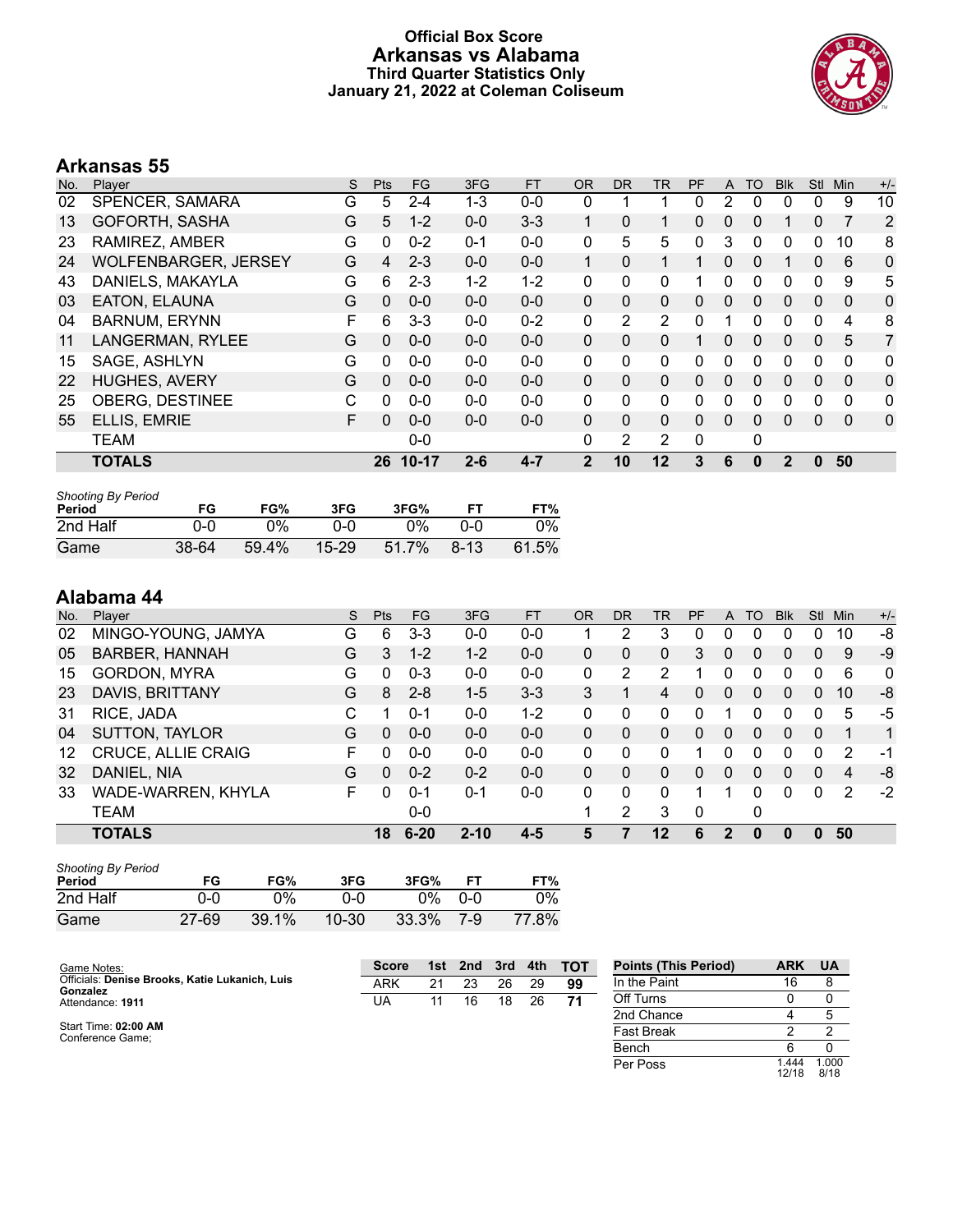#### **Official Play-By-Play Arkansas vs Alabama Third Quarter January 21, 2022 at Coleman Coliseum**



#### **Period 3**

<mark>Starters:</mark><br>Arkansas: 2 SPENCER,SAMARA (G); 13 GOFORTH,SASHA (G); 23 RAMIREZ,AMBER (G); 24 WOLFENBARGER,JERSEY (G); 43 DANIELS,MAKAYLA (G);<br>**Alabama**: 2 MINGO-YOUNG,JAMYA (G); 5 BARBER,HANNAH (G); 15 GORDON,MYRA (G); 23 DA

| Time           | <b>VISITORS: Arkansas</b>             | <b>Score</b> | <b>Margin</b>   | <b>HOME: Alabama</b>                              |
|----------------|---------------------------------------|--------------|-----------------|---------------------------------------------------|
| 10:00          |                                       |              |                 | SUB OUT: CRUCE, ALLIE CRAIG                       |
| 10:00          |                                       |              |                 | SUB IN: DAVIS, BRITTANY                           |
| 10:00          | SUB OUT: LANGERMAN, RYLEE             |              |                 |                                                   |
| 10:00          | SUB OUT: ELLIS, EMRIE                 |              |                 |                                                   |
| 10:00          | SUB IN: GOFORTH, SASHA                |              |                 |                                                   |
| 10:00          | SUB IN: WOLFENBARGER, JERSEY          |              |                 |                                                   |
| 09:48          |                                       |              |                 | FOUL by GORDON, MYRA                              |
| 09:48          | GOOD! FT by DANIELS, MAKAYLA          | $27 - 45$    | V <sub>18</sub> |                                                   |
| 09:48          | MISSED FT by DANIELS, MAKAYLA         |              |                 |                                                   |
| 09:48          |                                       |              |                 | REBOUND (DEF) by GORDON, MYRA                     |
| 09:28          |                                       |              |                 | MISSED LAYUP by GORDON, MYRA                      |
| 09:25          |                                       |              |                 | REBOUND (OFF) by DAVIS, BRITTANY                  |
| 09:24          |                                       |              |                 | MISSED JUMPER by DAVIS, BRITTANY                  |
| 09:21          | REBOUND (DEF) by RAMIREZ, AMBER       |              |                 |                                                   |
| 09:12          | GOOD! LAYUP by WOLFENBARGER, JERSEY   | 27-47        | V <sub>20</sub> |                                                   |
| 09:12          | ASSIST by RAMIREZ, AMBER              |              |                 |                                                   |
| 08:55          |                                       |              |                 | MISSED 3PTR by DAVIS, BRITTANY                    |
| 08:51          | REBOUND (DEF) by RAMIREZ, AMBER       |              |                 |                                                   |
| 08:42          | MISSED 3PTR by SPENCER, SAMARA        |              |                 |                                                   |
| 08:39          |                                       |              |                 | REBOUND (DEF) by GORDON, MYRA                     |
| 08:36          |                                       |              |                 | MISSED LAYUP by GORDON, MYRA                      |
| 08:36          | BLOCK by GOFORTH, SASHA               |              |                 |                                                   |
| 08:36          |                                       |              |                 | REBOUND (OFF) by TEAM                             |
| 08:33          |                                       | 30-47        | V 17            | GOOD! 3PTR by BARBER, HANNAH                      |
| 08:33          |                                       |              |                 | ASSIST by RICE, JADA                              |
| 08:21          |                                       |              |                 | FOUL by BARBER, HANNAH                            |
| 08:09          | GOOD! LAYUP by SPENCER, SAMARA        | 30-49        | V <sub>19</sub> |                                                   |
| 07:53          | FOUL by WOLFENBARGER, JERSEY          |              |                 |                                                   |
| 07:53          |                                       | 31-49        | V <sub>18</sub> | GOOD! FT by RICE, JADA                            |
| 07:53          |                                       |              |                 | MISSED FT by RICE, JADA                           |
| 07:53          | REBOUND (DEF) by RAMIREZ, AMBER       |              |                 |                                                   |
| 07:47          | MISSED 3PTR by DANIELS, MAKAYLA       |              |                 |                                                   |
| 07:43          |                                       |              |                 | REBOUND (DEF) by MINGO-YOUNG, JAMYA               |
| 07:42          |                                       | 33-49        | V <sub>16</sub> | GOOD! LAYUP by MINGO-YOUNG, JAMYA [FB]            |
| 07:31          | MISSED JUMPER by RAMIREZ, AMBER       |              |                 |                                                   |
| 07:26          | REBOUND (OFF) by WOLFENBARGER, JERSEY |              |                 |                                                   |
| 07:26          | GOOD! LAYUP by WOLFENBARGER, JERSEY   | 33-51        | V <sub>18</sub> |                                                   |
| 07:00          |                                       | $35 - 51$    | V <sub>16</sub> | GOOD! LAYUP by MINGO-YOUNG, JAMYA                 |
| 06:52<br>06:52 |                                       |              |                 | FOUL by BARBER, HANNAH                            |
| 06:52          |                                       |              |                 | SUB OUT: GORDON, MYRA<br>SUB OUT: RICE, JADA      |
| 06:52          |                                       |              |                 |                                                   |
| 06:52          |                                       |              |                 | SUB IN: DANIEL, NIA<br>SUB IN: WADE-WARREN, KHYLA |
| 06:47          | MISSED LAYUP by WOLFENBARGER, JERSEY  |              |                 |                                                   |
| 06:44          |                                       |              |                 | REBOUND (DEF) by TEAM                             |
| 06:44          | SUB OUT: WOLFENBARGER, JERSEY         |              |                 |                                                   |
| 06:44          | SUB IN: BARNUM, ERYNN                 |              |                 |                                                   |
| 06:28          |                                       | 38-51        | V <sub>13</sub> | GOOD! 3PTR by DAVIS, BRITTANY                     |
| 06:28          |                                       |              |                 | ASSIST by WADE-WARREN, KHYLA                      |
| 06:16          | GOOD! 3PTR by DANIELS, MAKAYLA        | 38-54        | V <sub>16</sub> |                                                   |
| 06:16          | ASSIST by RAMIREZ, AMBER              |              |                 |                                                   |
| 05:56          |                                       |              |                 | MISSED 3PTR by DANIEL, NIA                        |
| 05:54          | REBOUND (DEF) by TEAM                 |              |                 |                                                   |
| 05:29          | GOOD! LAYUP by BARNUM, ERYNN          | 38-56        | V 18            |                                                   |
| 05:29          | ASSIST by SPENCER, SAMARA             |              |                 |                                                   |
| 05:15          |                                       |              |                 | MISSED 3PTR by WADE-WARREN, KHYLA                 |
| 05:12          |                                       |              |                 | REBOUND (OFF) by DAVIS, BRITTANY                  |
| 05:12          | SUB OUT: GOFORTH, SASHA               |              |                 |                                                   |
| 05:12          | SUB IN: LANGERMAN, RYLEE              |              |                 |                                                   |
| 05:00          |                                       |              |                 | MISSED 3PTR by DANIEL, NIA                        |
| 04:57          | REBOUND (DEF) by BARNUM, ERYNN        |              |                 |                                                   |
| 04:35          |                                       |              |                 | FOUL by WADE-WARREN, KHYLA                        |
| 04:35          | <b>TIMEOUT MEDIA</b>                  |              |                 |                                                   |
| 04:35          |                                       |              |                 | SUB OUT: WADE-WARREN, KHYLA                       |
| 04:35          |                                       |              |                 | SUB IN: RICE, JADA                                |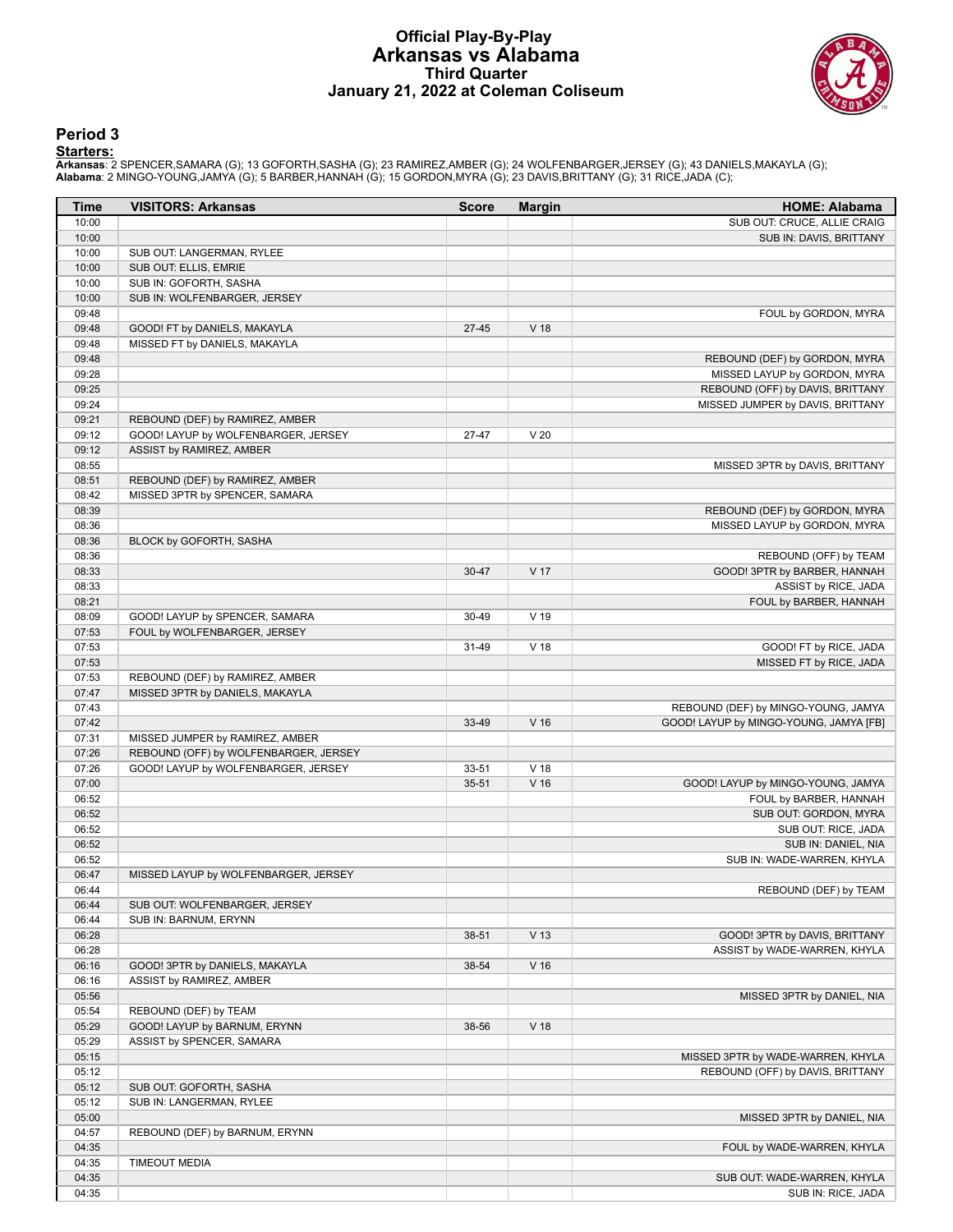| <b>Time</b> | <b>VISITORS: Arkansas</b>         | <b>Score</b> | <b>Margin</b>   | <b>HOME: Alabama</b>                |
|-------------|-----------------------------------|--------------|-----------------|-------------------------------------|
| 04:35       | MISSED FT by BARNUM, ERYNN        |              |                 |                                     |
| 04:35       | MISSED FT by BARNUM, ERYNN        |              |                 |                                     |
| 04:35       |                                   |              |                 | REBOUND (DEF) by MINGO-YOUNG, JAMYA |
| 04:35       | REBOUND (DEADB) by TEAM           |              |                 |                                     |
| 04:24       |                                   | 40-56        | V <sub>16</sub> | GOOD! LAYUP by DAVIS, BRITTANY      |
| 04:24       | FOUL by DANIELS, MAKAYLA          |              |                 |                                     |
| 04:24       |                                   | 41-56        | V <sub>15</sub> | GOOD! FT by DAVIS, BRITTANY         |
| 04:14       | GOOD! LAYUP by DANIELS, MAKAYLA   | 41-58        | V <sub>17</sub> |                                     |
| 03:47       |                                   |              |                 | MISSED 3PTR by DAVIS, BRITTANY      |
| 03:43       | REBOUND (DEF) by SPENCER, SAMARA  |              |                 |                                     |
| 03:26       | GOOD! 3PTR by SPENCER, SAMARA     | 41-61        | V <sub>20</sub> |                                     |
| 03:26       | ASSIST by BARNUM, ERYNN           |              |                 |                                     |
| 03:06       |                                   |              |                 | MISSED LAYUP by RICE, JADA          |
| 03:02       |                                   |              |                 | REBOUND (OFF) by DAVIS, BRITTANY    |
| 03:02       |                                   |              |                 | MISSED LAYUP by DAVIS, BRITTANY     |
| 03:00       | REBOUND (DEF) by BARNUM, ERYNN    |              |                 |                                     |
| 02:51       | GOOD! LAYUP by BARNUM, ERYNN      | 41-63        | V <sub>22</sub> |                                     |
| 02:51       | ASSIST by SPENCER, SAMARA         |              |                 |                                     |
| 02:38       |                                   |              |                 | MISSED 3PTR by BARBER, HANNAH       |
| 02:34       | REBOUND (DEF) by RAMIREZ, AMBER   |              |                 |                                     |
| 02:28       | GOOD! LAYUP by BARNUM, ERYNN [FB] | 41-65        | V <sub>24</sub> |                                     |
| 02:28       | ASSIST by RAMIREZ, AMBER          |              |                 |                                     |
| 02:26       |                                   |              |                 | TIMEOUT 30SEC                       |
| 02:26       | <b>TIMEOUT MEDIA</b>              |              |                 |                                     |
| 02:26       |                                   |              |                 | SUB OUT: RICE, JADA                 |
| 02:26       |                                   |              |                 | SUB OUT: DANIEL, NIA                |
| 02:26       |                                   |              |                 | SUB IN: CRUCE, ALLIE CRAIG          |
| 02:26       |                                   |              |                 | SUB IN: GORDON, MYRA                |
| 02:26       | SUB OUT: SPENCER, SAMARA          |              |                 |                                     |
| 02:26       | SUB OUT: BARNUM, ERYNN            |              |                 |                                     |
| 02:26       | SUB IN: GOFORTH, SASHA            |              |                 |                                     |
| 02:26       | SUB IN: WOLFENBARGER, JERSEY      |              |                 |                                     |
| 02:02       | FOUL by LANGERMAN, RYLEE          |              |                 |                                     |
| 02:02       |                                   | 42-65        | V <sub>23</sub> | GOOD! FT by DAVIS, BRITTANY         |
| 02:02       |                                   | 43-65        | V <sub>22</sub> | GOOD! FT by DAVIS, BRITTANY         |
| 01:38       | MISSED LAYUP by GOFORTH, SASHA    |              |                 |                                     |
| 01:35       |                                   |              |                 | REBOUND (DEF) by DAVIS, BRITTANY    |
| 01:24       |                                   |              |                 | MISSED 3PTR by DAVIS, BRITTANY      |
| 01:22       | REBOUND (DEF) by TEAM             |              |                 |                                     |
| 01:09       | MISSED 3PTR by RAMIREZ, AMBER     |              |                 |                                     |
| 01:07       | REBOUND (OFF) by GOFORTH, SASHA   |              |                 |                                     |
| 01:07       |                                   |              |                 | FOUL by CRUCE, ALLIE CRAIG          |
| 01:07       | SUB OUT: DANIELS, MAKAYLA         |              |                 |                                     |
| 01:07       | SUB IN: SPENCER, SAMARA           |              |                 |                                     |
| 01:07       | GOOD! FT by GOFORTH, SASHA        | 43-66        | V <sub>23</sub> |                                     |
| 01:07       | GOOD! FT by GOFORTH, SASHA        | 43-67        | V <sub>24</sub> |                                     |
| 00:47       |                                   |              |                 | MISSED JUMPER by GORDON, MYRA       |
| 00:47       | BLOCK by WOLFENBARGER, JERSEY     |              |                 |                                     |
| 00:42       |                                   |              |                 |                                     |
|             | REBOUND (DEF) by RAMIREZ, AMBER   |              |                 |                                     |
| 00:38       | GOOD! LAYUP by GOFORTH, SASHA     | 43-69        | V <sub>26</sub> |                                     |
| 00:38       |                                   |              |                 | FOUL by BARBER, HANNAH              |
| 00:38       |                                   |              |                 | SUB OUT: BARBER, HANNAH             |
| 00:38       |                                   |              |                 | SUB IN: SUTTON, TAYLOR              |
| 00:38       | GOOD! FT by GOFORTH, SASHA        | 43-70        | V <sub>27</sub> |                                     |
| 00:23       |                                   |              |                 | MISSED 3PTR by DAVIS, BRITTANY      |
| 00:20       |                                   |              |                 | REBOUND (OFF) by MINGO-YOUNG, JAMYA |
| 00:08       |                                   | 45-70        | V <sub>25</sub> | GOOD! LAYUP by MINGO-YOUNG, JAMYA   |
| 00:01       | MISSED 3PTR by SPENCER, SAMARA    |              |                 |                                     |
| 00:00       |                                   |              |                 | REBOUND (DEF) by TEAM               |

# **Arkansas 70, Alabama 45**

| <b>Points (This Period)</b> | <b>ARK</b>     | UA            |
|-----------------------------|----------------|---------------|
| In the Paint                | 16             |               |
| Off Turns                   |                |               |
| 2nd Chance                  |                | 5             |
| <b>Fast Break</b>           |                |               |
| Bench                       | 6              |               |
| Per Poss                    | 1.444<br>12/18 | 1.000<br>8/18 |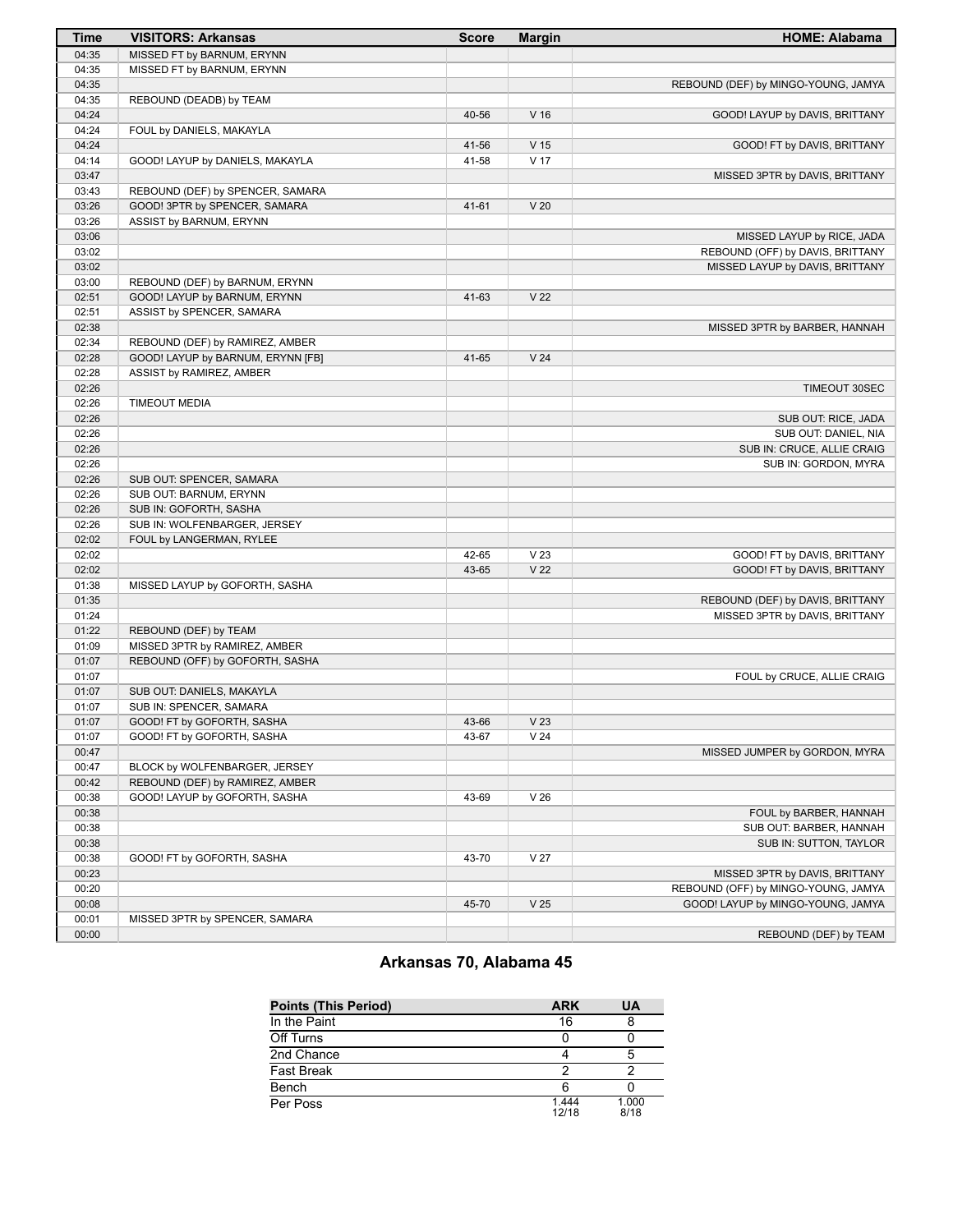### **Official Box Score Arkansas vs Alabama Fourth Quarter Statistics Only January 21, 2022 at Coleman Coliseum**



# **Arkansas 29**

| No. | <b>Plaver</b>               | S | <b>Pts</b>     | FG        | 3FG     | <b>FT</b> | <b>OR</b>    | D <sub>R</sub> | TR | PF       | A        | TO       | <b>BIK</b> | <b>Stl</b>   | Min            | $+/-$ |
|-----|-----------------------------|---|----------------|-----------|---------|-----------|--------------|----------------|----|----------|----------|----------|------------|--------------|----------------|-------|
| 02  | SPENCER, SAMARA             | G | 8              | $3 - 4$   | $2 - 3$ | $0 - 0$   | 0            | 0              | 0  | 0        |          | 0        | 0          | 0            | 7              | 2     |
| 13  | GOFORTH, SASHA              | G | $\overline{2}$ | $1 - 1$   | $0 - 0$ | $0 - 0$   | 0            | $\mathbf{0}$   | 0  | 0        |          | 0        | 0          | 2            | 5              | 5     |
| 23  | RAMIREZ, AMBER              | G | 6              | $2 - 2$   | $2 - 2$ | $0 - 0$   | $\Omega$     | 0              | 0  | 0        |          | 0        | 0          |              | 5              | 7     |
| 24  | <b>WOLFENBARGER, JERSEY</b> | G |                | $0 - 1$   | $0 - 0$ | $1 - 2$   | $\Omega$     | $\mathbf{0}$   | 0  | 0        | $\Omega$ | 0        | 0          |              | 2              | 7     |
| 43  | DANIELS, MAKAYLA            | G | 4              | $2 - 2$   | $0 - 0$ | $0 - 0$   | $\Omega$     | $\Omega$       | 0  | 1        | 2        |          | 0          | 2            | 5              | 7     |
| 03  | <b>EATON, ELAUNA</b>        | G | 6              | $2 - 2$   | $2 - 2$ | $0 - 0$   | $\Omega$     |                | 1  |          | $\Omega$ | 4        | $\Omega$   | $\Omega$     | 8              | $-3$  |
| 04  | <b>BARNUM, ERYNN</b>        | F | 2              | $1 - 1$   | $0 - 0$ | $0 - 0$   | $\Omega$     |                | 1  | 0        | $\Omega$ |          | 0          |              | $\overline{2}$ | $-7$  |
| 11  | LANGERMAN, RYLEE            | G | 0              | $0 - 0$   | $0 - 0$ | $0 - 0$   | $\Omega$     | $\mathbf{0}$   | 0  |          | $\Omega$ | $\Omega$ | 0          |              | 3              | 0     |
| 15  | SAGE, ASHLYN                | G | $\Omega$       | $0 - 2$   | $0 - 2$ | $0 - 0$   | $\mathbf{0}$ | $\mathbf{0}$   | 0  | 0        | $\Omega$ | 0        | 0          | 0            | 5              | $-4$  |
| 22  | <b>HUGHES, AVERY</b>        | G | 0              | $0 - 0$   | $0 - 0$ | $0 - 0$   | $\Omega$     | $\mathbf{0}$   | 0  | 0        | $\Omega$ | 0        | 0          | $\mathbf{0}$ | 3              | $-2$  |
| 25  | <b>OBERG, DESTINEE</b>      | С | 0              | $0 - 0$   | $0 - 0$ | $0 - 0$   | $\mathbf{0}$ |                | 1  | 0        | 3        | 0        | 0          | $\mathbf 0$  | 4              | 1     |
| 55  | ELLIS, EMRIE                | F | $\Omega$       | $0 - 0$   | $0 - 0$ | $0 - 0$   | $\Omega$     | 0              | 0  | $\Omega$ | $\Omega$ | 0        | 0          | $\mathbf{0}$ | 2              | 2     |
|     | <b>TEAM</b>                 |   |                | $0 - 0$   |         |           | $\Omega$     | $\Omega$       | 0  | 0        |          |          |            |              |                |       |
|     | <b>TOTALS</b>               |   | 29             | $11 - 15$ | $6 - 9$ | $1 - 2$   | $\bf{0}$     | 3              | 3  | 3        | 8        |          | 0          | 8            | 50             |       |

| <b>Shooting By Period</b> |       |          |         |       |      |       |
|---------------------------|-------|----------|---------|-------|------|-------|
| Period                    | FG    | FG%      | 3FG     | 3FG%  | FТ   | FT%   |
| Game                      | 38-64 | $59.4\%$ | $15-29$ | 51.7% | 8-13 | 61.5% |

| No. | Player                    | S  | <b>Pts</b> | <b>FG</b> | 3FG     | <b>FT</b> | 0R           | DR | TR             | <b>PF</b> | A        | TO | <b>B</b> lk | Stl           | Min | $+/-$        |
|-----|---------------------------|----|------------|-----------|---------|-----------|--------------|----|----------------|-----------|----------|----|-------------|---------------|-----|--------------|
| 02  | MINGO-YOUNG, JAMYA        | G  | 9          | $4 - 4$   | 1-1     | $0-0$     | 0            | 0  | 0              | 0         |          |    | 0           | 0             | 10  | -3           |
| 05  | <b>BARBER, HANNAH</b>     | G  | 0          | $0 - 1$   | $0 - 1$ | $0 - 0$   | $\Omega$     | 2  | $\overline{2}$ | 0         | 2        | 2  | 0           | 0             | 9   | 2            |
| 15  | <b>GORDON, MYRA</b>       | G  | n          | $0 - 1$   | $0 - 0$ | $0-0$     | 0            | 0  | 0              | ი         | 0        |    |             | 0             | 5   | -1           |
| 23  | DAVIS, BRITTANY           | G  | 6          | $2 - 4$   | $2 - 4$ | $0-0$     | 0            | 0  | 0              |           |          | 2  | 0           | 0             | 10  | $-3$         |
| 31  | RICE, JADA                | С  | 0          | $0 - 0$   | $0 - 0$ | $0-0$     | 0            | 0  | 0              | 0         | 0        |    | 0           | 0             | 0   | -3           |
| 04  | <b>SUTTON, TAYLOR</b>     | G  | 0          | $0 - 0$   | $0 - 0$ | $0-0$     | $\mathbf{0}$ | 0  | 0              | 0         | 0        |    | 0           | $\mathbf{0}$  |     | $\mathbf{0}$ |
| 12  | <b>CRUCE, ALLIE CRAIG</b> | F. | 0          | $0 - 0$   | $0 - 0$ | $0 - 0$   | $\Omega$     | 0  | 0              | 0         | 0        | 0  | 0           | 0             | 0   | $\mathbf{0}$ |
| 32  | DANIEL, NIA               | G  | 5          | $2 - 3$   | $0 - 0$ | $1 - 1$   |              | 0  | 1              | 0         | $\Omega$ |    | 0           | $\Omega$      | 5   | $-2$         |
| 33  | WADE-WARREN, KHYLA        | F. | 6          | $2 - 3$   | $0 - 0$ | $2 - 2$   |              |    | 2              |           | 0        |    | 0           | 2             | 10  | -3           |
|     | <b>TEAM</b>               |    |            | $0-0$     |         |           |              |    | 2              | 0         |          | 0  |             |               |     |              |
|     | <b>TOTALS</b>             |    | 26         | $10 - 16$ | $3 - 6$ | $3 - 3$   | 3            | 4  |                | 2         | 4        | 8  | 0           | $\mathcal{P}$ | 50  |              |

| <b>Shooting By Period</b> |       |       |       |       |     |       |
|---------------------------|-------|-------|-------|-------|-----|-------|
| Period                    | FG    | FG%   | 3FG   | 3FG%  |     | FT%   |
| Game                      | 27-69 | 39.1% | 10-30 | 33.3% | 7-9 | 77.8% |

| Game Notes:                                                | Score |    | 1st 2nd | 3rd | 4th | тот | <b>Points (This Period)</b> | <b>ARK</b>    | <b>UA</b>      |
|------------------------------------------------------------|-------|----|---------|-----|-----|-----|-----------------------------|---------------|----------------|
| Officials: Denise Brooks, Katie Lukanich, Luis<br>Gonzalez | ARK   | 21 | 23      | 26  | 29  | 99  | In the Paint                |               | 14             |
| Attendance: 1911                                           | UA    |    | 16      | 18  | 26  | 74  | Off Turns                   |               | 13             |
|                                                            |       |    |         |     |     |     | 2nd Chance                  |               | -6             |
| Start Time: 02:00 AM<br>Conference Game;                   |       |    |         |     |     |     | <b>Fast Break</b>           |               |                |
|                                                            |       |    |         |     |     |     | Bench                       |               |                |
|                                                            |       |    |         |     |     |     | Per Poss                    | .261<br>12/23 | 1.130<br>12/23 |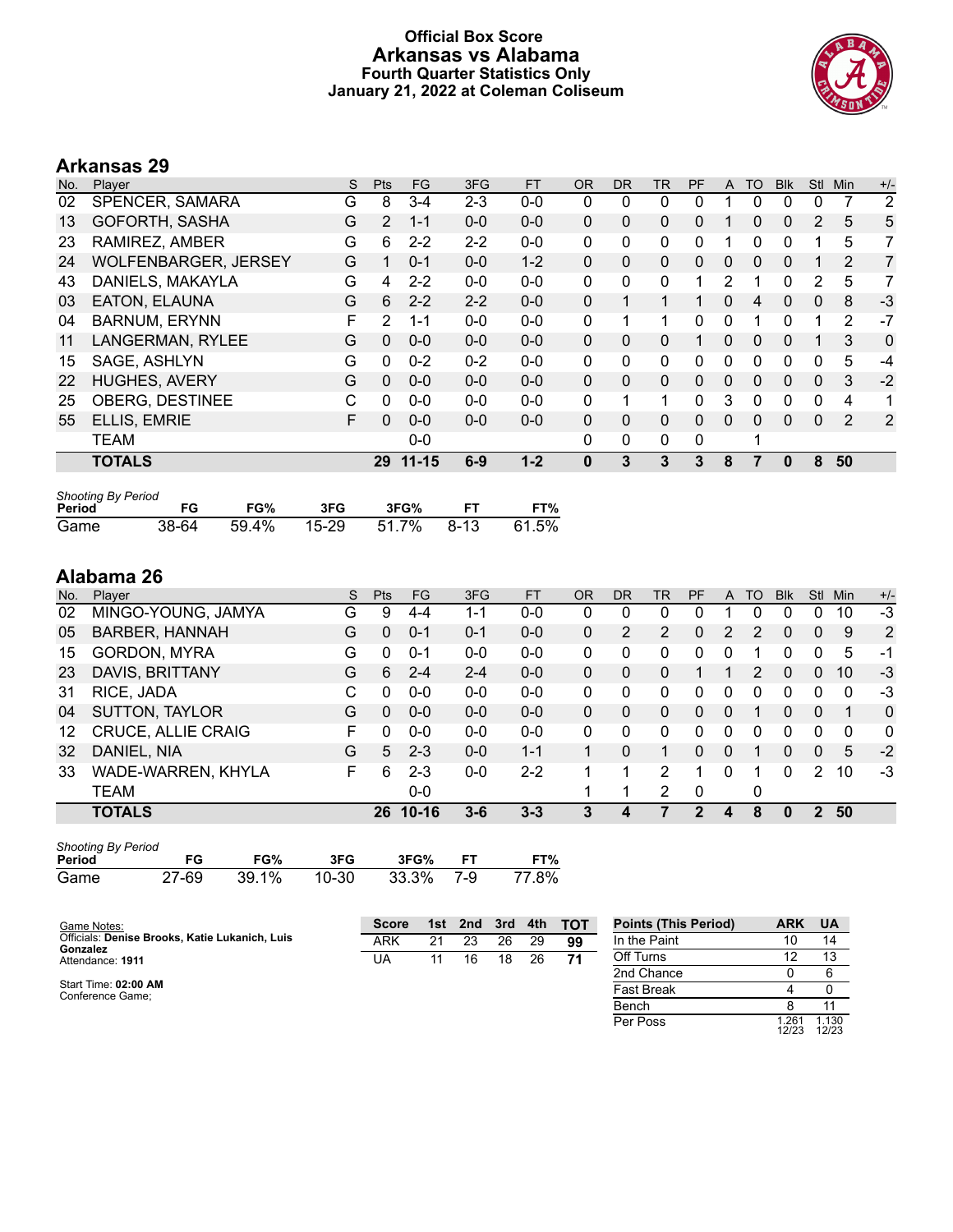#### **Official Play-By-Play Arkansas vs Alabama Fourth Quarter January 21, 2022 at Coleman Coliseum**



#### **Period 4**

<mark>Starters:</mark><br>Arkansas: 2 SPENCER,SAMARA (G); 13 GOFORTH,SASHA (G); 23 RAMIREZ,AMBER (G); 24 WOLFENBARGER,JERSEY (G); 43 DANIELS,MAKAYLA (G);<br>**Alabama**: 2 MINGO-YOUNG,JAMYA (G); 5 BARBER,HANNAH (G); 15 GORDON,MYRA (G); 23 DA

| Time           | <b>VISITORS: Arkansas</b>                         | <b>Score</b> | <b>Margin</b>   | <b>HOME: Alabama</b>               |
|----------------|---------------------------------------------------|--------------|-----------------|------------------------------------|
| 10:00          |                                                   |              |                 | SUB OUT: CRUCE, ALLIE CRAIG        |
| 10:00          |                                                   |              |                 | SUB IN: WADE-WARREN, KHYLA         |
| 10:00          | SUB OUT: LANGERMAN, RYLEE                         |              |                 |                                    |
| 10:00          | SUB IN: DANIELS, MAKAYLA                          |              |                 |                                    |
| 09:57<br>09:57 | GOOD! LAYUP by GOFORTH, SASHA                     | 45-72        | V <sub>27</sub> |                                    |
| 09:39          | ASSIST by SPENCER, SAMARA                         |              |                 | TURNOVER by SUTTON, TAYLOR         |
| 09:39          | STEAL by GOFORTH, SASHA                           |              |                 |                                    |
| 09:25          | GOOD! 3PTR by RAMIREZ, AMBER                      | 45-75        | V <sub>30</sub> |                                    |
| 09:25          | ASSIST by DANIELS, MAKAYLA                        |              |                 |                                    |
| 09:22          |                                                   |              |                 | TIMEOUT 30SEC                      |
| 09:22          | <b>TIMEOUT MEDIA</b>                              |              |                 |                                    |
| 09:22          |                                                   |              |                 | SUB OUT: SUTTON, TAYLOR            |
| 09:22          |                                                   |              |                 | SUB OUT: GORDON, MYRA              |
| 09:22          |                                                   |              |                 | SUB IN: BARBER, HANNAH             |
| 09:22<br>09:14 | FOUL by DANIELS, MAKAYLA                          |              |                 | SUB IN: DANIEL, NIA                |
| 09:08          |                                                   |              |                 | TURNOVER by DAVIS, BRITTANY        |
| 09:08          | STEAL by RAMIREZ, AMBER                           |              |                 |                                    |
| 08:54          | GOOD! 3PTR by SPENCER, SAMARA                     | 45-78        | V <sub>33</sub> |                                    |
| 08:54          | ASSIST by RAMIREZ, AMBER                          |              |                 |                                    |
| 08:37          |                                                   |              |                 | TURNOVER by BARBER, HANNAH         |
| 08:37          | STEAL by WOLFENBARGER, JERSEY                     |              |                 |                                    |
| 08:23          | MISSED LAYUP by WOLFENBARGER, JERSEY              |              |                 |                                    |
| 08:23          |                                                   |              |                 | REBOUND (DEF) by TEAM              |
| 08:07          |                                                   | 47-78        | V <sub>31</sub> | GOOD! JUMPER by MINGO-YOUNG, JAMYA |
| 07:55          |                                                   |              |                 | FOUL by WADE-WARREN, KHYLA         |
| 07:55<br>07:55 | SUB OUT: SPENCER, SAMARA<br>SUB IN: EATON, ELAUNA |              |                 |                                    |
| 07:55          | MISSED FT by WOLFENBARGER, JERSEY                 |              |                 |                                    |
| 07:55          | REBOUND (DEADB) by TEAM                           |              |                 |                                    |
| 07:55          | GOOD! FT by WOLFENBARGER, JERSEY                  | 47-79        | V <sub>32</sub> |                                    |
| 07:55          | SUB OUT: WOLFENBARGER, JERSEY                     |              |                 |                                    |
| 07:55          | SUB IN: ELLIS, EMRIE                              |              |                 |                                    |
| 07:45          |                                                   |              |                 | TURNOVER by WADE-WARREN, KHYLA     |
| 07:45          | STEAL by DANIELS, MAKAYLA                         |              |                 |                                    |
| 07:39          | GOOD! LAYUP by DANIELS, MAKAYLA [FB]              | 47-81        | V <sub>34</sub> |                                    |
| 07:22          |                                                   | 49-81        | V <sub>32</sub> | GOOD! LAYUP by MINGO-YOUNG, JAMYA  |
| 07:15<br>07:03 | TURNOVER by EATON, ELAUNA                         |              |                 | TURNOVER by BARBER, HANNAH         |
| 07:03          | STEAL by GOFORTH, SASHA                           |              |                 |                                    |
| 06:53          |                                                   |              |                 | FOUL by DAVIS, BRITTANY            |
| 06:48          | GOOD! LAYUP by DANIELS, MAKAYLA                   | 49-83        | V <sub>34</sub> |                                    |
| 06:37          |                                                   | 52-83        | V <sub>31</sub> | GOOD! 3PTR by DAVIS, BRITTANY      |
| 06:37          |                                                   |              |                 | ASSIST by BARBER, HANNAH           |
| 06:16          | GOOD! 3PTR by EATON, ELAUNA                       | 52-86        | V <sub>34</sub> |                                    |
| 06:16          | ASSIST by GOFORTH, SASHA                          |              |                 |                                    |
| 06:00          |                                                   |              |                 | TURNOVER by DAVIS, BRITTANY        |
| 06:00          | STEAL by DANIELS, MAKAYLA                         |              |                 |                                    |
| 05:56          | TURNOVER by DANIELS, MAKAYLA                      |              |                 |                                    |
| 05:56<br>05:56 | SUB OUT: ELLIS, EMRIE                             |              |                 | STEAL by WADE-WARREN, KHYLA        |
| 05:56          | SUB IN: BARNUM, ERYNN                             |              |                 |                                    |
| 05:54          |                                                   |              |                 | MISSED LAYUP by DANIEL, NIA        |
| 05:49          |                                                   |              |                 | REBOUND (OFF) by DANIEL, NIA       |
| 05:49          |                                                   | 54-86        | V <sub>32</sub> | GOOD! LAYUP by DANIEL, NIA         |
| 05:46          | TURNOVER by EATON, ELAUNA                         |              |                 |                                    |
| 05:28          |                                                   | 56-86        | V <sub>30</sub> | GOOD! LAYUP by DANIEL, NIA         |
| 05:26          | FOUL by EATON, ELAUNA                             |              |                 |                                    |
| 05:26          | SUB OUT: GOFORTH, SASHA                           |              |                 |                                    |
| 05:26          | SUB IN: LANGERMAN, RYLEE                          |              |                 |                                    |
| 05:26          |                                                   | 57-86        | V <sub>29</sub> | GOOD! FT by DANIEL, NIA            |
| 05:19          | GOOD! 3PTR by RAMIREZ, AMBER                      | 57-89        | V <sub>32</sub> |                                    |
| 05:19          | ASSIST by DANIELS, MAKAYLA                        |              |                 |                                    |
| 05:04          |                                                   |              |                 | TURNOVER by DANIEL, NIA            |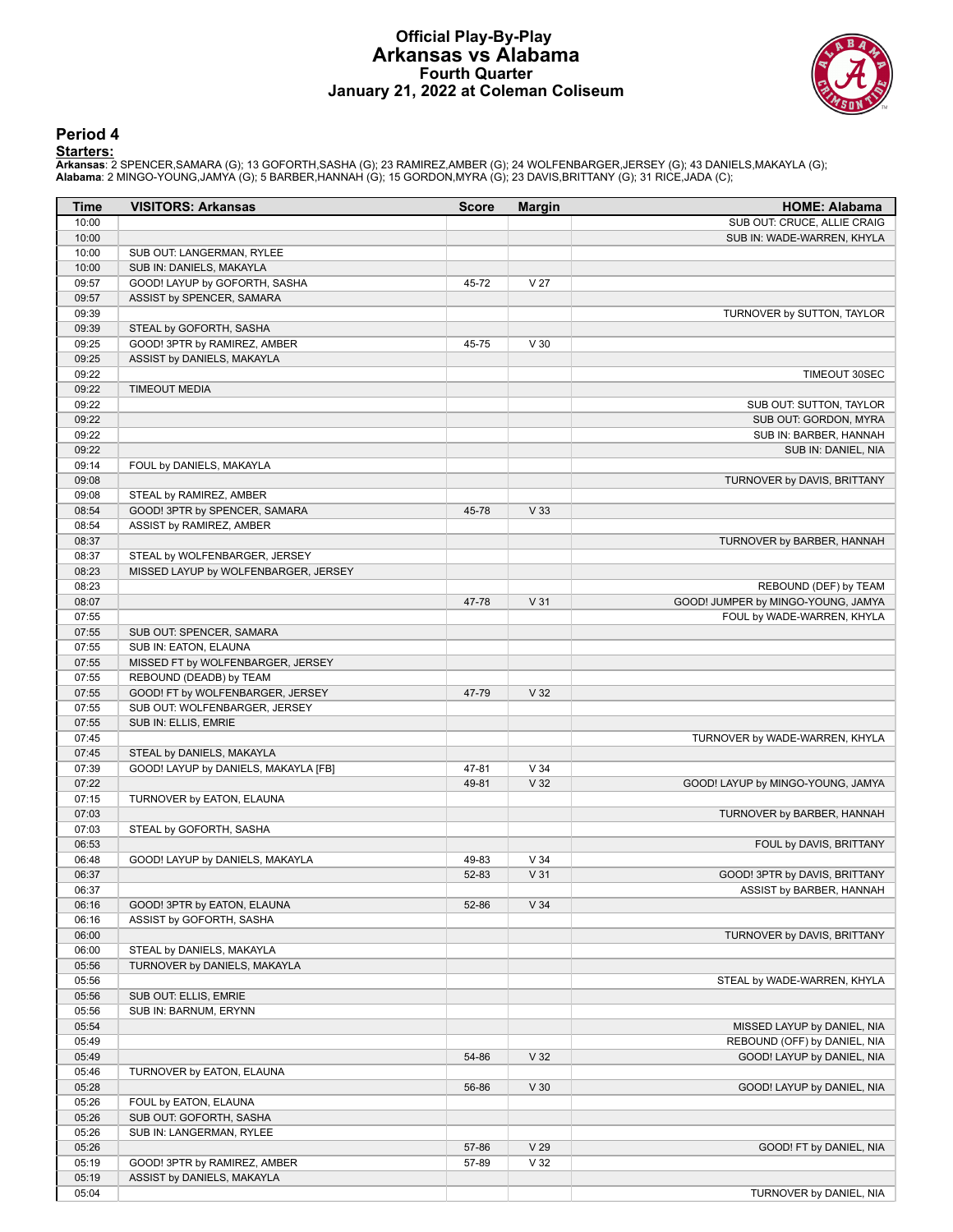| Time  | <b>VISITORS: Arkansas</b>         | <b>Score</b> | <b>Margin</b>   | <b>HOME: Alabama</b>                |
|-------|-----------------------------------|--------------|-----------------|-------------------------------------|
| 05:04 | STEAL by BARNUM, ERYNN            |              |                 |                                     |
| 04:58 | GOOD! LAYUP by BARNUM, ERYNN [FB] | 57-91        | V <sub>34</sub> |                                     |
| 04:47 |                                   |              |                 | MISSED 3PTR by BARBER, HANNAH       |
| 04:41 |                                   |              |                 | REBOUND (OFF) by WADE-WARREN, KHYLA |
| 04:41 |                                   | 59-91        | V <sub>32</sub> | GOOD! LAYUP by WADE-WARREN, KHYLA   |
| 04:35 | TURNOVER by EATON, ELAUNA         |              |                 |                                     |
| 04:35 |                                   |              |                 | SUB OUT: DANIEL, NIA                |
| 04:35 |                                   |              |                 | SUB IN: GORDON, MYRA                |
| 04:35 | SUB OUT: RAMIREZ, AMBER           |              |                 |                                     |
| 04:35 | SUB OUT: DANIELS, MAKAYLA         |              |                 |                                     |
| 04:35 | SUB IN: SPENCER, SAMARA           |              |                 |                                     |
| 04:35 | SUB IN: SAGE, ASHLYN              |              |                 |                                     |
| 04:32 |                                   | 62-91        | V <sub>29</sub> | GOOD! 3PTR by DAVIS, BRITTANY       |
| 04:32 |                                   |              |                 | ASSIST by BARBER, HANNAH            |
| 04:09 | MISSED 3PTR by SPENCER, SAMARA    |              |                 |                                     |
| 04:07 |                                   |              |                 | REBOUND (DEF) by BARBER, HANNAH     |
| 04:00 |                                   |              |                 | MISSED 3PTR by DAVIS, BRITTANY      |
| 03:57 | REBOUND (DEF) by BARNUM, ERYNN    |              |                 |                                     |
| 03:46 | TURNOVER by BARNUM, ERYNN         |              |                 |                                     |
| 03:46 |                                   |              |                 | STEAL by WADE-WARREN, KHYLA         |
| 03:41 | FOUL by LANGERMAN, RYLEE          |              |                 |                                     |
| 03:41 |                                   | 63-91        | V <sub>28</sub> | GOOD! FT by WADE-WARREN, KHYLA      |
| 03:41 |                                   | 64-91        | V <sub>27</sub> | GOOD! FT by WADE-WARREN, KHYLA      |
| 03:41 | SUB OUT: BARNUM, ERYNN            |              |                 |                                     |
| 03:41 | SUB IN: OBERG, DESTINEE           |              |                 |                                     |
| 03:26 | MISSED 3PTR by SAGE, ASHLYN       |              |                 |                                     |
| 03:23 |                                   |              |                 | REBOUND (DEF) by BARBER, HANNAH     |
| 03:07 |                                   |              |                 | MISSED LAYUP by GORDON, MYRA        |
| 03:04 | REBOUND (DEF) by EATON, ELAUNA    |              |                 |                                     |
| 02:51 | GOOD! 3PTR by EATON, ELAUNA       | 64-94        | V <sub>30</sub> |                                     |
| 02:51 | ASSIST by OBERG, DESTINEE         |              |                 |                                     |
| 02:35 |                                   |              |                 | TURNOVER by GORDON, MYRA            |
| 02:35 | STEAL by LANGERMAN, RYLEE         |              |                 |                                     |
| 02:35 | SUB OUT: LANGERMAN, RYLEE         |              |                 |                                     |
| 02:35 | SUB IN: HUGHES, AVERY             |              |                 |                                     |
| 02:19 | TURNOVER by EATON, ELAUNA         |              |                 |                                     |
| 02:09 |                                   | 67-94        | V <sub>27</sub> | GOOD! 3PTR by MINGO-YOUNG, JAMYA    |
| 02:09 |                                   |              |                 | ASSIST by DAVIS, BRITTANY           |
| 01:51 | GOOD! LAYUP by SPENCER, SAMARA    | 67-96        | V <sub>29</sub> |                                     |
| 01:51 | ASSIST by OBERG, DESTINEE         |              |                 |                                     |
| 01:37 |                                   | 69-96        | V <sub>27</sub> | GOOD! LAYUP by WADE-WARREN, KHYLA   |
| 01:37 |                                   |              |                 | ASSIST by MINGO-YOUNG, JAMYA        |
| 01:19 | MISSED 3PTR by SAGE, ASHLYN       |              |                 |                                     |
| 01:15 |                                   |              |                 | REBOUND (DEF) by WADE-WARREN, KHYLA |
| 01:04 |                                   |              |                 | MISSED JUMPER by WADE-WARREN, KHYLA |
| 01:03 |                                   |              |                 | REBOUND (OFF) by TEAM               |
| 00:56 |                                   | 71-96        | V <sub>25</sub> | GOOD! LAYUP by MINGO-YOUNG, JAMYA   |
| 00:35 | GOOD! 3PTR by SPENCER, SAMARA     | 71-99        | V <sub>28</sub> |                                     |
| 00:35 | ASSIST by OBERG, DESTINEE         |              |                 |                                     |
| 00:27 |                                   |              |                 | MISSED 3PTR by DAVIS, BRITTANY      |
| 00:24 | REBOUND (DEF) by OBERG, DESTINEE  |              |                 |                                     |
| 00:02 | TURNOVER by TEAM                  |              |                 |                                     |

# **Arkansas 99, Alabama 71**

| <b>Points (This Period)</b> | <b>ARK</b>     | UA             |
|-----------------------------|----------------|----------------|
| In the Paint                | 10             | 14             |
| Off Turns                   | 12             | 13             |
| 2nd Chance                  |                |                |
| <b>Fast Break</b>           |                |                |
| Bench                       | 8              |                |
| Per Poss                    | 1.261<br>12/23 | 1.130<br>12/23 |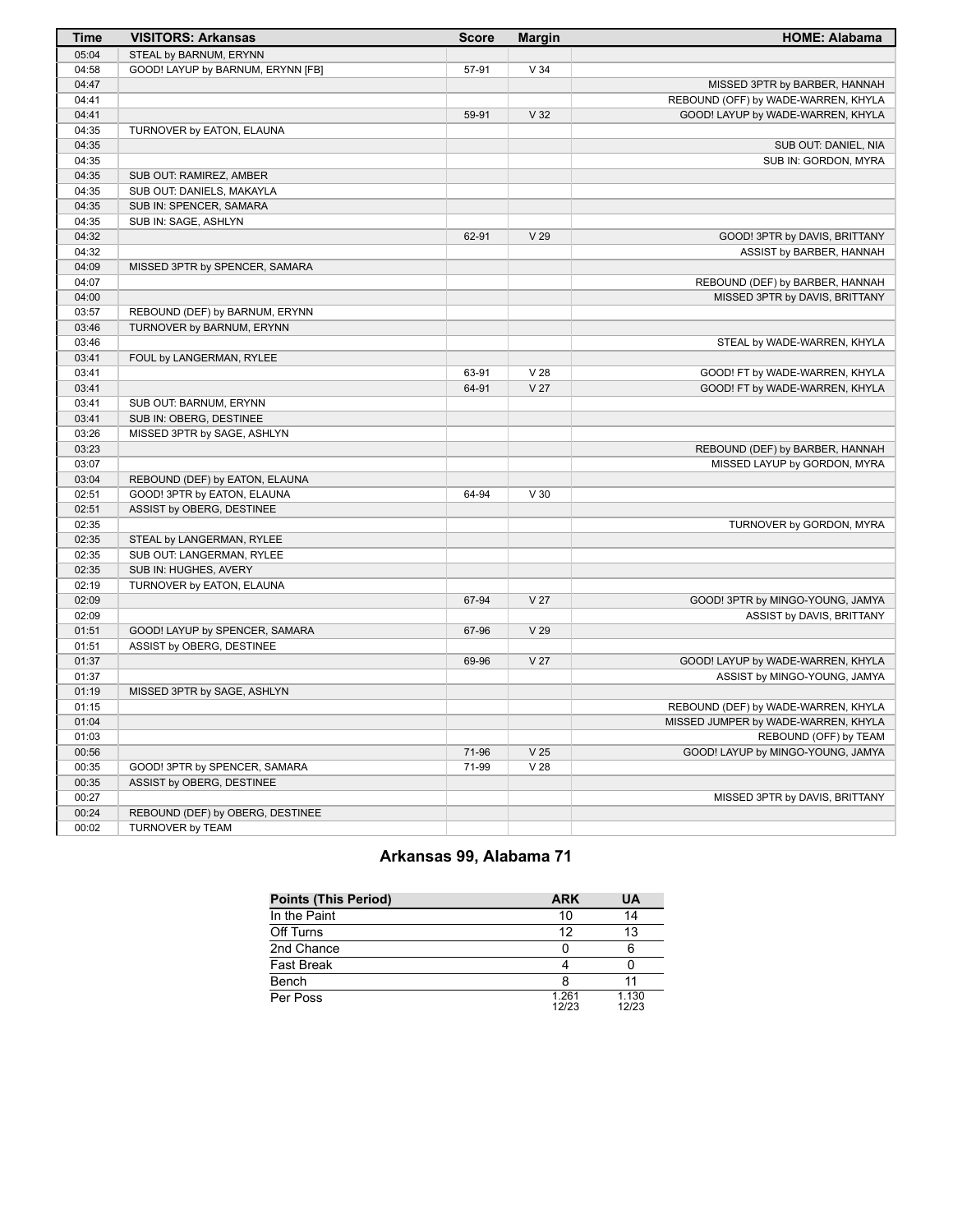### **Official Scoring/Possession Reference Chart Arkansas vs Alabama Period 1 January 21, 2022 at Coleman Coliseum**



**Period 1**

<mark>Starters:</mark><br>Arkansas: 2 SPENCER,SAMARA (G); 13 GOFORTH,SASHA (G); 23 RAMIREZ,AMBER (G); 24 WOLFENBARGER,JERSEY (G); 43 DANIELS,MAKAYLA (G);<br>**Alabama**: 2 MINGO-YOUNG,JAMYA (G); 5 BARBER,HANNAH (G); 15 GORDON,MYRA (G); 23 DA

| <b>Time</b> | <b>VISITORS: Arkansas</b>                | <b>Score</b> | <b>Margin</b>   | <b>HOME: Alabama</b>                   |
|-------------|------------------------------------------|--------------|-----------------|----------------------------------------|
| 09:27       |                                          | $3-0$        | $H_3$           | GOOD! 3PTR by MINGO-YOUNG, JAMYA [FB]  |
| 09:06       | GOOD! LAYUP by WOLFENBARGER, JERSEY      | $3 - 2$      | H <sub>1</sub>  |                                        |
| 08:51       |                                          | $6-2$        | H 4             | GOOD! 3PTR by BARBER, HANNAH           |
| 08:34       | GOOD! LAYUP by GOFORTH, SASHA            | $6 - 4$      | H <sub>2</sub>  |                                        |
| 08:00       | GOOD! 3PTR by RAMIREZ, AMBER             | $6 - 7$      | V <sub>1</sub>  |                                        |
| 07:31       | GOOD! LAYUP by WOLFENBARGER, JERSEY [FB] | $6-9$        | $V_3$           |                                        |
| 06:05       | GOOD! 3PTR by RAMIREZ, AMBER             | $6 - 12$     | $V_6$           |                                        |
| 05:47       |                                          | $9 - 12$     | $V_3$           | GOOD! 3PTR by DAVIS, BRITTANY          |
| 04:49       | GOOD! FT by DANIELS, MAKAYLA             | $9 - 13$     | V <sub>4</sub>  |                                        |
| 04:49       | GOOD! FT by DANIELS, MAKAYLA             | $9 - 14$     | V <sub>5</sub>  |                                        |
| 04:15       | GOOD! JUMPER by GOFORTH, SASHA           | $9 - 16$     | V <sub>7</sub>  |                                        |
| 03:40       | GOOD! LAYUP by ELLIS, EMRIE              | $9 - 18$     | V <sub>9</sub>  |                                        |
| 01:14       | GOOD! 3PTR by SPENCER, SAMARA            | $9 - 21$     | V <sub>12</sub> |                                        |
| 00:19       |                                          | $11 - 21$    | $V$ 10          | GOOD! LAYUP by MINGO-YOUNG, JAMYA [FB] |

**Arkansas 21, Alabama 11**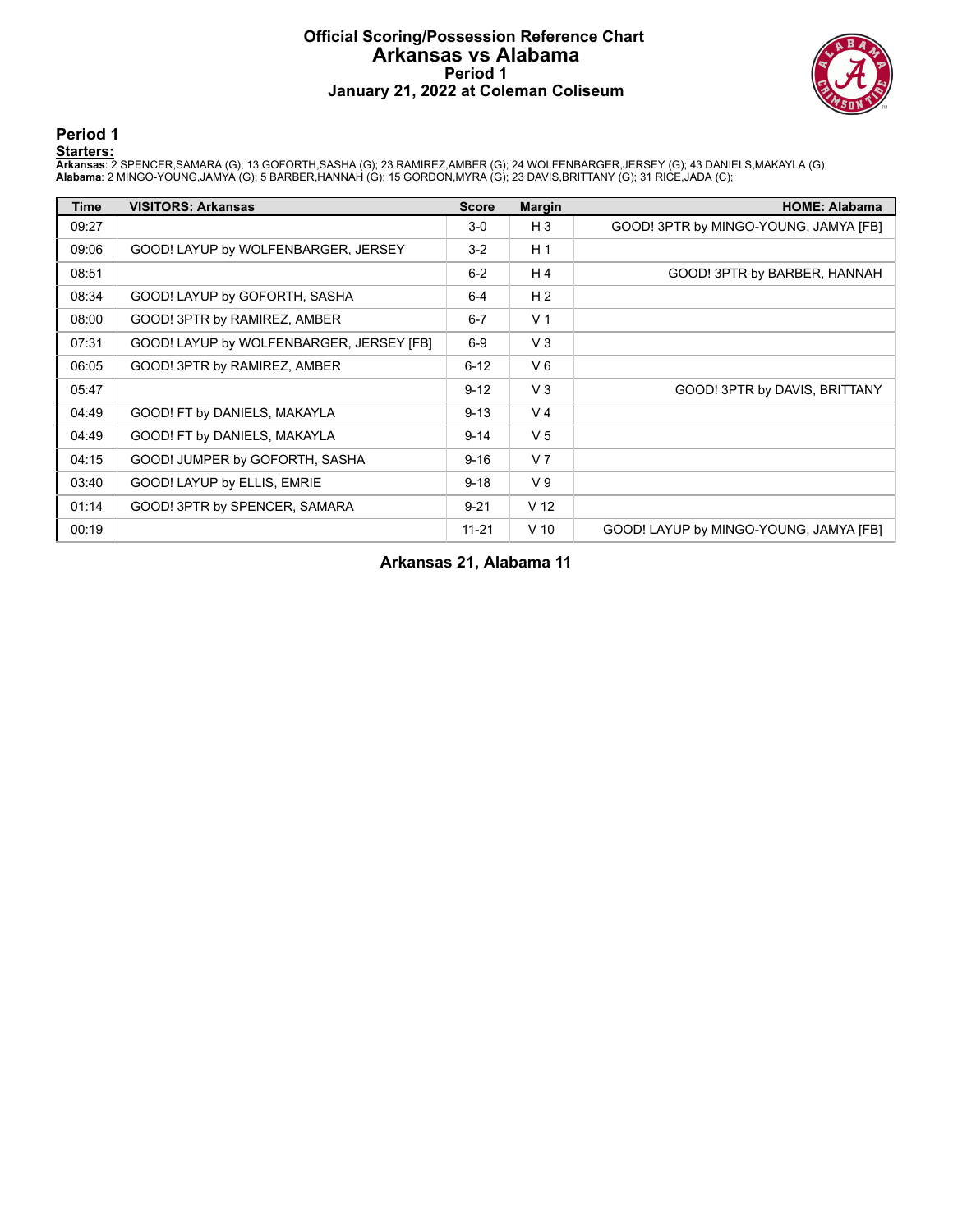### **Official Scoring/Possession Reference Chart Arkansas vs Alabama Period 2 January 21, 2022 at Coleman Coliseum**



#### **Period 2**

<mark>Starters:</mark><br>Arkansas: 2 SPENCER,SAMARA (G); 13 GOFORTH,SASHA (G); 23 RAMIREZ,AMBER (G); 24 WOLFENBARGER,JERSEY (G); 43 DANIELS,MAKAYLA (G);<br>**Alabama**: 2 MINGO-YOUNG,JAMYA (G); 5 BARBER,HANNAH (G); 15 GORDON,MYRA (G); 23 DA

| <b>Time</b> | <b>VISITORS: Arkansas</b>           | <b>Score</b> | <b>Margin</b>   | <b>HOME: Alabama</b>              |
|-------------|-------------------------------------|--------------|-----------------|-----------------------------------|
| 09:37       |                                     | $14 - 21$    | V <sub>7</sub>  | GOOD! 3PTR by DAVIS, BRITTANY     |
| 07:28       |                                     | $16 - 21$    | V <sub>5</sub>  | GOOD! LAYUP by CRUCE, ALLIE CRAIG |
| 07:03       | GOOD! FT by DANIELS, MAKAYLA        | $16-22$      | $V_6$           |                                   |
| 06:40       |                                     | 18-22        | V <sub>4</sub>  | GOOD! LAYUP by RICE, JADA         |
| 06:28       | GOOD! JUMPER by SPENCER, SAMARA     | 18-24        | $V_6$           |                                   |
| 05:41       | GOOD! 3PTR by WOLFENBARGER, JERSEY  | 18-27        | V <sub>9</sub>  |                                   |
| 05:05       | GOOD! LAYUP by DANIELS, MAKAYLA     | 18-29        | V <sub>11</sub> |                                   |
| 04:37       |                                     | 20-29        | V <sub>9</sub>  | GOOD! JUMPER by GORDON, MYRA      |
| 04:35       |                                     | 22-29        | V <sub>7</sub>  | GOOD! LAYUP by WADE-WARREN, KHYLA |
| 03:53       | GOOD! 3PTR by RAMIREZ, AMBER        | 22-32        | $V$ 10          |                                   |
| 03:20       | GOOD! LAYUP by ELLIS, EMRIE         | 22-34        | V <sub>12</sub> |                                   |
| 03:01       |                                     | 24-34        | $V$ 10          | GOOD! LAYUP by MINGO-YOUNG, JAMYA |
| 02:51       | GOOD! JUMPER by RAMIREZ, AMBER      | 24-36        | V <sub>12</sub> |                                   |
| 02:05       | GOOD! 3PTR by DANIELS, MAKAYLA [FB] | 24-39        | V <sub>15</sub> |                                   |
| 01:21       |                                     | 27-39        | V <sub>12</sub> | GOOD! 3PTR by BARBER, HANNAH      |
| 01:08       | GOOD! JUMPER by RAMIREZ, AMBER      | $27-41$      | V <sub>14</sub> |                                   |
| 00:44       | GOOD! 3PTR by LANGERMAN, RYLEE      | $27 - 44$    | V <sub>17</sub> |                                   |

**Arkansas 44, Alabama 27**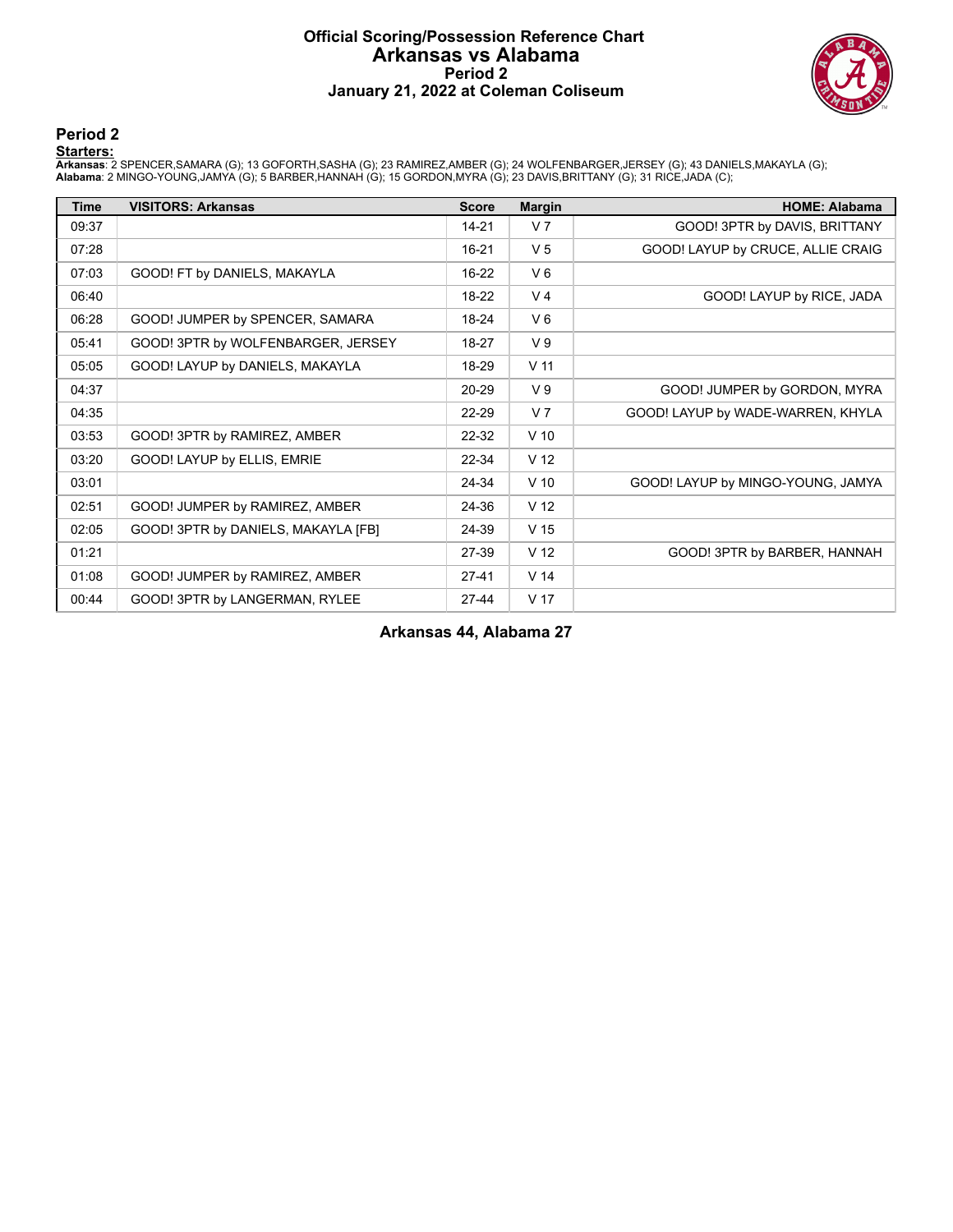### **Official Scoring/Possession Reference Chart Arkansas vs Alabama Period 3 January 21, 2022 at Coleman Coliseum**



#### **Period 3**

<mark>Starters:</mark><br>Arkansas: 2 SPENCER,SAMARA (G); 13 GOFORTH,SASHA (G); 23 RAMIREZ,AMBER (G); 24 WOLFENBARGER,JERSEY (G); 43 DANIELS,MAKAYLA (G);<br>**Alabama**: 2 MINGO-YOUNG,JAMYA (G); 5 BARBER,HANNAH (G); 15 GORDON,MYRA (G); 23 DA

| <b>Time</b> | <b>VISITORS: Arkansas</b>           | <b>Score</b> | <b>Margin</b>   | <b>HOME: Alabama</b>                   |
|-------------|-------------------------------------|--------------|-----------------|----------------------------------------|
| 09:48       | GOOD! FT by DANIELS, MAKAYLA        | $27 - 45$    | V 18            |                                        |
| 09:12       | GOOD! LAYUP by WOLFENBARGER, JERSEY | 27-47        | V <sub>20</sub> |                                        |
| 08:33       |                                     | $30 - 47$    | V 17            | GOOD! 3PTR by BARBER, HANNAH           |
| 08:09       | GOOD! LAYUP by SPENCER, SAMARA      | 30-49        | V 19            |                                        |
| 07:53       |                                     | 31-49        | V 18            | GOOD! FT by RICE, JADA                 |
| 07:42       |                                     | 33-49        | V <sub>16</sub> | GOOD! LAYUP by MINGO-YOUNG, JAMYA [FB] |
| 07:26       | GOOD! LAYUP by WOLFENBARGER, JERSEY | 33-51        | V 18            |                                        |
| 07:00       |                                     | 35-51        | V <sub>16</sub> | GOOD! LAYUP by MINGO-YOUNG, JAMYA      |
| 06:28       |                                     | 38-51        | V <sub>13</sub> | GOOD! 3PTR by DAVIS, BRITTANY          |
| 06:16       | GOOD! 3PTR by DANIELS, MAKAYLA      | 38-54        | V <sub>16</sub> |                                        |
| 05:29       | GOOD! LAYUP by BARNUM, ERYNN        | 38-56        | V <sub>18</sub> |                                        |
| 04:24       |                                     | 40-56        | V <sub>16</sub> | GOOD! LAYUP by DAVIS, BRITTANY         |
| 04:24       |                                     | 41-56        | V <sub>15</sub> | GOOD! FT by DAVIS, BRITTANY            |
| 04:14       | GOOD! LAYUP by DANIELS, MAKAYLA     | 41-58        | V 17            |                                        |
| 03:26       | GOOD! 3PTR by SPENCER, SAMARA       | 41-61        | V <sub>20</sub> |                                        |
| 02:51       | GOOD! LAYUP by BARNUM, ERYNN        | 41-63        | V <sub>22</sub> |                                        |
| 02:28       | GOOD! LAYUP by BARNUM, ERYNN [FB]   | 41-65        | V <sub>24</sub> |                                        |
| 02:02       |                                     | 42-65        | V <sub>23</sub> | GOOD! FT by DAVIS, BRITTANY            |
| 02:02       |                                     | 43-65        | V <sub>22</sub> | GOOD! FT by DAVIS, BRITTANY            |
| 01:07       | GOOD! FT by GOFORTH, SASHA          | 43-66        | V <sub>23</sub> |                                        |
| 01:07       | GOOD! FT by GOFORTH, SASHA          | 43-67        | V <sub>24</sub> |                                        |
| 00:38       | GOOD! LAYUP by GOFORTH, SASHA       | 43-69        | V <sub>26</sub> |                                        |
| 00:38       | GOOD! FT by GOFORTH, SASHA          | 43-70        | V <sub>27</sub> |                                        |
| 00:08       |                                     | 45-70        | V <sub>25</sub> | GOOD! LAYUP by MINGO-YOUNG, JAMYA      |

**Arkansas 70, Alabama 45**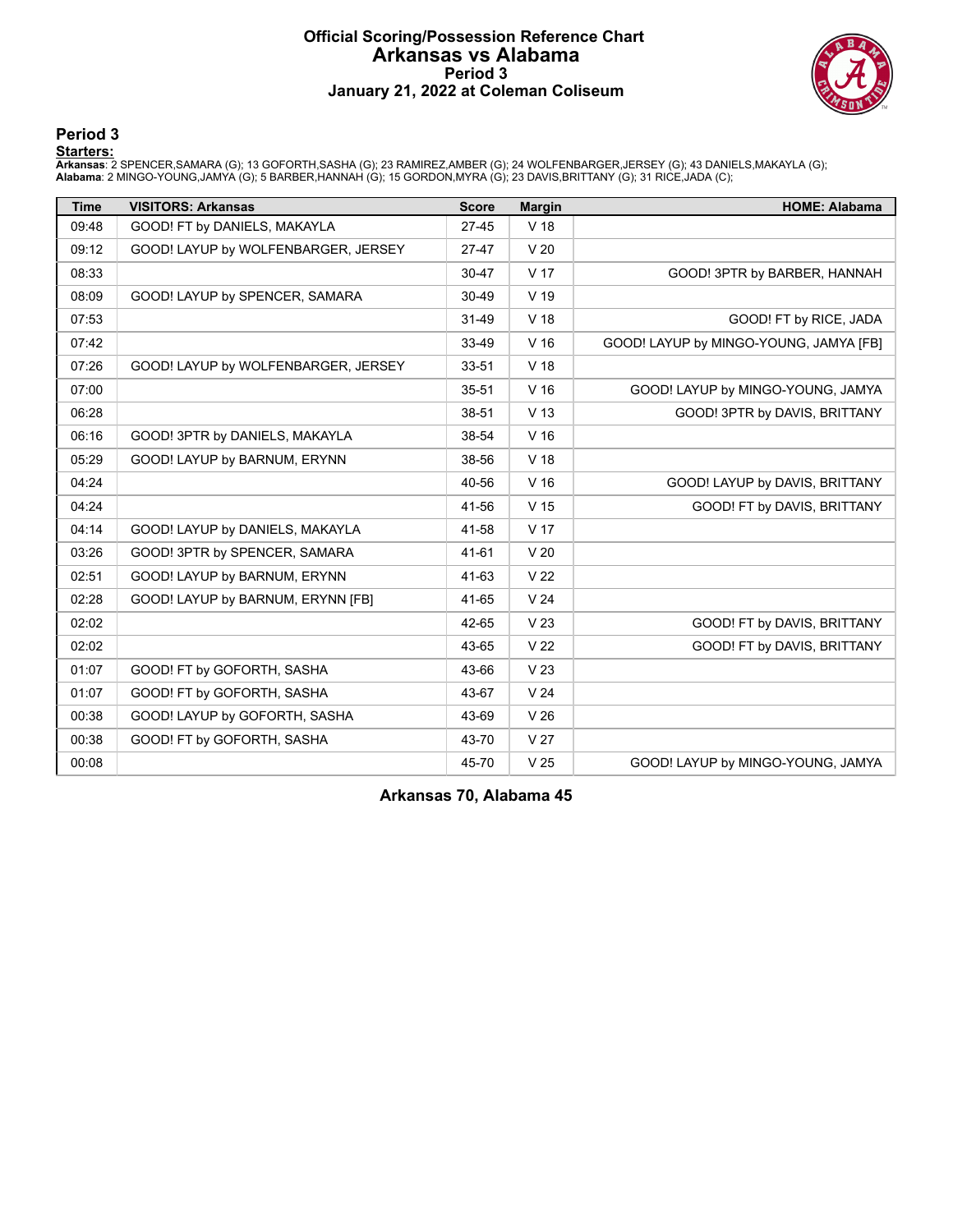### **Official Scoring/Possession Reference Chart Arkansas vs Alabama Period 4 January 21, 2022 at Coleman Coliseum**



**Period 4**

<mark>Starters:</mark><br>Arkansas: 2 SPENCER,SAMARA (G); 13 GOFORTH,SASHA (G); 23 RAMIREZ,AMBER (G); 24 WOLFENBARGER,JERSEY (G); 43 DANIELS,MAKAYLA (G);<br>**Alabama**: 2 MINGO-YOUNG,JAMYA (G); 5 BARBER,HANNAH (G); 15 GORDON,MYRA (G); 23 DA

| <b>Time</b> | <b>VISITORS: Arkansas</b>            | <b>Score</b> | <b>Margin</b>   | <b>HOME: Alabama</b>               |
|-------------|--------------------------------------|--------------|-----------------|------------------------------------|
| 09:57       | GOOD! LAYUP by GOFORTH, SASHA        | 45-72        | V <sub>27</sub> |                                    |
| 09:25       | GOOD! 3PTR by RAMIREZ, AMBER         | 45-75        | V <sub>30</sub> |                                    |
| 08:54       | GOOD! 3PTR by SPENCER, SAMARA        | 45-78        | V <sub>33</sub> |                                    |
| 08:07       |                                      | 47-78        | V <sub>31</sub> | GOOD! JUMPER by MINGO-YOUNG, JAMYA |
| 07:55       | GOOD! FT by WOLFENBARGER, JERSEY     | 47-79        | V <sub>32</sub> |                                    |
| 07:39       | GOOD! LAYUP by DANIELS, MAKAYLA [FB] | 47-81        | V <sub>34</sub> |                                    |
| 07:22       |                                      | 49-81        | V <sub>32</sub> | GOOD! LAYUP by MINGO-YOUNG, JAMYA  |
| 06:48       | GOOD! LAYUP by DANIELS, MAKAYLA      | 49-83        | V <sub>34</sub> |                                    |
| 06:37       |                                      | 52-83        | V <sub>31</sub> | GOOD! 3PTR by DAVIS, BRITTANY      |
| 06:16       | GOOD! 3PTR by EATON, ELAUNA          | 52-86        | V <sub>34</sub> |                                    |
| 05:49       |                                      | 54-86        | V <sub>32</sub> | GOOD! LAYUP by DANIEL, NIA         |
| 05:28       |                                      | 56-86        | V <sub>30</sub> | GOOD! LAYUP by DANIEL, NIA         |
| 05:26       |                                      | 57-86        | V <sub>29</sub> | GOOD! FT by DANIEL, NIA            |
| 05:19       | GOOD! 3PTR by RAMIREZ, AMBER         | 57-89        | V <sub>32</sub> |                                    |
| 04:58       | GOOD! LAYUP by BARNUM, ERYNN [FB]    | 57-91        | V <sub>34</sub> |                                    |
| 04:41       |                                      | 59-91        | V <sub>32</sub> | GOOD! LAYUP by WADE-WARREN, KHYLA  |
| 04:32       |                                      | 62-91        | V <sub>29</sub> | GOOD! 3PTR by DAVIS, BRITTANY      |
| 03:41       |                                      | 63-91        | V <sub>28</sub> | GOOD! FT by WADE-WARREN, KHYLA     |
| 03:41       |                                      | 64-91        | V <sub>27</sub> | GOOD! FT by WADE-WARREN, KHYLA     |
| 02:51       | GOOD! 3PTR by EATON, ELAUNA          | 64-94        | V <sub>30</sub> |                                    |
| 02:09       |                                      | 67-94        | V <sub>27</sub> | GOOD! 3PTR by MINGO-YOUNG, JAMYA   |
| 01:51       | GOOD! LAYUP by SPENCER, SAMARA       | 67-96        | V <sub>29</sub> |                                    |
| 01:37       |                                      | 69-96        | V <sub>27</sub> | GOOD! LAYUP by WADE-WARREN, KHYLA  |
| 00:56       |                                      | 71-96        | V <sub>25</sub> | GOOD! LAYUP by MINGO-YOUNG, JAMYA  |
| 00:35       | GOOD! 3PTR by SPENCER, SAMARA        | 71-99        | V <sub>28</sub> |                                    |

**Arkansas 99, Alabama 71**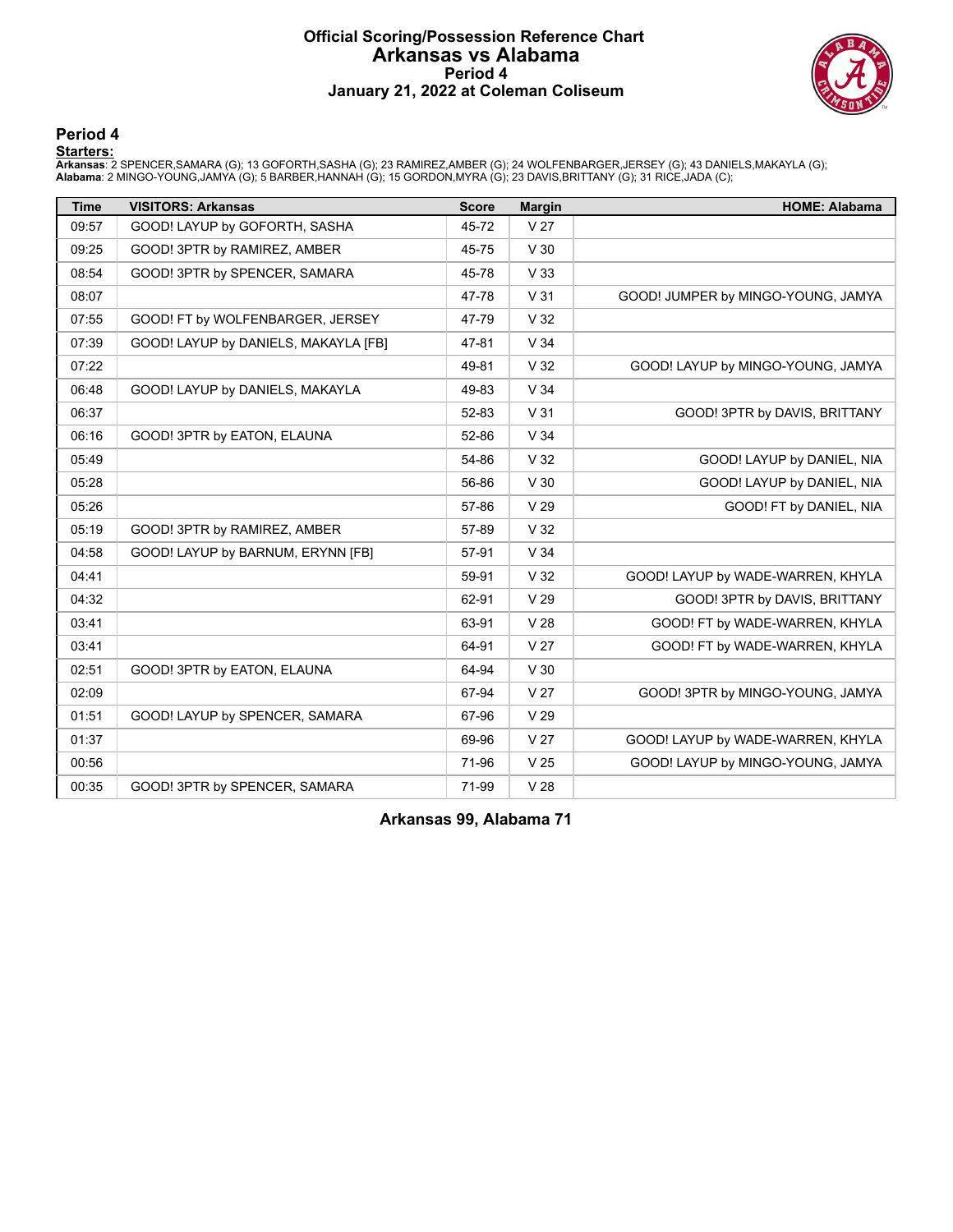

#### **Official Substitutions Log Arkansas vs Alabama Period 1 January 21, 2022 at Coleman Coliseum**

| <b>VISITORS: Arkansas</b>        | <b>Time</b> | <b>Score</b> | <b>HOME: Alabama</b>        |
|----------------------------------|-------------|--------------|-----------------------------|
| 2 SPENCER.SAMARA                 |             |              | 2 MINGO-YOUNG.JAMYA         |
| 13 GOFORTH, SASHA                |             |              | 5 BARBER, HANNAH            |
| 23 RAMIREZ, AMBER                |             |              | 15 GORDON, MYRA             |
| 24 WOLFENBARGER, JERSEY          |             |              | 23 DAVIS BRITTANY           |
| 43 DANIELS, MAKAYLA              |             |              | 31 RICE, JADA               |
|                                  | 05:40       | $12-9$       | SUB OUT: GORDON, MYRA       |
|                                  | 05:40       |              | SUB IN: WADE-WARREN, KHYLA  |
| SUB OUT: 24 WOLFENBARGER, JERSEY | 05:40       |              |                             |
| SUB IN: 55 ELLIS, EMRIE          | 05:40       |              |                             |
|                                  | 05:40       |              | SUB OUT: RICE, JADA         |
|                                  | 05:40       |              | SUB IN: SUTTON, TAYLOR      |
| SUB OUT: 2 SPENCER, SAMARA       | 05:29       | $12-9$       |                             |
| SUB IN: 11 LANGERMAN, RYLEE      | 05:29       |              |                             |
|                                  | 04:49       | $12-9$       | SUB OUT: WADE-WARREN.KHYLA  |
|                                  | 04:49       |              | SUB IN: RICE, JADA          |
|                                  | 02:39       | $18-9$       | SUB OUT: MINGO-YOUNG, JAMYA |
|                                  | 02:39       |              | SUB IN: GORDON, MYRA        |
|                                  | 02:39       |              | SUB OUT: SUTTON, TAYLOR     |
|                                  | 02:39       |              | SUB IN: MINGO-YOUNG, JAMYA  |
| SUB OUT: 43 DANIELS, MAKAYLA     | 02:25       | $18-9$       |                             |
| SUB IN: 2 SPENCER, SAMARA        | 02:25       |              |                             |
|                                  | 02:05       | $18-9$       | SUB OUT: RICE.JADA          |
|                                  | 02:05       |              | SUB IN: WADE-WARREN, KHYLA  |
| SUB OUT: 13 GOFORTH, SASHA       | 02:05       |              |                             |
| SUB IN: 43 DANIELS, MAKAYLA      | 02:05       |              |                             |
|                                  | 00:00       | $21 - 11$    | SUB OUT: GORDON, MYRA       |
|                                  | 00:00       |              | SUB OUT: WADE-WARREN, KHYLA |
|                                  | 00:00       |              | SUB IN: CRUCE, ALLIE CRAIG  |
|                                  | 00:00       |              | SUB IN: RICE, JADA          |

**Arkansas 21, Alabama 11**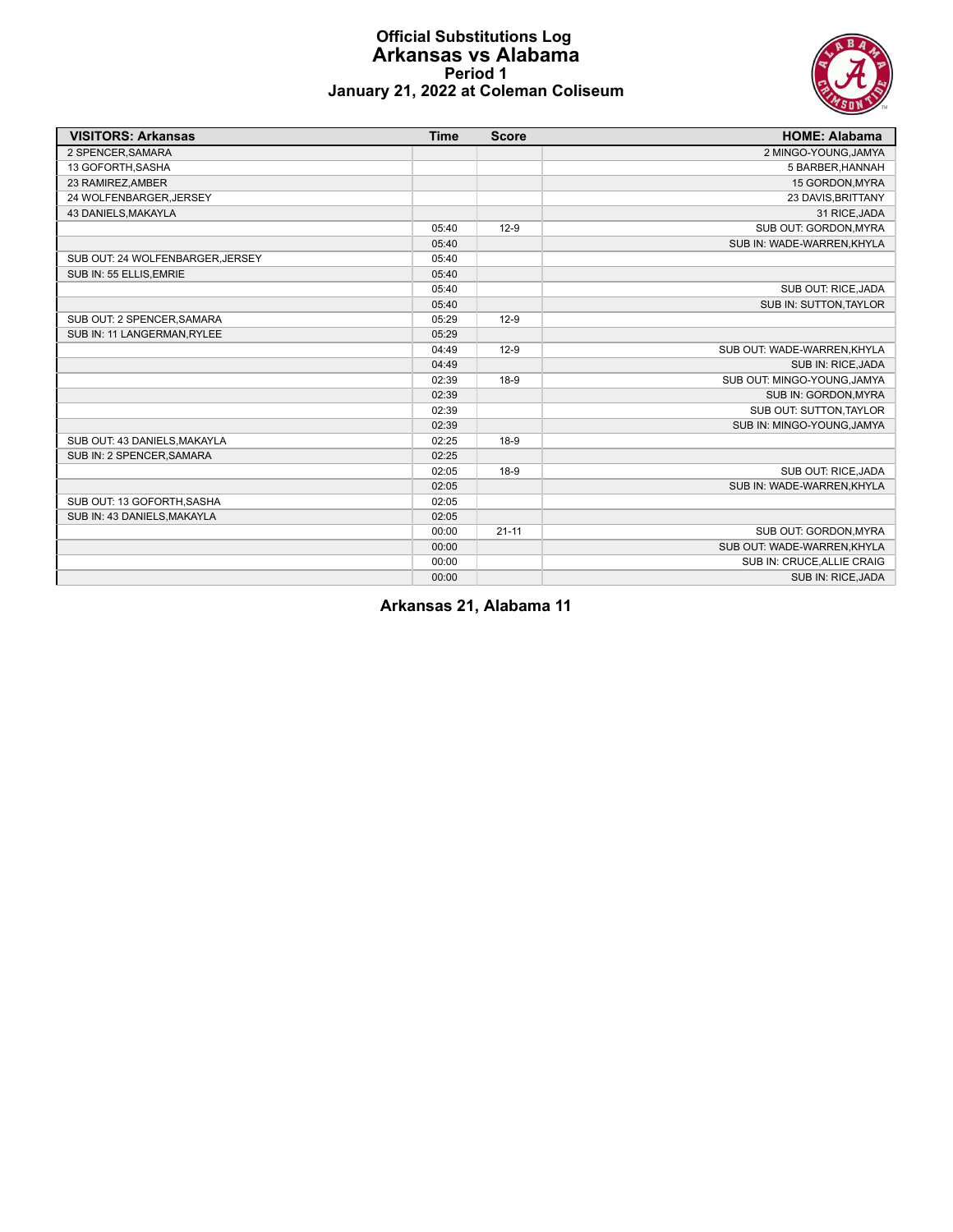

#### **Official Substitutions Log Arkansas vs Alabama Period 2 January 21, 2022 at Coleman Coliseum**

| <b>VISITORS: Arkansas</b>        | <b>Time</b> | <b>Score</b>             | <b>HOME: Alabama</b>        |
|----------------------------------|-------------|--------------------------|-----------------------------|
| 2 SPENCER, SAMARA                |             |                          | 2 MINGO-YOUNG, JAMYA        |
| 13 GOFORTH, SASHA                |             |                          | 5 BARBER, HANNAH            |
| 23 RAMIREZ, AMBER                |             |                          | 15 GORDON, MYRA             |
| 24 WOLFENBARGER.JERSEY           |             |                          | 23 DAVIS, BRITTANY          |
| 43 DANIELS, MAKAYLA              |             |                          | 31 RICE, JADA               |
| SUB OUT: 11 LANGERMAN, RYLEE     | 10:00       | $\overline{\phantom{a}}$ |                             |
| SUB OUT: 55 ELLIS, EMRIE         | 10:00       |                          |                             |
| SUB IN: 13 GOFORTH, SASHA        | 10:00       |                          |                             |
| SUB IN: 24 WOLFENBARGER, JERSEY  | 10:00       |                          |                             |
|                                  | 08:10       | $21 - 14$                | SUB OUT: MINGO-YOUNG, JAMYA |
|                                  | 08:10       |                          | SUB IN: SUTTON, TAYLOR      |
| SUB OUT: 13 GOFORTH, SASHA       | 08:10       |                          |                             |
| SUB IN: 4 BARNUM.ERYNN           | 08:10       |                          |                             |
|                                  | 04:39       | $29-18$                  | SUB OUT: SUTTON, TAYLOR     |
|                                  | 04:39       |                          | SUB OUT: CRUCE, ALLIE CRAIG |
|                                  | 04:39       |                          | SUB OUT: RICE, JADA         |
|                                  | 04:39       |                          | SUB IN: MINGO-YOUNG, JAMYA  |
|                                  | 04:39       |                          | SUB IN: GORDON, MYRA        |
|                                  | 04:39       |                          | SUB IN: WADE-WARREN, KHYLA  |
| SUB OUT: 4 BARNUM, ERYNN         | 04:39       |                          |                             |
| SUB OUT: 24 WOLFENBARGER, JERSEY | 04:39       |                          |                             |
| SUB IN: 11 LANGERMAN.RYLEE       | 04:39       |                          |                             |
| SUB IN: 55 ELLIS, EMRIE          | 04:39       |                          |                             |
|                                  | 02:50       | 36-24                    | SUB OUT: GORDON.MYRA        |
|                                  | 02:50       |                          | SUB OUT: DAVIS, BRITTANY    |
|                                  | 02:50       |                          | SUB OUT: WADE-WARREN, KHYLA |
|                                  | 02:50       |                          | SUB IN: SUTTON, TAYLOR      |
|                                  | 02:50       |                          | SUB IN: CRUCE, ALLIE CRAIG  |
|                                  | 02:50       |                          | SUB IN: RICE, JADA          |
|                                  | 00:24       | 44-27                    | SUB OUT: SUTTON, TAYLOR     |
|                                  | 00:24       |                          | SUB IN: GORDON, MYRA        |

**Arkansas 44, Alabama 27**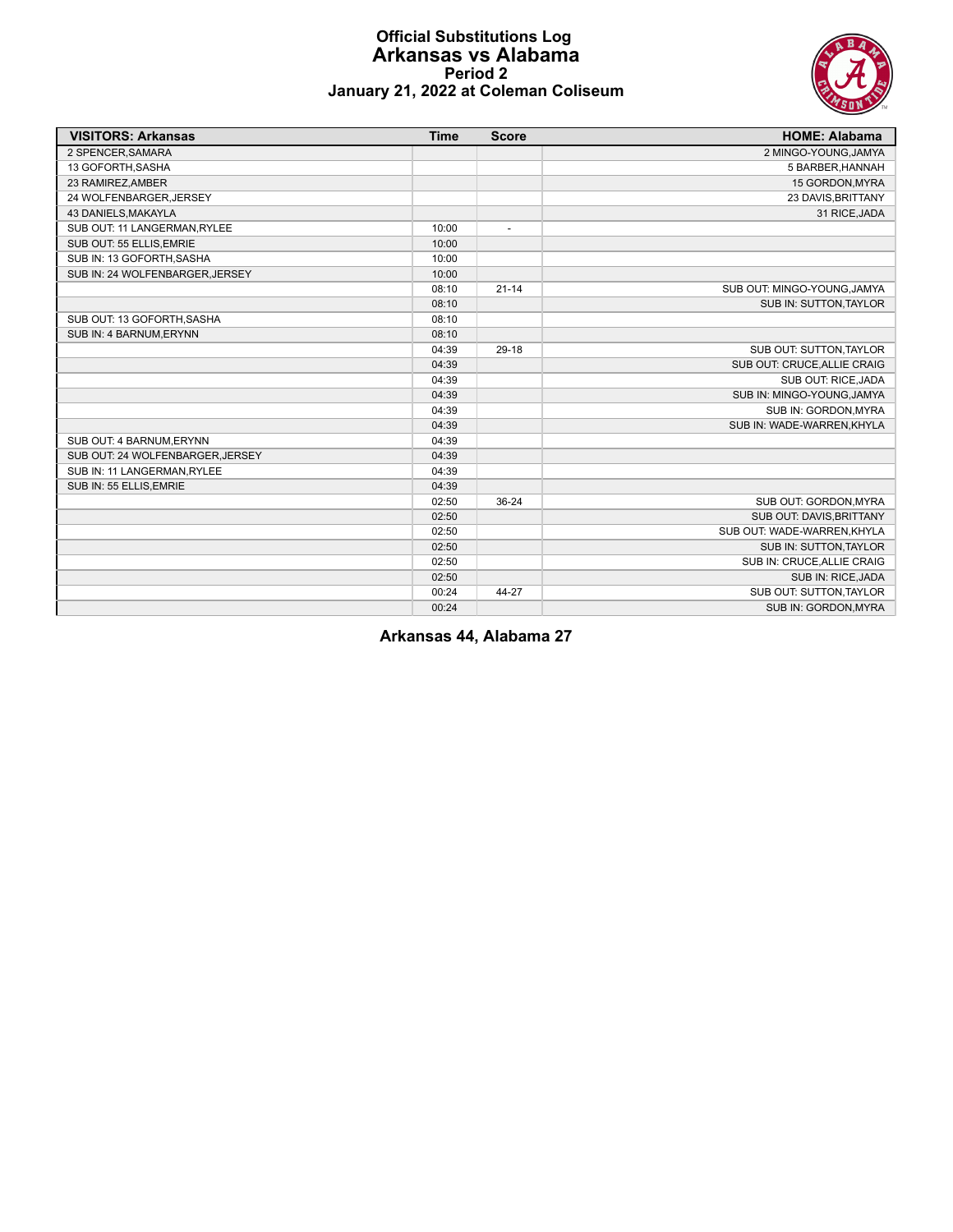

#### **Official Substitutions Log Arkansas vs Alabama Period 3 January 21, 2022 at Coleman Coliseum**

| <b>VISITORS: Arkansas</b>        | <b>Time</b> | <b>Score</b>             | <b>HOME: Alabama</b>        |
|----------------------------------|-------------|--------------------------|-----------------------------|
| 2 SPENCER, SAMARA                |             |                          | 2 MINGO-YOUNG.JAMYA         |
| 13 GOFORTH, SASHA                |             |                          | 5 BARBER, HANNAH            |
| 23 RAMIREZ, AMBER                |             |                          | 15 GORDON, MYRA             |
| 24 WOLFENBARGER, JERSEY          |             |                          | 23 DAVIS, BRITTANY          |
| 43 DANIELS, MAKAYLA              |             |                          | 31 RICE, JADA               |
|                                  | 10:00       | $\overline{\phantom{a}}$ | SUB OUT: CRUCE, ALLIE CRAIG |
|                                  | 10:00       |                          | SUB IN: DAVIS, BRITTANY     |
| SUB OUT: 11 LANGERMAN, RYLEE     | 10:00       |                          |                             |
| SUB OUT: 55 ELLIS, EMRIE         | 10:00       |                          |                             |
| SUB IN: 13 GOFORTH, SASHA        | 10:00       |                          |                             |
| SUB IN: 24 WOLFENBARGER, JERSEY  | 10:00       |                          |                             |
|                                  | 06:52       | 51-35                    | SUB OUT: GORDON, MYRA       |
|                                  | 06:52       |                          | SUB OUT: RICE, JADA         |
|                                  | 06:52       |                          | SUB IN: DANIEL, NIA         |
|                                  | 06:52       |                          | SUB IN: WADE-WARREN, KHYLA  |
| SUB OUT: 24 WOLFENBARGER, JERSEY | 06:44       | 51-35                    |                             |
| SUB IN: 4 BARNUM, ERYNN          | 06:44       |                          |                             |
| SUB OUT: 13 GOFORTH.SASHA        | 05:12       | 56-38                    |                             |
| SUB IN: 11 LANGERMAN, RYLEE      | 05:12       |                          |                             |
|                                  | 04:35       | 56-38                    | SUB OUT: WADE-WARREN.KHYLA  |
|                                  | 04:35       |                          | SUB IN: RICE, JADA          |
|                                  | 02:26       | 65-41                    | SUB OUT: RICE.JADA          |
|                                  | 02:26       |                          | SUB OUT: DANIEL, NIA        |
|                                  | 02:26       |                          | SUB IN: CRUCE, ALLIE CRAIG  |
|                                  | 02:26       |                          | SUB IN: GORDON, MYRA        |
| SUB OUT: 2 SPENCER, SAMARA       | 02:26       |                          |                             |
| SUB OUT: 4 BARNUM, ERYNN         | 02:26       |                          |                             |
| SUB IN: 13 GOFORTH, SASHA        | 02:26       |                          |                             |
| SUB IN: 24 WOLFENBARGER, JERSEY  | 02:26       |                          |                             |
| SUB OUT: 43 DANIELS, MAKAYLA     | 01:07       | 65-43                    |                             |
| SUB IN: 2 SPENCER, SAMARA        | 01:07       |                          |                             |
|                                  | 00:38       | 69-43                    | SUB OUT: BARBER, HANNAH     |
|                                  | 00:38       |                          | SUB IN: SUTTON, TAYLOR      |

**Arkansas 70, Alabama 45**